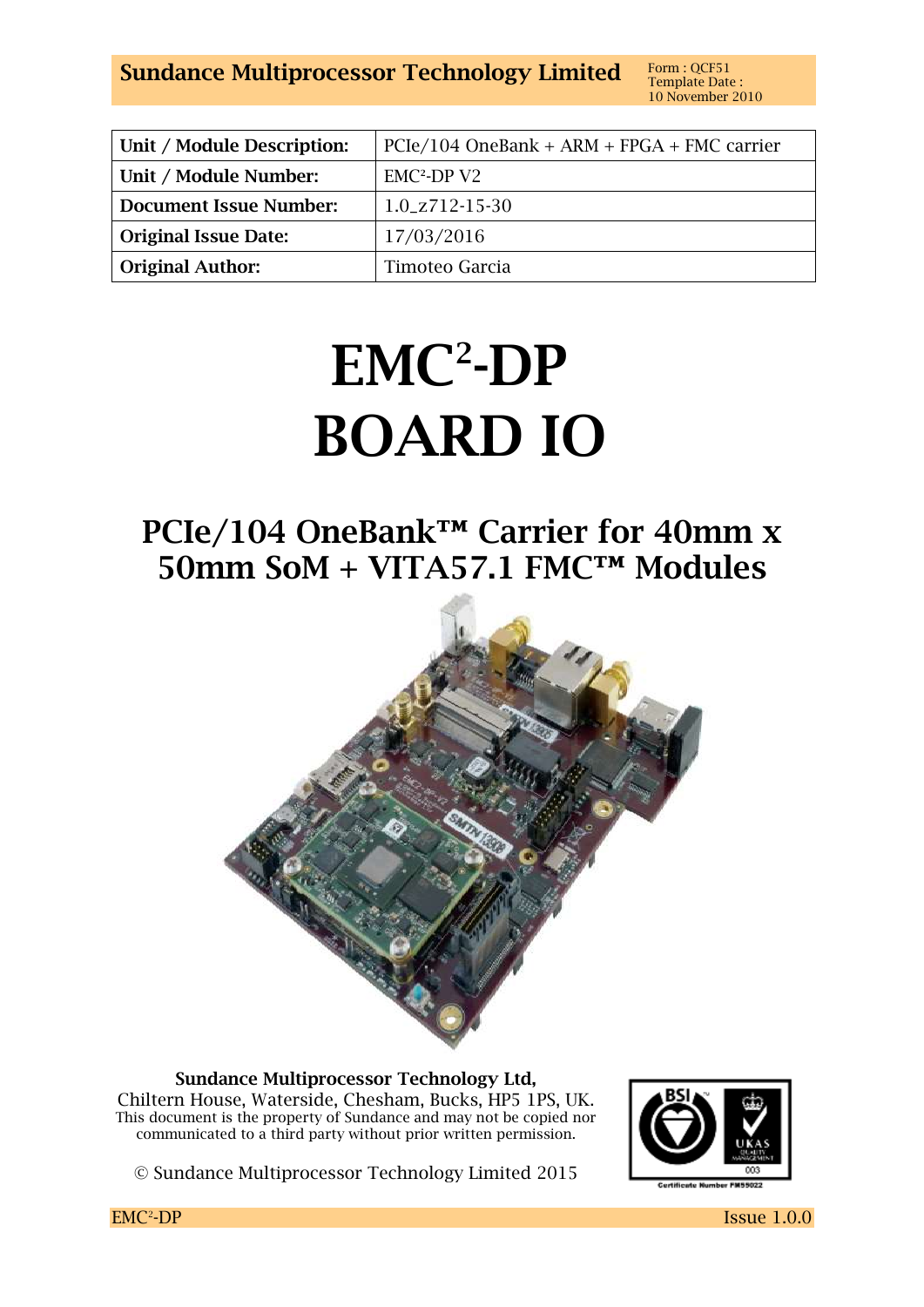# **Revision History**

| Version | <b>Date</b> | <b>Initials</b> | <b>Changes</b>                                                                       |
|---------|-------------|-----------------|--------------------------------------------------------------------------------------|
|         |             | <b>TG</b>       | First released version. Covers V2 boards with TE0715<br>& TE0730 and TE0712 modules. |
| v1.0    | 17/03/2016  |                 | Includes a tab populated with the master pinout<br>spreadsheet from Trenz.           |

# **Table of Contents**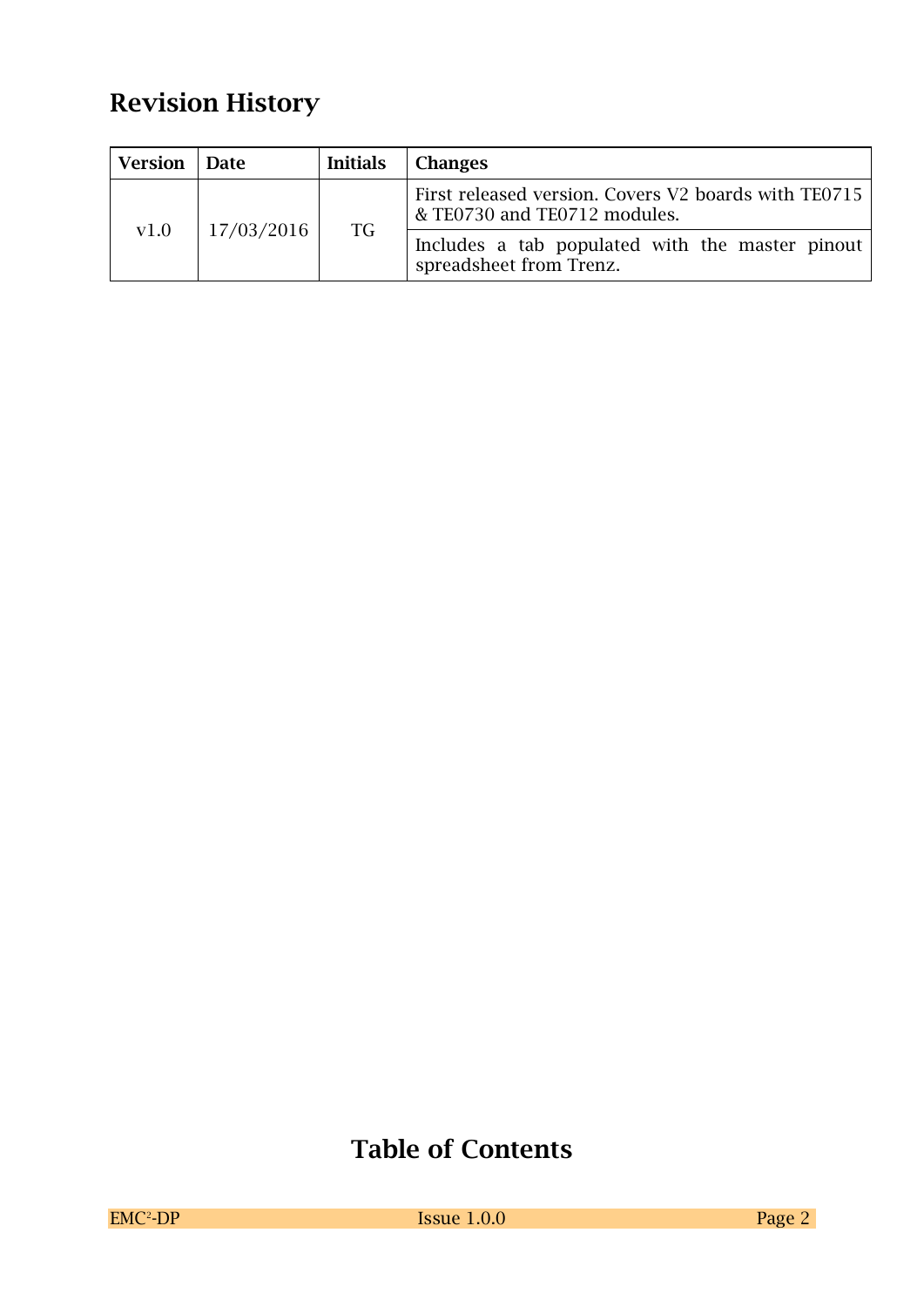# **Table of Contents**

| $\mathbf{1}$ |     |     |
|--------------|-----|-----|
| 2            |     |     |
| 3            |     |     |
|              |     |     |
|              | 3.2 |     |
| 4            |     |     |
| 5.           |     |     |
|              |     |     |
|              |     |     |
|              |     |     |
| 6            |     |     |
|              |     |     |
|              |     |     |
|              | 6.3 |     |
|              |     | .31 |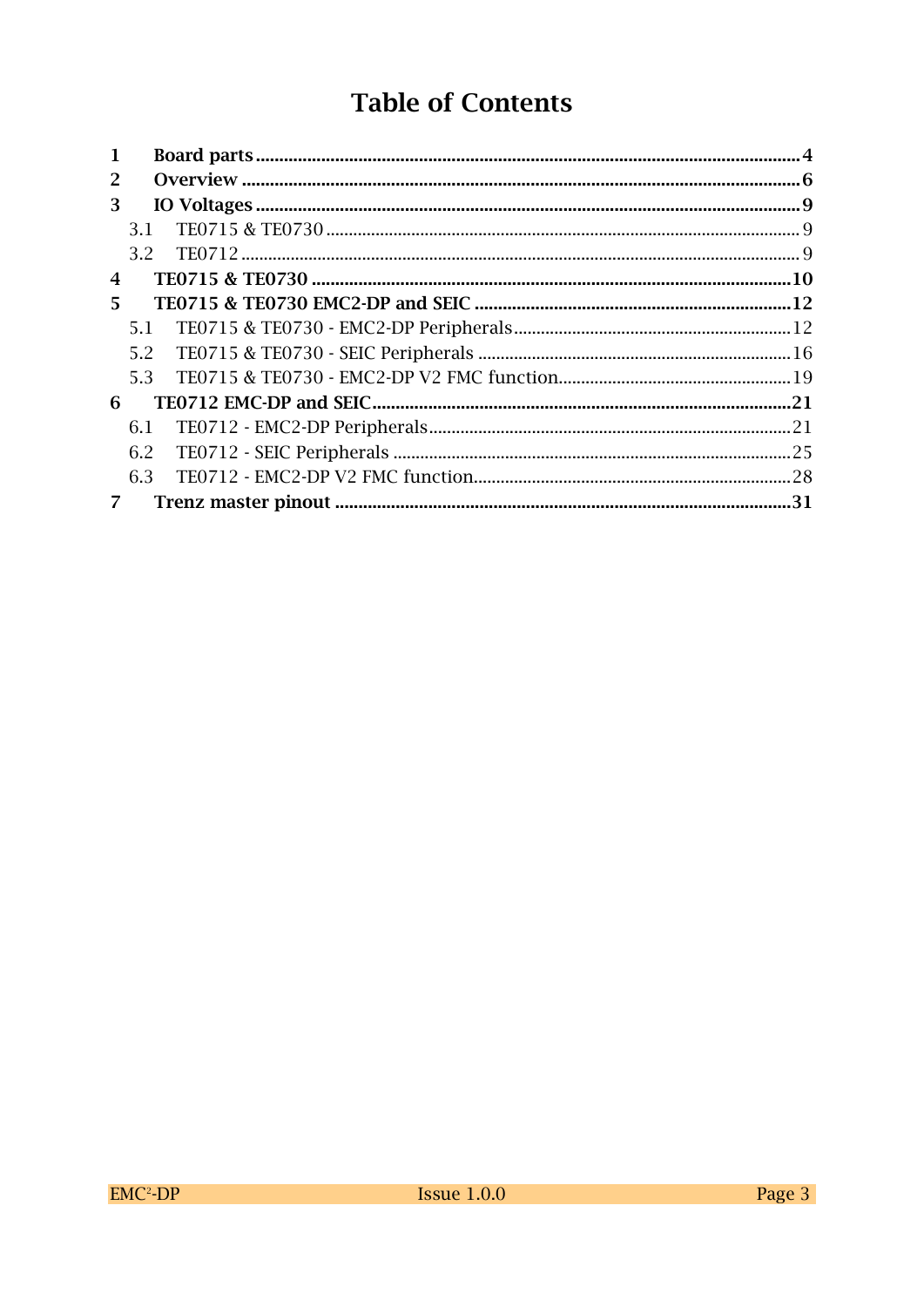#### **1 Board parts**

The EMC<sup>2</sup>-DP is a PCIe/104 OneBank™ Form-Factor module without the "wing" extensions. The pictures below show the EMC<sup>2</sup>-DP and the front panel SEIC.



#### **Figure 1 Top View of EMC<sup>2</sup> -DP**

- **A** USB
- **B** UART
- **C** SMA
- **D** SATA
- **E** RJ45
- **F** HDMI
- **G** LEDs
- **H** External Power
- **I**  TTL I/O
- **J** Xilinx JTAG
- **K** 40mm x 50mm SoM
- **L** PCIe/104 OneBank
- **M** Reset button
- **N** SATA Switch
- **O** 1-Wire Device
- **P** Battery backup
- **Q**  Micro SD
- **R** Clock synthesizer
- **S** Fan connector
- **T** Clock in
- **U** External I/O (SEIC)
- **V** FMC JTAG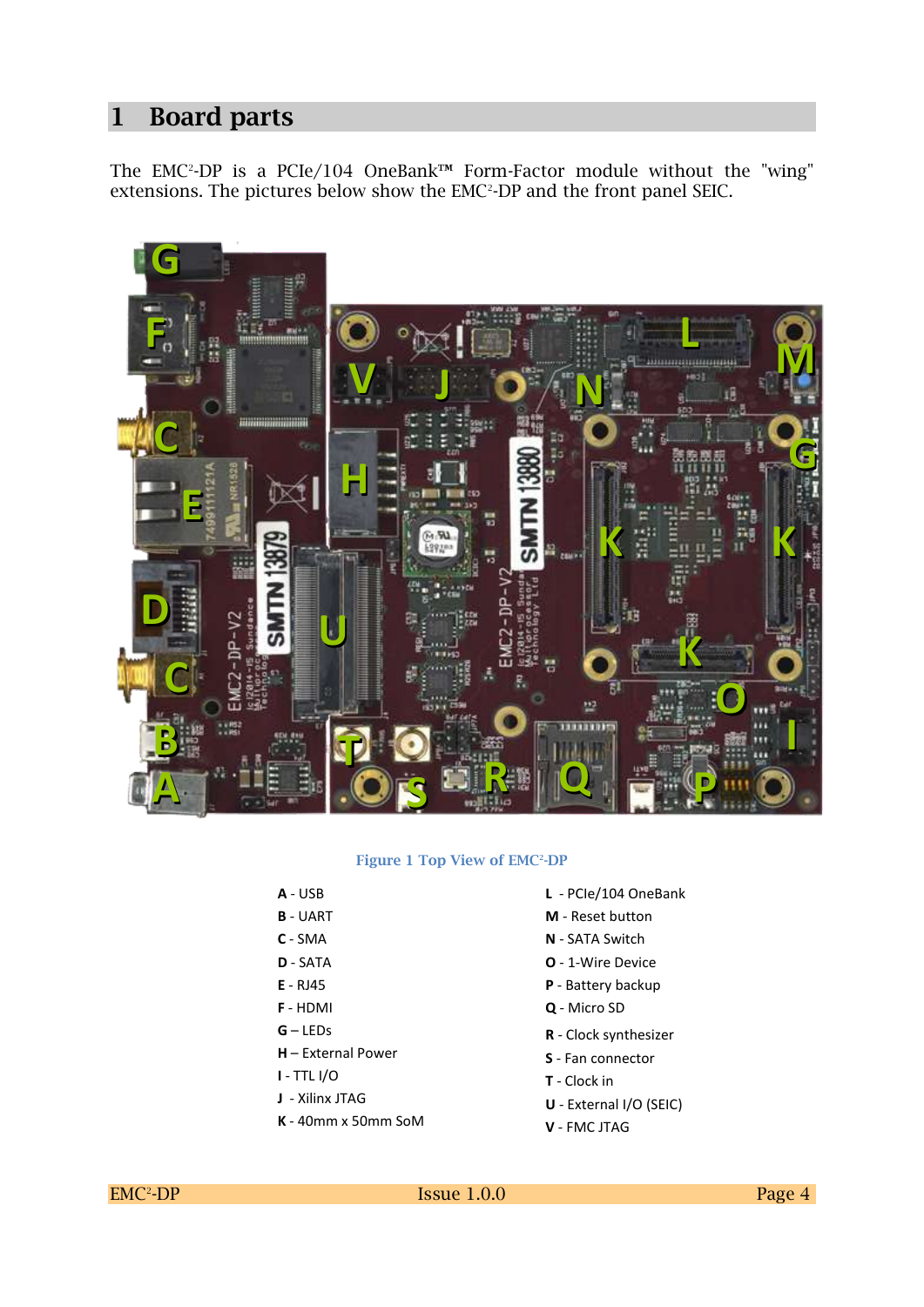

#### **Figure 2 Bottom View of EMC<sup>2</sup> -DP**

**W** - PCIe Stack **X** - FMC **Y** - PCIe Switch **Z** - RS232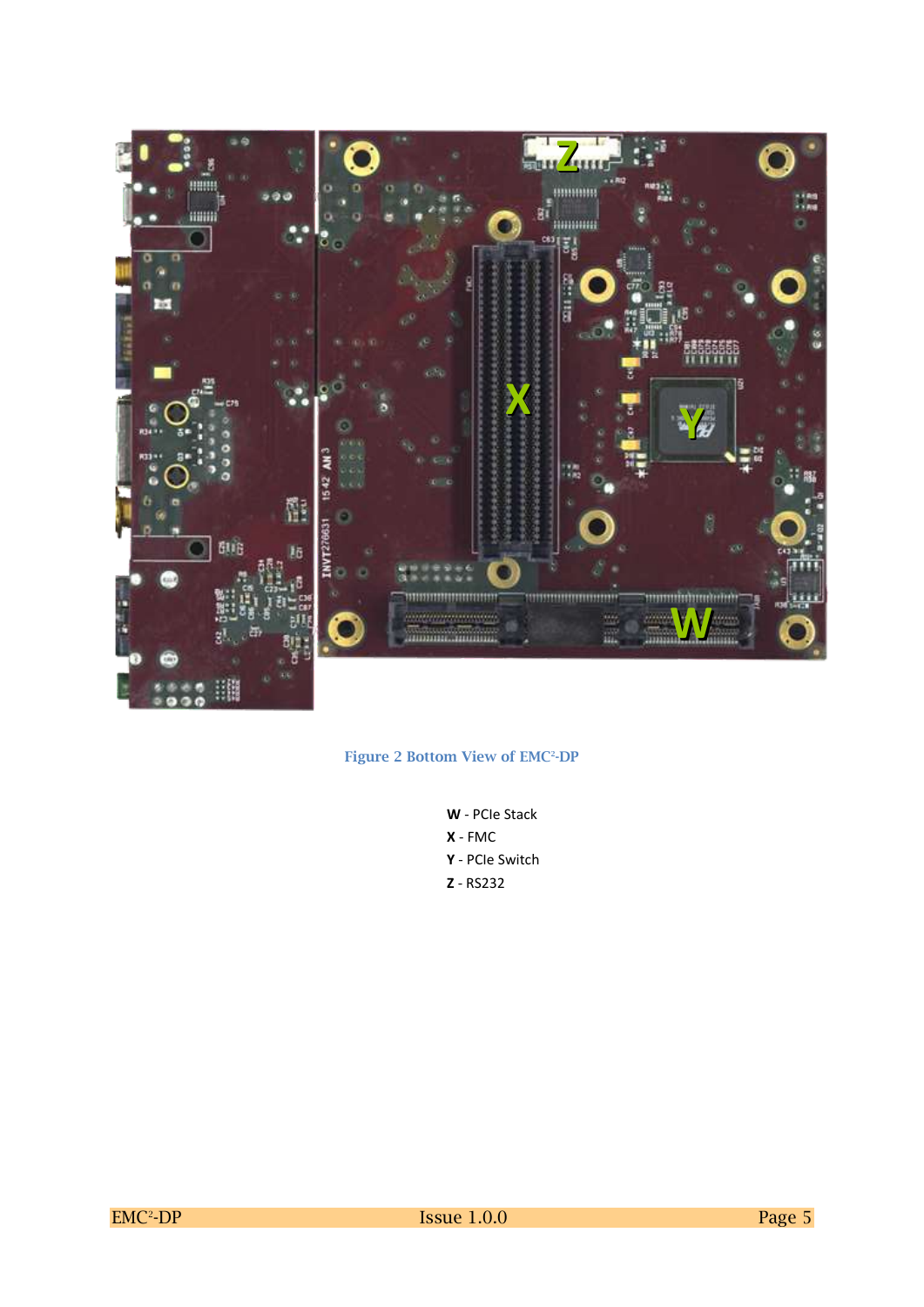### **2 Overview**

This document describes the IO functionalities of the EMC2-DP, as a reference for the user, providing the information related to the different modules and versions of the board.

| 1. Devices local to the Trenz module. Local I2C is connected to MIO 48,49 (Zynq I2C1 mappable) and is not routed off-module |                                                                                                                                                                                                                                                                                                           |  |  |  |  |  |
|-----------------------------------------------------------------------------------------------------------------------------|-----------------------------------------------------------------------------------------------------------------------------------------------------------------------------------------------------------------------------------------------------------------------------------------------------------|--|--|--|--|--|
|                                                                                                                             | <b>TE0715</b>                                                                                                                                                                                                                                                                                             |  |  |  |  |  |
|                                                                                                                             | S25FL256S 32MB QSPI boot flash                                                                                                                                                                                                                                                                            |  |  |  |  |  |
| $I^2C$ 0x50                                                                                                                 | Microchip 24AA025E48 - 2kbit NVM + MAC                                                                                                                                                                                                                                                                    |  |  |  |  |  |
| $I^2C$ Ox6F                                                                                                                 | ISL12020 RTC - receives VBAT from carrier; not present on TE0715-01-XX-XX                                                                                                                                                                                                                                 |  |  |  |  |  |
| $I^2C$ 0x70                                                                                                                 | SI5338A clock synthesizer; default output 125MHz for MGT reference clock #1                                                                                                                                                                                                                               |  |  |  |  |  |
|                                                                                                                             | USB3320C USB PHY (for USB OTG) - connector signals routed to carrier                                                                                                                                                                                                                                      |  |  |  |  |  |
|                                                                                                                             | 88E1512 Ethernet PHY - connector signals routed to carrier.                                                                                                                                                                                                                                               |  |  |  |  |  |
|                                                                                                                             | LCMX02-256HC system CPLD - not directly accessible from Zynq, no I2C interface, some control signals routed to<br>carrier                                                                                                                                                                                 |  |  |  |  |  |
|                                                                                                                             | 2. EMC2-DP and SEIC devices and I/O                                                                                                                                                                                                                                                                       |  |  |  |  |  |
|                                                                                                                             | <b>EMC2-DP</b>                                                                                                                                                                                                                                                                                            |  |  |  |  |  |
|                                                                                                                             | MicroSD slot with card-present switch                                                                                                                                                                                                                                                                     |  |  |  |  |  |
|                                                                                                                             | DS2432 1-wire secure NVM with SHA-1 engine and unique ID                                                                                                                                                                                                                                                  |  |  |  |  |  |
| $I^2C[0]$ 0x50                                                                                                              | Microchip 24AA02E64 - 2kbit NVM + MAC                                                                                                                                                                                                                                                                     |  |  |  |  |  |
| $1^2C[0]$ 0x68                                                                                                              | <b>DS1337 RTC</b>                                                                                                                                                                                                                                                                                         |  |  |  |  |  |
| $1^2C[0]$ 0x70                                                                                                              | SI5338A clock synthesizer                                                                                                                                                                                                                                                                                 |  |  |  |  |  |
|                                                                                                                             | SATA (or general purpose MGT), routed to the SEIC or PCIe/104 stack-down connector                                                                                                                                                                                                                        |  |  |  |  |  |
| $1^2C[0]$ 0x3A                                                                                                              | PEX8606 PCI Express packet switch (with LED 3 and 4 on GPIO)                                                                                                                                                                                                                                              |  |  |  |  |  |
|                                                                                                                             | <b>PCIe/104</b>                                                                                                                                                                                                                                                                                           |  |  |  |  |  |
|                                                                                                                             | <sup>2</sup> C[1] routed to PCIe/104 SMB pins                                                                                                                                                                                                                                                             |  |  |  |  |  |
|                                                                                                                             | 4 PCIe lanes routed from PEX8606 to stack-up connector in Host mode                                                                                                                                                                                                                                       |  |  |  |  |  |
|                                                                                                                             | 1 lane routed from PEX8606 to stack-down connector and 1 to stack-up connector in Peripheral mode                                                                                                                                                                                                         |  |  |  |  |  |
|                                                                                                                             | SATA lane on stack-down connector can have an MGT routed to it                                                                                                                                                                                                                                            |  |  |  |  |  |
|                                                                                                                             | <b>SEIC</b>                                                                                                                                                                                                                                                                                               |  |  |  |  |  |
| $I^2C[0]$ 0x39                                                                                                              | ADV7511 HDMI transmitter and TPD12S016 companion device                                                                                                                                                                                                                                                   |  |  |  |  |  |
|                                                                                                                             | I2C addresses are specified in the ADV7511 documentation as if they occupied the top 7 bits of a byte, i.e. an address of 0x72 in<br>the documentation implies a value of 0x39 in the 7-bit address field.<br>This is a different I2C bus from that on the Trenz module, but uses the same PS peripheral. |  |  |  |  |  |
|                                                                                                                             | By default the ADV7511 also responds to 0x70 (Packet memory), 0x7E (EDID memory), and 0x78 (CEC memory).<br>These are "normal" I2C addresses of 0x38, 0x3F, and 0x3C                                                                                                                                      |  |  |  |  |  |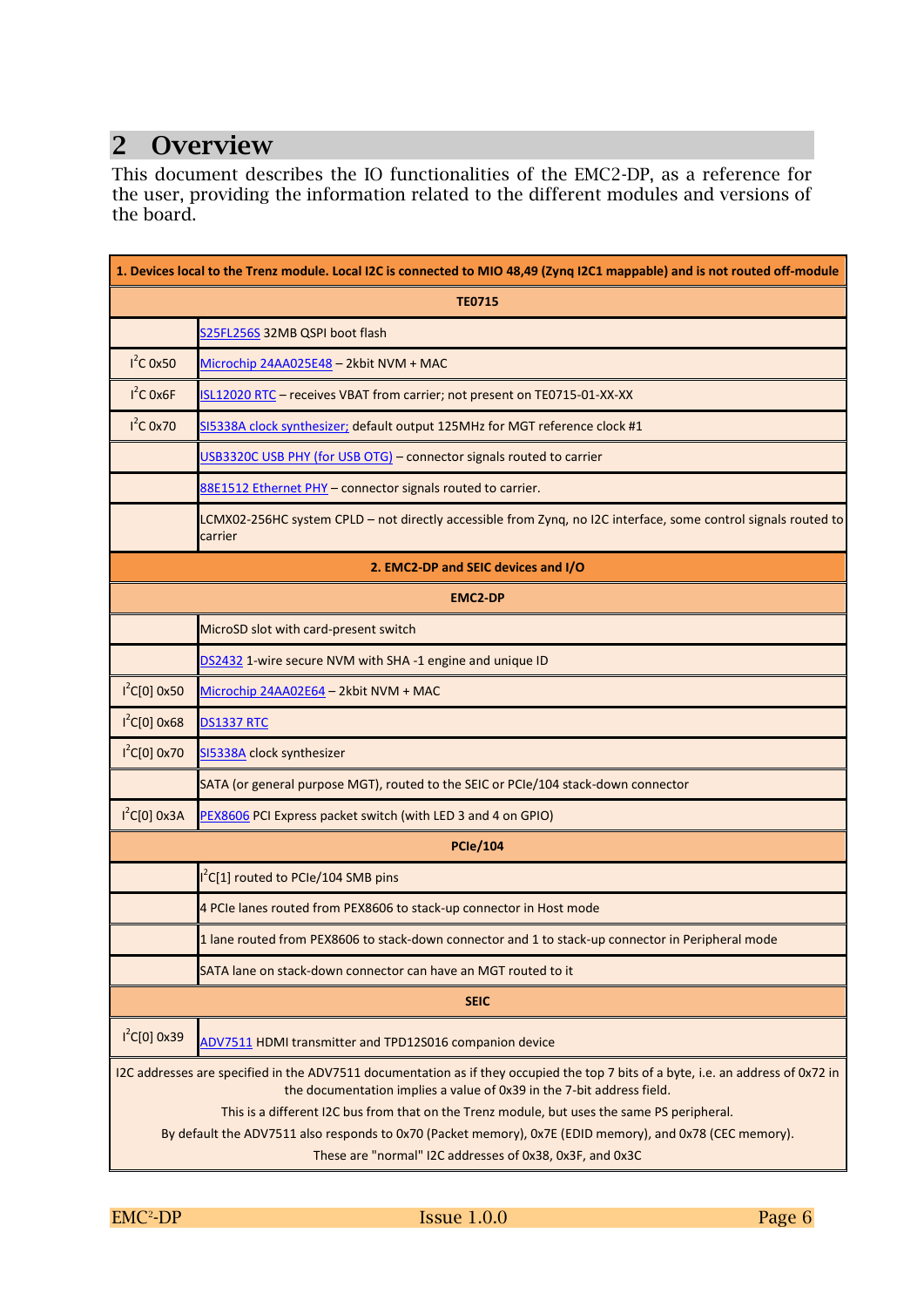|                 | <b>RJ45 Ethernet connector</b>                                                                                                                                                        |  |  |  |  |  |  |
|-----------------|---------------------------------------------------------------------------------------------------------------------------------------------------------------------------------------|--|--|--|--|--|--|
|                 | <b>USB OTG connector (USB-A)</b>                                                                                                                                                      |  |  |  |  |  |  |
|                 | <b>SATA connector</b>                                                                                                                                                                 |  |  |  |  |  |  |
|                 | <b>FMC</b>                                                                                                                                                                            |  |  |  |  |  |  |
|                 | No FMC module functionality pre-defined; however FPGA to FMC pin mapping is documented                                                                                                |  |  |  |  |  |  |
|                 | 3. Jumpers                                                                                                                                                                            |  |  |  |  |  |  |
| JP <sub>2</sub> | If installed, holds board in reset                                                                                                                                                    |  |  |  |  |  |  |
| JP4 [on SEIC]   | Select USB VBUS sense series resistor - position 1-2 for 1000 ohm, position 2-3 for 10000 ohm                                                                                         |  |  |  |  |  |  |
| JP5 [on SEIC]   | USB VBUS power. To provide USB power, install jumper and configure the USB PHY for OTG mode.                                                                                          |  |  |  |  |  |  |
| JP <sub>6</sub> | V33OUT bypass. Install to enable on-board components like the PEX switch to power up whether or not a Trenz<br>module is installed.                                                   |  |  |  |  |  |  |
|                 | FPGA I/O voltage A (SEIC HDMI). MUST BE INSTALLED BEFORE APPLYING POWER TO THE BOARD.                                                                                                 |  |  |  |  |  |  |
| JP7(A)          | Set to position 1-2 for 3.3V, position 2-3 for 1.8V, 2-JP7A for 2.5V.                                                                                                                 |  |  |  |  |  |  |
|                 | TE0712 Artix module: Bank 13                                                                                                                                                          |  |  |  |  |  |  |
|                 | TE0715 Zynq module: Bank 34                                                                                                                                                           |  |  |  |  |  |  |
|                 | FPGA I/O voltage B (FMC). MUST BE INSTALLED BEFORE APPLYING POWER TO THE BOARD.                                                                                                       |  |  |  |  |  |  |
| JP8(A)          | Set to position 1-2 for 3.3V, position 2-3 for 1.8V, 2-JP8A for 2.5V.                                                                                                                 |  |  |  |  |  |  |
|                 | TE0712 Artix module: Bank 15                                                                                                                                                          |  |  |  |  |  |  |
|                 | TE0715 Zynq module: Banks 13 & 35                                                                                                                                                     |  |  |  |  |  |  |
| JP10            | SATA routing (default SEIC) - install this jumper to route SATA to the PCIe stack-down connector                                                                                      |  |  |  |  |  |  |
| JP11            | Boot Mode. Set to position 1-2 for boot from QSPI flash, position 2-3 (closest to JP12) for boot from SD card.                                                                        |  |  |  |  |  |  |
| <b>JP12</b>     | Host mode (default PCIe Peripheral mode) - install jumper to configure the EMC2 board as PCIe Root Complex for<br>stack-up operation.                                                 |  |  |  |  |  |  |
| <b>JP13</b>     | Test point exposing PEX8606 INTA# and FATAL_ERR#                                                                                                                                      |  |  |  |  |  |  |
| SW1             | <b>Reset pushbutton</b>                                                                                                                                                               |  |  |  |  |  |  |
|                 | PEX8606 Upstream Port selection.                                                                                                                                                      |  |  |  |  |  |  |
|                 | All On: LLLL = Port 0 - Zyng (PEX8686 lanes 0 and 1) - use for Host mode                                                                                                              |  |  |  |  |  |  |
| SW <sub>2</sub> | Off-On-On-On: LLLH = Port 1 - PCIe stack-up or stack-up lane 0(PEX8606 lane 4) - use for stack-up Peripheral<br>mode. For this mode, only the switch nearest the mounting hole is ON. |  |  |  |  |  |  |
|                 | LHLH = Port 5 - PCIe stack-up lane 1 (PEX8606 lane 5) - N/C in Peripheral mode                                                                                                        |  |  |  |  |  |  |
|                 | LHHH = Port 7 - PCIe stack-up lane 2 (PEX8606 lane 6) - N/C in Peripheral mode                                                                                                        |  |  |  |  |  |  |
|                 | Off-On-On-Off: HLLH = Port 9 - PCIe stack-up lane 3 (PEX8606 lane 7) - use for stack-down Peripheral mode                                                                             |  |  |  |  |  |  |
|                 | 4. Connectors                                                                                                                                                                         |  |  |  |  |  |  |
|                 | <b>EMC2-DP</b>                                                                                                                                                                        |  |  |  |  |  |  |
| BAT1            | Battery input for carrier RTC and (if fitted) module RTC                                                                                                                              |  |  |  |  |  |  |
| FAN1            | Unlabelled, adjacent to J6. +5V and GND for a fan if one is required.                                                                                                                 |  |  |  |  |  |  |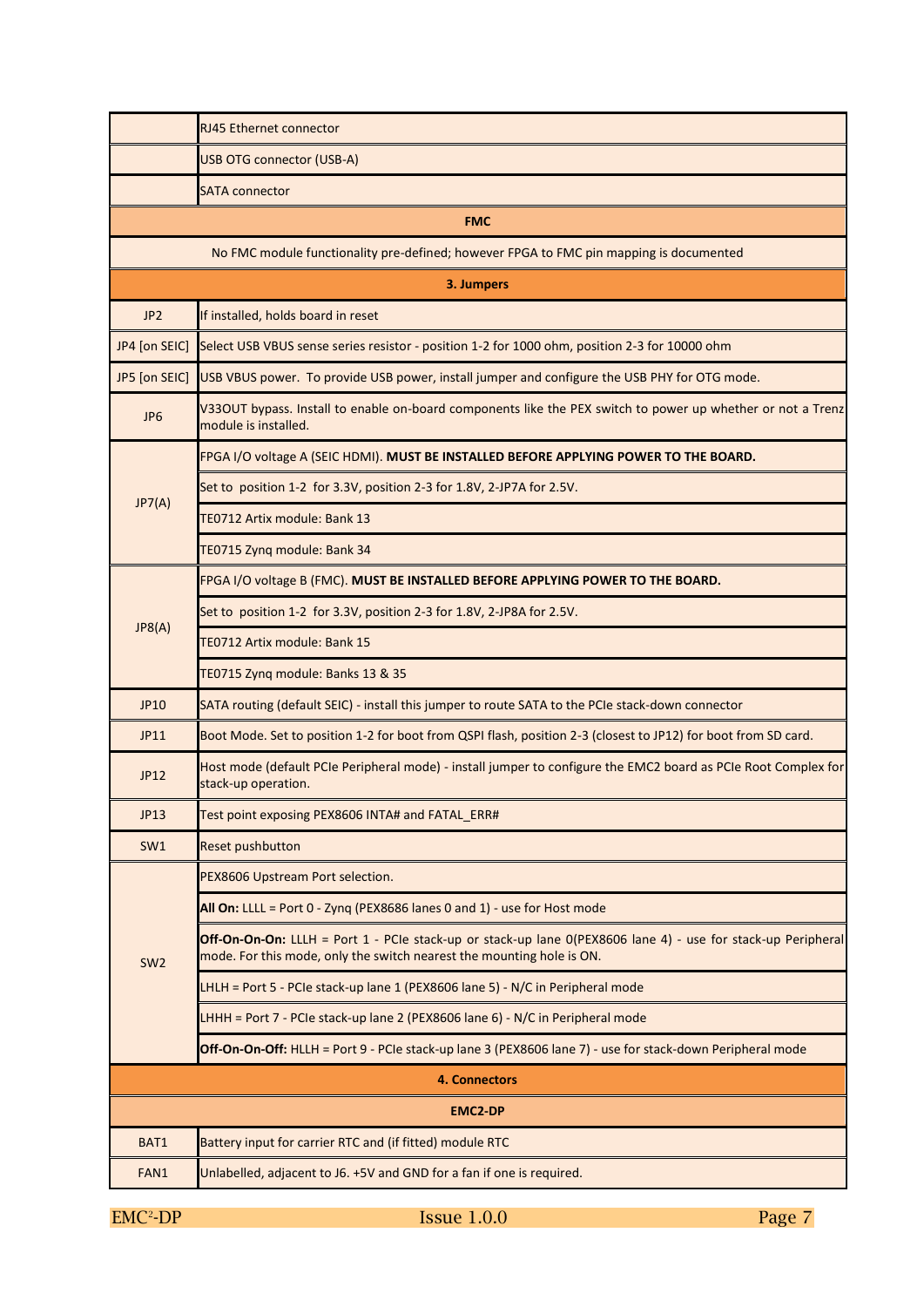| J2             | PCIe/104 OneBank stack-up connector                                                                                                                            |  |  |  |  |  |
|----------------|----------------------------------------------------------------------------------------------------------------------------------------------------------------|--|--|--|--|--|
| J <sub>4</sub> | Sundance External I/O Connector for custom external peripheral module                                                                                          |  |  |  |  |  |
| J5             | Pulse-per-second clock input. Apart from protection circuitry, goes via a 1k0 resistor to an FPGA input, and is<br>therefore not limited to PPS applications.  |  |  |  |  |  |
| J <sub>6</sub> | External clock, routed to IN3 of the on-board Si5338A clock synthesiser.                                                                                       |  |  |  |  |  |
| JAB1           | PCIe/104 stack-down connector                                                                                                                                  |  |  |  |  |  |
| JP1            | 14-pin JTAG header for Trenz module                                                                                                                            |  |  |  |  |  |
|                | LVTTL header with protection circuitry                                                                                                                         |  |  |  |  |  |
| JP3            | Pins 1 and 2 form a differential pair (un-terminated)                                                                                                          |  |  |  |  |  |
|                | Pin 3 supplies the voltage selected by JP7, pin 4 is GND                                                                                                       |  |  |  |  |  |
|                | Pin pairs (5,6) and (7,8) can be used as differential inputs with 100 ohm termination.                                                                         |  |  |  |  |  |
| JP9            | 8-pin JTAG header for FMC module                                                                                                                               |  |  |  |  |  |
|                | External power connector: pin order +12V, 5V, 3.3V, GND, N/C                                                                                                   |  |  |  |  |  |
| PWREXT1        | In a PCIe/104 stack, the board receives 3.3V and 5V via stacking connectors, and external power is only required<br>if the installed FMC module requires +12V. |  |  |  |  |  |
|                | RS232 connector. True RS232 signal levels are supported, NOT logic-levels.                                                                                     |  |  |  |  |  |
| RS1            | Can be used as 3 simple RS232 ports without control signals, or one COM port with                                                                              |  |  |  |  |  |
|                | RTS/CTS and DTR/DSR.                                                                                                                                           |  |  |  |  |  |
|                | <b>SEIC module</b>                                                                                                                                             |  |  |  |  |  |
| A1, A2         | Analogue inputs (single ended), connected directly to an FPGA analogue input pins                                                                              |  |  |  |  |  |
| <b>HDMI</b>    | <b>HDMI</b>                                                                                                                                                    |  |  |  |  |  |
| J1             | <b>SATA</b>                                                                                                                                                    |  |  |  |  |  |
| J3             | SEIC connector to Trenz carrier board                                                                                                                          |  |  |  |  |  |
| J7             | USB 2.0 on-the-go                                                                                                                                              |  |  |  |  |  |
| J8             | Ethernet RJ45 (all 8 conductors, suitable for gigabit Ethernet depending on Trenz module PHY)                                                                  |  |  |  |  |  |
| J9             | USB-serial connector, allows module to communicate with a development PC using a UART on the module and<br>USB on the PC.                                      |  |  |  |  |  |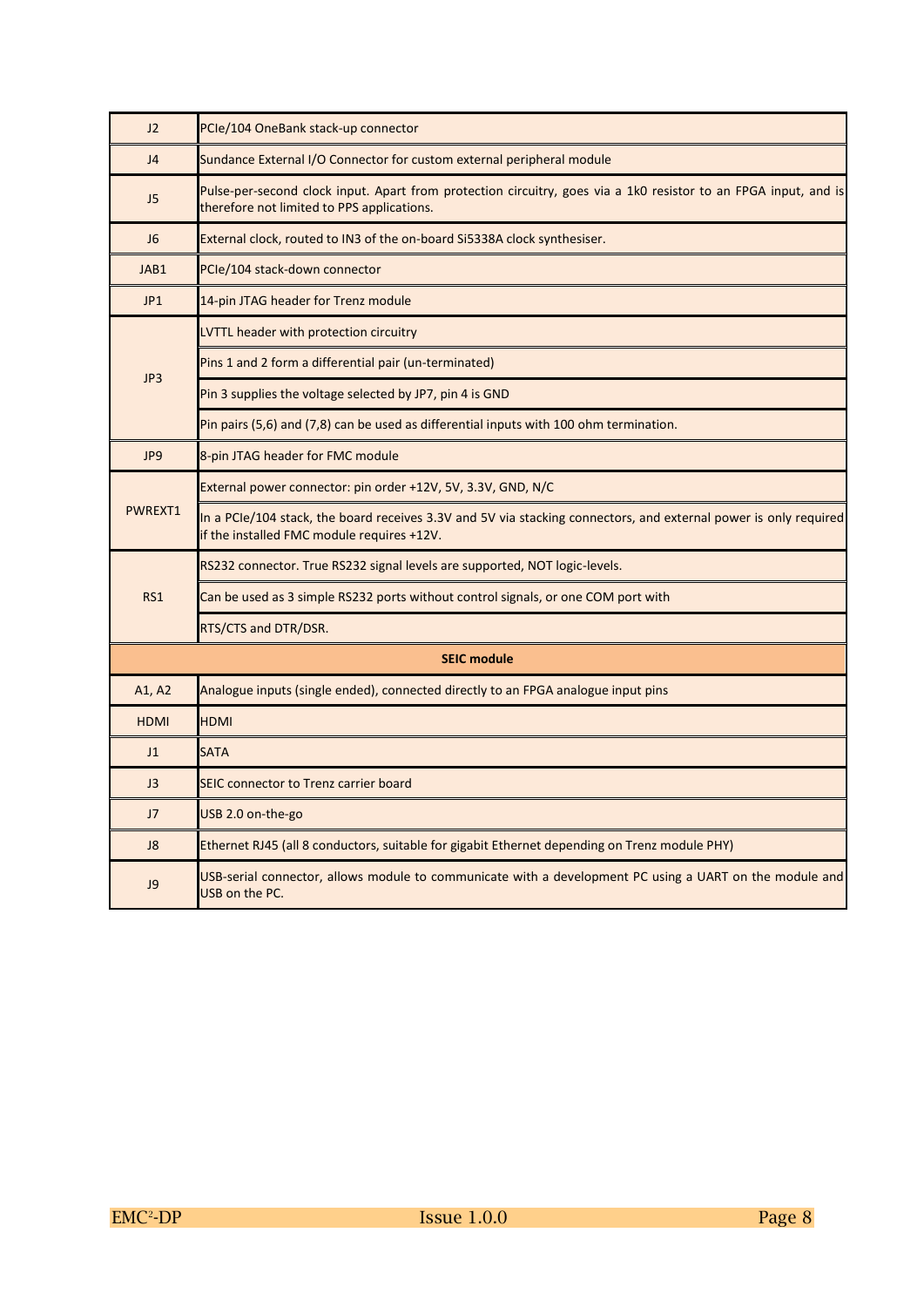## **3 IO Voltages**

| <b>Module pin</b> | <b>TE0712</b>       | <b>TE0715</b>       | <b>Board pin</b> | <b>EMC2-DPV1</b> | <b>EMC2-DPV2</b> | <b>EMC2-DP signal name</b> |
|-------------------|---------------------|---------------------|------------------|------------------|------------------|----------------------------|
| JM19 + JM1 11     | VCCIO16             | VCCIO <sub>13</sub> | JB1 10 + JB1 12  | JP8              | JP8              | VCCIO35                    |
| $JM21+JM23$       | VCCIO <sub>13</sub> | N/C                 | JB2 2 + JB2 4    | N/C              | JP7              | VCCIO34                    |
| JM25              | N/C                 | VCCIO34             | JB26             | JP7              | JP7              | VCCIO34                    |
| $JM27 + JM29$     | VCCIO <sub>15</sub> | VCCIO35             | JB2 8 + JB2 10   | JP8              | JP8              | VCCIO35                    |

#### **3.1 TE0715 & TE0730**

| <b>Bank</b>    | <b>MIO0 500</b>   | MIO1 501            | 13                        | 34                    | 35                   |
|----------------|-------------------|---------------------|---------------------------|-----------------------|----------------------|
| <b>Voltage</b> | 3.3V              | 1.8V                | JP8                       | JP7                   | JP8                  |
|                | <b>I2CO, I2C1</b> | <b>Ethernet PHY</b> | <b>FMC</b><br><b>HDMI</b> |                       | <b>FMC</b>           |
|                | HOST#             | <b>USB PHY</b>      | SD card present           | <b>HDMI</b> companion | RS232 RX 2 & 3       |
| <b>Usage</b>   | <b>SEIC UART</b>  | <b>SD</b>           | LED 1, 2                  | <b>RS232</b>          | PCIeRST#             |
|                | QSPI flash        | module I2C          |                           | TTL, PPS              | Clock synthesizer    |
|                |                   |                     |                           | 1-wire                | <b>SEIC analogue</b> |

The pins related to the Bank 13 in the TE0730 module are High Range, and the pins related to the Bank 35 are High Performance. This can affect when powering the Banks with standards like LVDS 25. For more information, read the  $\overline{AR43989}$  from Xilinx.

| <b>TE0712</b><br>3.2 |             |                       |                      |                 |                 |                 |  |  |
|----------------------|-------------|-----------------------|----------------------|-----------------|-----------------|-----------------|--|--|
| <b>Bank</b>          | 13          | 14                    | 15                   | 16              | 34              | 35              |  |  |
| <b>Voltage</b>       | N/C         | 3.3V                  | JP8                  | JP8             |                 | 1.5V            |  |  |
|                      | <b>SD</b>   | <b>HDMI</b> companion | <b>FMC</b>           | <b>FMC</b>      |                 | <b>DDR3 RAM</b> |  |  |
|                      | <b>HDMI</b> | HDMI I2C, INT         | <b>SEIC analogue</b> | LED 1, 2        |                 |                 |  |  |
|                      |             | <b>SEIC UART</b>      | RS232 RX 2 & 3       | <b>PHY LEDS</b> |                 |                 |  |  |
|                      |             | <b>RS232</b>          | PCIeRST#             |                 |                 |                 |  |  |
|                      |             | TTL, PPS              |                      |                 | <b>DDR3 RAM</b> |                 |  |  |
| <b>Usage</b>         |             | 1-wire                |                      | SD card present |                 |                 |  |  |
|                      | <b>RJ45</b> | <b>I2CO, I2C1</b>     |                      |                 |                 |                 |  |  |
|                      |             | <b>RTC</b> interrupt  | Clock synthesizer    |                 |                 |                 |  |  |
|                      |             | HOST#                 |                      |                 |                 |                 |  |  |
|                      |             | <b>SEIC utility</b>   |                      |                 |                 |                 |  |  |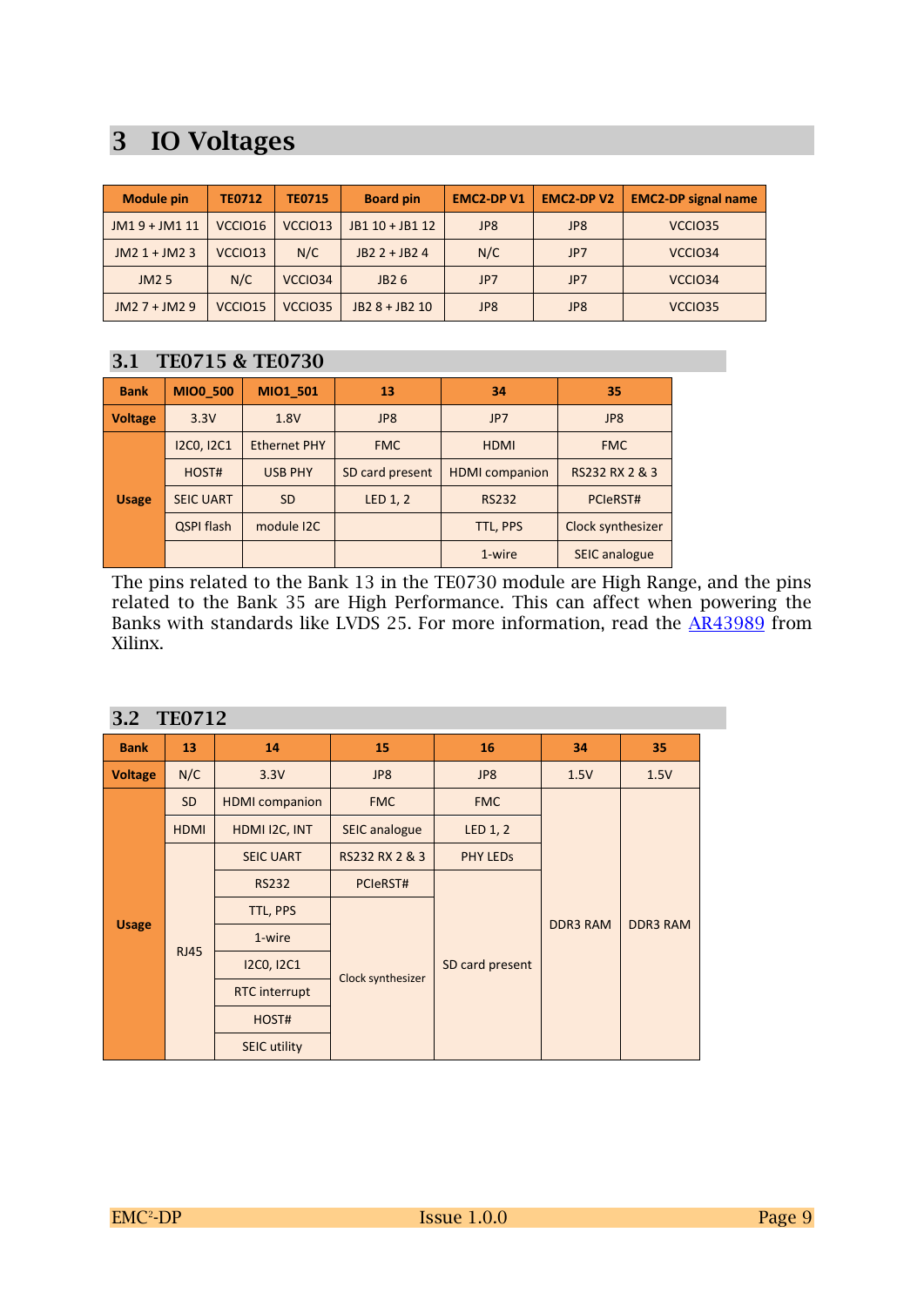## **4 TE0715 & TE0730**

Local devices of the Trenz module.

Local I2C is connected to MIO 48,49 and is not routed off-module

| <b>Peripheral Pin</b><br><b>Module Signal Name</b> |                                                                                 | <b>Module pin</b> | <b>FPGA IO name</b> | <b>FPGA</b><br>Pin |  |  |  |  |
|----------------------------------------------------|---------------------------------------------------------------------------------|-------------------|---------------------|--------------------|--|--|--|--|
| <b>QSPI Flash</b>                                  |                                                                                 |                   |                     |                    |  |  |  |  |
| CS                                                 | SPI-CS                                                                          |                   | MIO1                |                    |  |  |  |  |
| <b>SCK</b>                                         | <b>SPI-SCK</b>                                                                  |                   | MIO <sub>6</sub>    |                    |  |  |  |  |
| <b>SCK Feedback</b>                                | SPI_SCK_FB                                                                      |                   | MIO8                |                    |  |  |  |  |
| DQ0                                                | SPI-DQ0/M0                                                                      |                   | MIO <sub>2</sub>    |                    |  |  |  |  |
| DQ1                                                | SPI-DQ1/M1                                                                      |                   | MIO <sub>3</sub>    |                    |  |  |  |  |
| DQ <sub>2</sub>                                    | SPI-DQ2/M2                                                                      |                   | MIO4                |                    |  |  |  |  |
| DQ3                                                | SPI-DQ3/M3                                                                      |                   | MIO <sub>5</sub>    |                    |  |  |  |  |
|                                                    | <b>NVM + MAC</b>                                                                |                   |                     |                    |  |  |  |  |
|                                                    | [on local I2C]                                                                  |                   |                     |                    |  |  |  |  |
|                                                    | <b>Local I2C</b>                                                                |                   |                     |                    |  |  |  |  |
|                                                    | This I2C bus is local to the module                                             |                   |                     |                    |  |  |  |  |
| <b>SCL</b>                                         | <b>SCL</b>                                                                      |                   | <b>MIO48</b>        |                    |  |  |  |  |
| <b>SDA</b>                                         | <b>SDA</b>                                                                      |                   | <b>MIO49</b>        |                    |  |  |  |  |
|                                                    | <b>USB OTG PHY</b>                                                              |                   |                     |                    |  |  |  |  |
|                                                    | See USB OTG below for USB PHY pin assignments on EMC2-DP carrier                |                   |                     |                    |  |  |  |  |
|                                                    | OTG_DIR                                                                         |                   | <b>MIO29</b>        |                    |  |  |  |  |
|                                                    | OTG_STP                                                                         |                   | <b>MIO30</b>        |                    |  |  |  |  |
|                                                    | OTG_NXT                                                                         |                   | <b>MIO31</b>        |                    |  |  |  |  |
|                                                    | OTG_CLK                                                                         |                   | <b>MIO36</b>        |                    |  |  |  |  |
|                                                    | OTG_DATA0                                                                       |                   | <b>MIO32</b>        |                    |  |  |  |  |
|                                                    | OTG_DATA1                                                                       |                   | <b>MIO33</b>        |                    |  |  |  |  |
|                                                    | OTG_DATA2                                                                       |                   | <b>MIO34</b>        |                    |  |  |  |  |
|                                                    | OTG_DATA3                                                                       |                   | <b>MIO35</b>        |                    |  |  |  |  |
|                                                    | OTG_DATA4                                                                       |                   | <b>MIO28</b>        |                    |  |  |  |  |
|                                                    | OTG_DATA5                                                                       |                   | <b>MIO37</b>        |                    |  |  |  |  |
|                                                    | OTG_DATA6                                                                       |                   | <b>MIO38</b>        |                    |  |  |  |  |
|                                                    | OTG_DATA7                                                                       |                   | <b>MIO39</b>        |                    |  |  |  |  |
|                                                    | OTG_RST                                                                         |                   | MI051               |                    |  |  |  |  |
|                                                    | <b>Ethernet PHY</b>                                                             |                   |                     |                    |  |  |  |  |
|                                                    | Ethernet PHY signals are routed to RJ45 or SFP transceiver on the carrier board |                   |                     |                    |  |  |  |  |
|                                                    | ETH_TXCK                                                                        |                   | <b>MIO16</b>        |                    |  |  |  |  |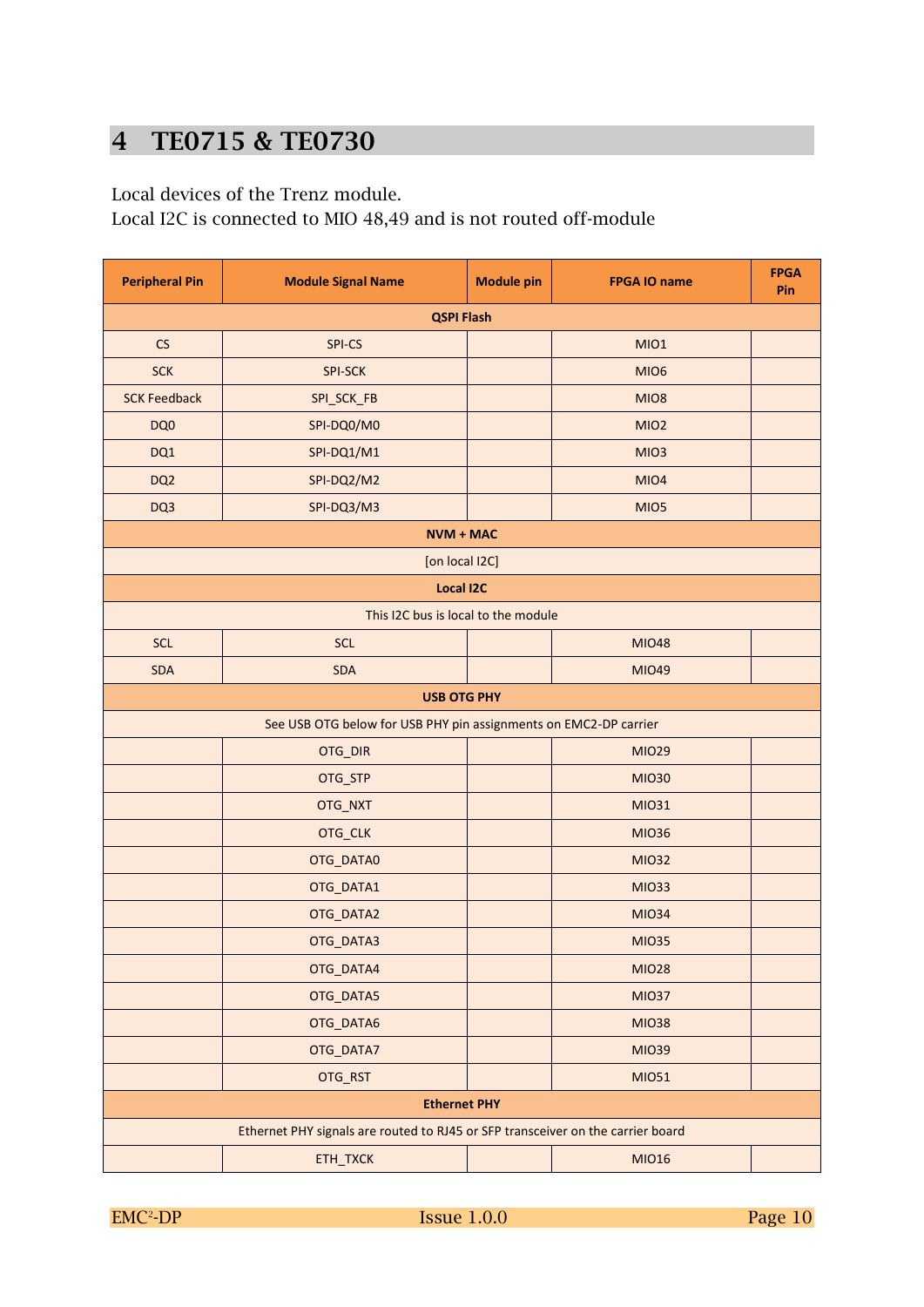|                 | ETH_TXD0                                                                                                                                                             |               | <b>MIO17</b>            |    |
|-----------------|----------------------------------------------------------------------------------------------------------------------------------------------------------------------|---------------|-------------------------|----|
|                 | ETH_TXD1                                                                                                                                                             |               | <b>MIO18</b>            |    |
|                 | ETH_TXD2                                                                                                                                                             |               | <b>MIO19</b>            |    |
|                 | ETH_TXD3                                                                                                                                                             |               | <b>MIO20</b>            |    |
|                 | ETH_TXCTL                                                                                                                                                            |               | <b>MIO21</b>            |    |
|                 | ETH_RXCK                                                                                                                                                             |               | <b>MIO22</b>            |    |
|                 | ETH_RXD0                                                                                                                                                             |               | <b>MIO23</b>            |    |
|                 | ETH_RXD1                                                                                                                                                             |               | <b>MIO24</b>            |    |
|                 | ETH_RXD2                                                                                                                                                             |               | <b>MIO25</b>            |    |
|                 | ETH_RXD3                                                                                                                                                             |               | <b>MIO26</b>            |    |
|                 | ETH_RXCTL                                                                                                                                                            |               | <b>MIO27</b>            |    |
|                 | ETH_RST                                                                                                                                                              |               | <b>MIO50</b>            |    |
|                 | ETH_MDC                                                                                                                                                              |               | <b>MIO52</b>            |    |
|                 | ETH_MDIO                                                                                                                                                             |               | <b>MIO53</b>            |    |
|                 | PHY LEDO (To CPLD)                                                                                                                                                   |               |                         |    |
|                 | PHY_LED1 (To CPLD)                                                                                                                                                   |               |                         |    |
|                 | PHY_LED2 (LED output from PHY, input<br>to PS)                                                                                                                       |               | <b>MIO46</b>            |    |
|                 | <b>Clock Synth</b>                                                                                                                                                   |               |                         |    |
|                 | [on local I2C]                                                                                                                                                       |               |                         |    |
|                 | The CLKIN2 differential signal comes from the carrier (JB3 pins 31 and 33 on the carrier)                                                                            |               |                         |    |
|                 | It is intended as a reference clock for MGTs.                                                                                                                        |               |                         |    |
|                 | 25MHz crystal connected to IN3 (IN4 to ground)<br>Signal is capacitively coupled between synthesizer and FPGA, and changes name from CLK2_P to MGT_CLK1_P and CLK2_N |               |                         |    |
|                 | to MGT_CLK1_N                                                                                                                                                        |               |                         |    |
|                 | Defaults to 125MHz                                                                                                                                                   |               |                         |    |
| IN1             | CLKIN2_N                                                                                                                                                             | <b>JM2 34</b> | $\overline{a}$          |    |
| IN2             | CLKIN2_P                                                                                                                                                             | <b>JM2 32</b> |                         |    |
| IN <sub>3</sub> | unnamed                                                                                                                                                              |               |                         |    |
| CLK2A           | CLK2_P / MGT_CLK1_P                                                                                                                                                  |               | MGTREFCLK1P 112         |    |
| CLK2B           | CLK2_N / MGT_CLK1_N                                                                                                                                                  |               | MGTREFCLK1N_112         |    |
|                 | <b>RTC</b>                                                                                                                                                           |               |                         |    |
| nIRQ            | RTC_INT                                                                                                                                                              |               | <b>MIO47</b>            |    |
|                 | <b>SC CPLD</b>                                                                                                                                                       |               |                         |    |
| PR5A_PCLKT1_0   | X <sub>0</sub>                                                                                                                                                       |               | IO_L1N_T0_34            | K8 |
| PR5B_PCKLC1_0   | X1                                                                                                                                                                   |               | IO_L3P_TO_DQS_PUDC_B_34 | K7 |
|                 | <b>Misc</b>                                                                                                                                                          |               |                         |    |
|                 | Green LED on module                                                                                                                                                  |               |                         |    |
| Module LED      | MIO7                                                                                                                                                                 |               | MIO7                    |    |
|                 |                                                                                                                                                                      |               |                         |    |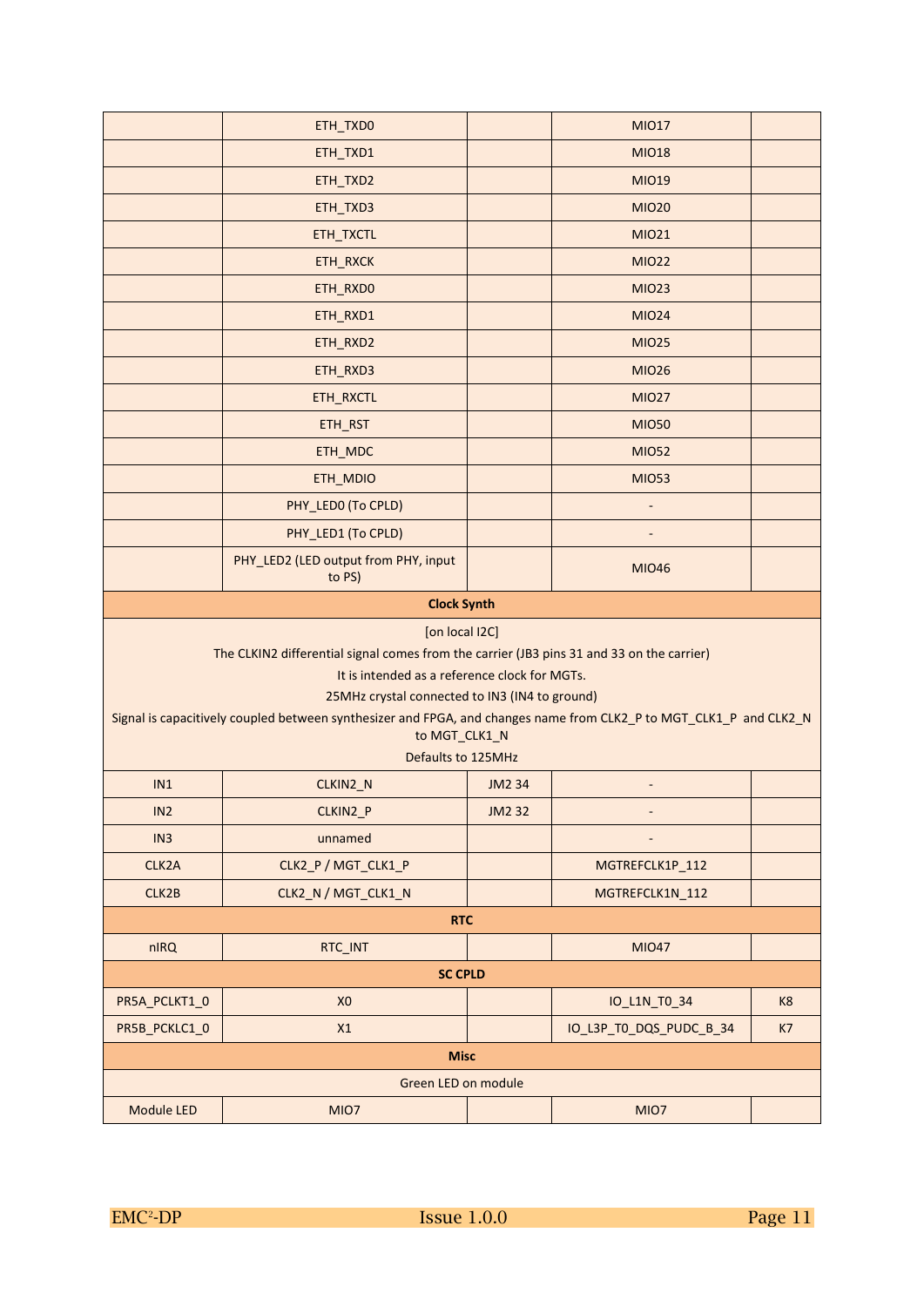## **5 TE0715 & TE0730 EMC2-DP and SEIC**

#### **5.1 TE0715 & TE0730 - EMC2-DP Peripherals**

| <b>Peripheral</b><br>Pin                                                                                                    | <b>Off-board</b><br>pin  | <b>EMC2-DP signal</b>                                                                  | <b>Carrier</b><br><b>Trenz pin</b>     | <b>Module signal</b>                                                       | <b>FPGA</b><br>pin | <b>FPGA IO name</b>                                                                                                   |  |
|-----------------------------------------------------------------------------------------------------------------------------|--------------------------|----------------------------------------------------------------------------------------|----------------------------------------|----------------------------------------------------------------------------|--------------------|-----------------------------------------------------------------------------------------------------------------------|--|
| <b>MicroSD</b>                                                                                                              |                          |                                                                                        |                                        |                                                                            |                    |                                                                                                                       |  |
| <b>CLK</b>                                                                                                                  | $\blacksquare$           | SD_CLK                                                                                 | <b>JB128</b>                           | <b>MIO40</b>                                                               |                    |                                                                                                                       |  |
| <b>CMD</b>                                                                                                                  | $\overline{a}$           | SD_CMD                                                                                 | JB1 26                                 | <b>MIO41</b>                                                               |                    |                                                                                                                       |  |
| D <sub>0</sub>                                                                                                              |                          | $SD$ $DO$                                                                              | JB1 24                                 | <b>MIO42</b>                                                               |                    |                                                                                                                       |  |
| D <sub>1</sub>                                                                                                              |                          | $SD_DI$                                                                                | JB1 22                                 | <b>MIO43</b>                                                               |                    |                                                                                                                       |  |
| D <sub>2</sub>                                                                                                              |                          | $SD$ $D2$                                                                              | JB1 20                                 | <b>MIO44</b>                                                               |                    |                                                                                                                       |  |
| D <sub>3</sub>                                                                                                              |                          | $SD$ $D3$                                                                              | <b>JB118</b>                           | <b>MIO45</b>                                                               |                    |                                                                                                                       |  |
| Card<br>present sw                                                                                                          |                          | SD_SW                                                                                  | JB1 42                                 | B12_L2_P                                                                   | V15                | IO_L2P_TO_13                                                                                                          |  |
|                                                                                                                             |                          |                                                                                        | <b>DS2432 SHA NVM + ID</b>             |                                                                            |                    |                                                                                                                       |  |
|                                                                                                                             |                          |                                                                                        |                                        |                                                                            |                    | DS2432 is a Dallas 1-wire protected NVM with SHA-1 engine and 1kbit storage. Connected via a MAX3394 level translator |  |
| 1-WIRE                                                                                                                      |                          | WIRE1                                                                                  | JB2 36                                 | B34_L7_P                                                                   | J <sub>5</sub>     | IO_L7P_T1_34                                                                                                          |  |
|                                                                                                                             |                          |                                                                                        | <b>NVM + MAC</b>                       |                                                                            |                    |                                                                                                                       |  |
|                                                                                                                             |                          |                                                                                        | [on $12C_0$ ]                          |                                                                            |                    |                                                                                                                       |  |
|                                                                                                                             |                          |                                                                                        | <b>DS1337 RTC</b>                      |                                                                            |                    |                                                                                                                       |  |
|                                                                                                                             |                          |                                                                                        | $[on$ I2C $0]$                         |                                                                            |                    |                                                                                                                       |  |
| nINTA                                                                                                                       |                          | RTC_INT#                                                                               | <b>JB188</b>                           | MIO0                                                                       |                    |                                                                                                                       |  |
|                                                                                                                             |                          |                                                                                        |                                        | Clock Synthesiser - SI5338A                                                |                    |                                                                                                                       |  |
|                                                                                                                             |                          |                                                                                        | $[$ on I2C $0]$<br>Configured via I2C0 | J6 is connected to IN6 of the SI5338<br>25MHz crystal connected to IN1/IN2 |                    |                                                                                                                       |  |
| <b>CLKOA</b>                                                                                                                | $\overline{\phantom{a}}$ | CLK1                                                                                   | JB2 47                                 | B35_L13_N                                                                  | B <sub>3</sub>     | IO_L13N_T2_MRCC_35                                                                                                    |  |
| CLK1A                                                                                                                       | $\blacksquare$           | CLK <sub>2</sub>                                                                       | JB2 45                                 | B35_L13_P                                                                  | <b>B4</b>          | IO_L13P_T2_MRCC_35                                                                                                    |  |
| CLK2A                                                                                                                       | $\overline{\phantom{a}}$ | CLK3                                                                                   | JB2 43                                 | B35_L15_P                                                                  | A2                 | IO L15P T2 DQS AD12P 35                                                                                               |  |
|                                                                                                                             |                          | NOT a clock capable pin, but can be used with set_property CLOCK_DEDICATED_ROUTE FALSE |                                        |                                                                            |                    |                                                                                                                       |  |
| CLK3A                                                                                                                       | $\overline{\phantom{m}}$ | CLK4                                                                                   | JB2 41                                 | B35_L15_N                                                                  | A1                 | IO L15N T2 DQS AD12N 35                                                                                               |  |
|                                                                                                                             |                          |                                                                                        | NOT a clock capable pin                |                                                                            |                    |                                                                                                                       |  |
| IN1                                                                                                                         | $\blacksquare$           | $\qquad \qquad \blacksquare$                                                           | $\blacksquare$                         |                                                                            |                    |                                                                                                                       |  |
| IN <sub>2</sub>                                                                                                             |                          |                                                                                        |                                        |                                                                            |                    |                                                                                                                       |  |
| IN <sub>3</sub>                                                                                                             | J <sub>6</sub>           | unnamed                                                                                | $\overline{\phantom{0}}$               |                                                                            |                    |                                                                                                                       |  |
| <b>I2C</b> [0]                                                                                                              |                          |                                                                                        |                                        |                                                                            |                    |                                                                                                                       |  |
| <b>SCL</b>                                                                                                                  |                          | I2CO_SCL                                                                               | JB196                                  | <b>MIO10</b>                                                               |                    |                                                                                                                       |  |
| SI5338A clock synthesizer, DS1337 RTC, 24AA02E64 MAC address + NVM, MPU-9150 motion tracking device, PEX8606 PCle<br>switch |                          |                                                                                        |                                        |                                                                            |                    |                                                                                                                       |  |
| <b>SDA</b>                                                                                                                  | ÷,                       | I2CO_SDA                                                                               | JB194                                  | MI011                                                                      |                    |                                                                                                                       |  |

 $EMC<sup>2</sup>-DP$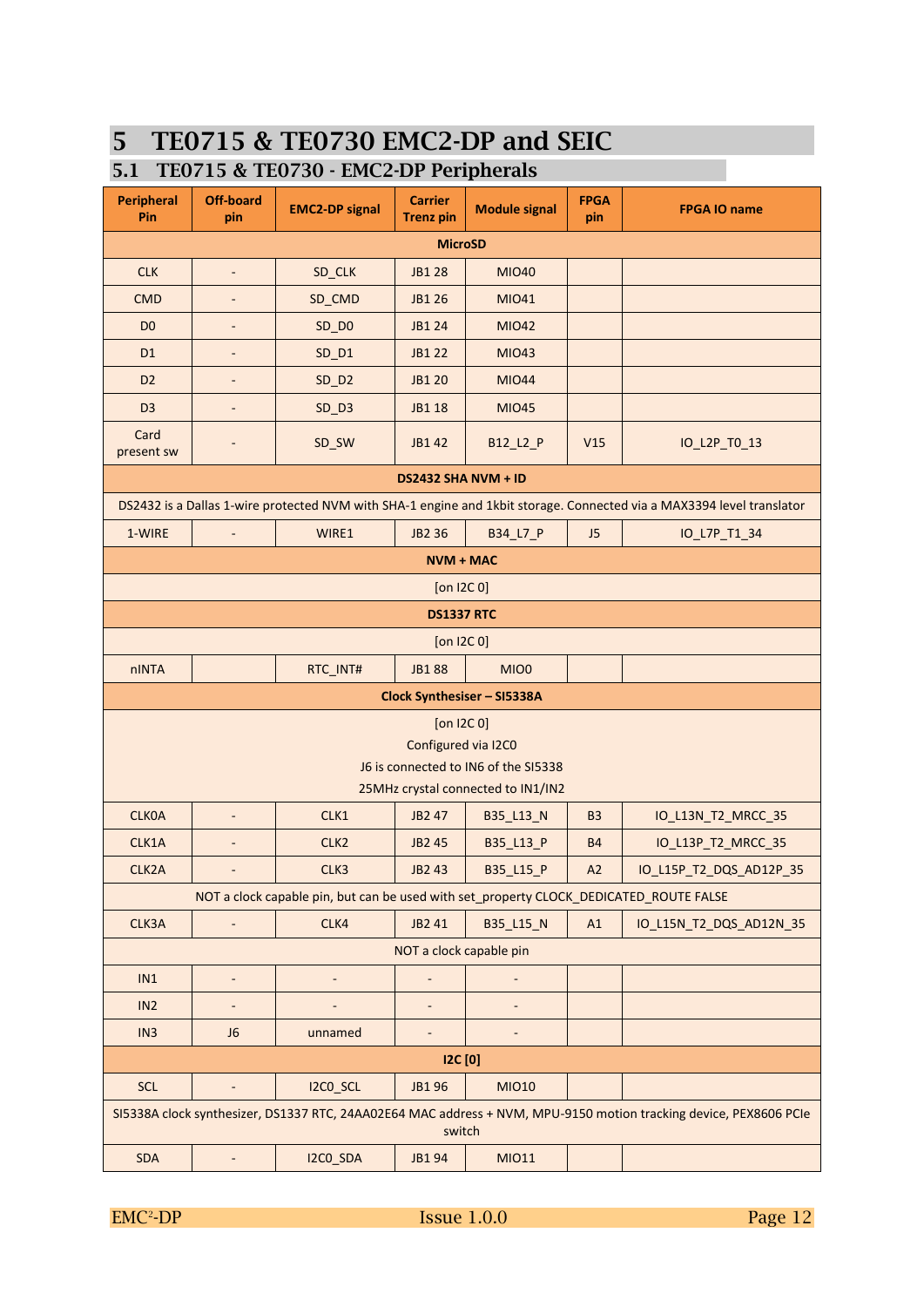| 12C[1]            |                            |                                                                                               |                    |                                             |                 |                                                                                                                                                                                                                                   |  |  |
|-------------------|----------------------------|-----------------------------------------------------------------------------------------------|--------------------|---------------------------------------------|-----------------|-----------------------------------------------------------------------------------------------------------------------------------------------------------------------------------------------------------------------------------|--|--|
| <b>SCL</b>        | $\overline{\phantom{a}}$   | I2C1_SCL                                                                                      | JB1 100            | <b>MIO12</b>                                |                 |                                                                                                                                                                                                                                   |  |  |
| <b>PCIe SMB</b>   |                            |                                                                                               |                    |                                             |                 |                                                                                                                                                                                                                                   |  |  |
| <b>SDA</b>        | $\equiv$                   | I2C1 SDA                                                                                      | JB198              | <b>MIO13</b>                                |                 |                                                                                                                                                                                                                                   |  |  |
| <b>SATA</b>       |                            |                                                                                               |                    |                                             |                 |                                                                                                                                                                                                                                   |  |  |
| $TX_P$            | [SEIC 23]                  | SATA_TRZ_TX_P                                                                                 | JB3 22             | MGT_TX2_P                                   | AA5             | <b>MGTTXP2_112</b>                                                                                                                                                                                                                |  |  |
| TX_N              | [SEIC 21]                  | SATA_TRZ_TX_N                                                                                 | <b>JB3 20</b>      | MGT_TX2_N                                   | AB <sub>5</sub> | MGTTXN2 112                                                                                                                                                                                                                       |  |  |
| $RX_P$            | [SEIC 24]                  | SATA_TRZ_RX_P                                                                                 | JB3 21             | MGT_RX2_P                                   | AA9             | MGTRXP2 112                                                                                                                                                                                                                       |  |  |
| $RX_N$            | [SEIC 22]                  | SATA TRZ RX N                                                                                 | JB3 19             | MGT_RX2_N                                   | AB9             | MGTRXN2 112                                                                                                                                                                                                                       |  |  |
|                   |                            |                                                                                               | <b>PCIe Reset</b>  |                                             |                 |                                                                                                                                                                                                                                   |  |  |
|                   |                            | Level-shifted, this PCIe reset signal from the stack-down connector is routed to the FPGA     |                    |                                             |                 |                                                                                                                                                                                                                                   |  |  |
| [PE RST#]         | [JAB12]                    | PCIeRST 18#                                                                                   | JB2 35             | B35_L18_N                                   | <b>B1</b>       | IO_L18N_T2_AD13N_35                                                                                                                                                                                                               |  |  |
|                   |                            |                                                                                               |                    | PEX8606 PCIe packet switch                  |                 |                                                                                                                                                                                                                                   |  |  |
|                   |                            | Configuration interface on in I2CO. INTA and FATAL-error are available as test points on JP13 | $[on$ I2C 0]       |                                             |                 |                                                                                                                                                                                                                                   |  |  |
| [REFCLKP]         |                            | <b>PCLKPO</b>                                                                                 | JB3 32             | MGT_CLKO_N                                  | V <sub>9</sub>  | MGTREFCLK0N_112                                                                                                                                                                                                                   |  |  |
| [REFCLKN]         |                            | <b>PCLKNO</b>                                                                                 | JB3 34             | MGT_CLK0_P                                  | U <sub>9</sub>  | MGTREFCLK0P 112                                                                                                                                                                                                                   |  |  |
|                   |                            |                                                                                               |                    |                                             |                 | PCIe express reference clocks for PEX switch and Trenz module are regenerated by a SI32202, and are separate outputs of<br>that IC. Its source is either the PCIe clock from the CPU board, or if in HOST most an on-board clock. |  |  |
| PETPO             |                            | PE1TXP0                                                                                       | <b>JB39</b>        | MGT_RX0_P                                   | AA7             | MGTRXP0_112                                                                                                                                                                                                                       |  |  |
| PETN <sub>0</sub> |                            | PE1TXNO                                                                                       | <b>JB37</b>        | MGT_RX0_N                                   | AB7             | MGTRXN0_112                                                                                                                                                                                                                       |  |  |
| <b>PERPO</b>      |                            | PE1RXPO                                                                                       | JB3 10             | MGT_TX0_P                                   | AA3             | MGTTXP0_112                                                                                                                                                                                                                       |  |  |
| <b>PERNO</b>      |                            | PE1RXNO                                                                                       | <b>JB38</b>        | MGT_TX0_N                                   | AB <sub>3</sub> | MGTTXN0 112                                                                                                                                                                                                                       |  |  |
| PETP1             |                            | PE1TXP3                                                                                       | JB3 15             | MGT_RX1_P                                   | W <sub>8</sub>  | MGTRXP1 112                                                                                                                                                                                                                       |  |  |
| PETN1             |                            | PE1TXN3                                                                                       | JB3 13             | MGT_RX1_N                                   | <b>Y8</b>       | MGTRXN1 112                                                                                                                                                                                                                       |  |  |
| PERP1             |                            | PE1RXP3                                                                                       | JB3 16             | MGT_TX1_P                                   | W <sub>4</sub>  | <b>MGTTXP1 112</b>                                                                                                                                                                                                                |  |  |
| PERN1             |                            | PE1RXN3                                                                                       | JB3 14             | MGT_TX1_N                                   | Y4              | MGTTXN1_112                                                                                                                                                                                                                       |  |  |
| GPIO8             | <b>SEIC 43</b>             | LED4                                                                                          |                    |                                             |                 |                                                                                                                                                                                                                                   |  |  |
| GPIO9             | <b>SEIC 45</b>             | LED <sub>3</sub>                                                                              |                    |                                             |                 |                                                                                                                                                                                                                                   |  |  |
|                   |                            |                                                                                               |                    | On-board LEDs - not routed off-board        |                 |                                                                                                                                                                                                                                   |  |  |
| <b>GPIO10</b>     | $\blacksquare$             | HOST#                                                                                         | JB192              | MIO9                                        |                 |                                                                                                                                                                                                                                   |  |  |
|                   |                            |                                                                                               |                    |                                             |                 | HOST# is PCIe host mode (CPU rather than peripheral card configuration) - select by installing JP12                                                                                                                               |  |  |
| <b>GPIO11</b>     | <b>PCle/104</b><br>CPU DIR | CPU_DIR                                                                                       |                    |                                             |                 |                                                                                                                                                                                                                                   |  |  |
|                   |                            |                                                                                               | CPU_DIR            |                                             |                 | CPU_DIR is pulled down on-board. In HOST most, EMC2-DP PCIe lanes are switched for stack-up, so does not need to assert                                                                                                           |  |  |
| PORTSEL0-3        |                            | PORTSEL0-3                                                                                    |                    |                                             |                 |                                                                                                                                                                                                                                   |  |  |
|                   |                            |                                                                                               |                    | PORTSEL signals are set via DPI-switch SW2  |                 |                                                                                                                                                                                                                                   |  |  |
| PERST#            |                            | <b>PCIeSW RST#</b>                                                                            |                    |                                             |                 |                                                                                                                                                                                                                                   |  |  |
|                   |                            |                                                                                               |                    | Switch is reset if PCIe reset or POR is low |                 |                                                                                                                                                                                                                                   |  |  |
|                   |                            |                                                                                               | <b>RS232 UARTS</b> |                                             |                 |                                                                                                                                                                                                                                   |  |  |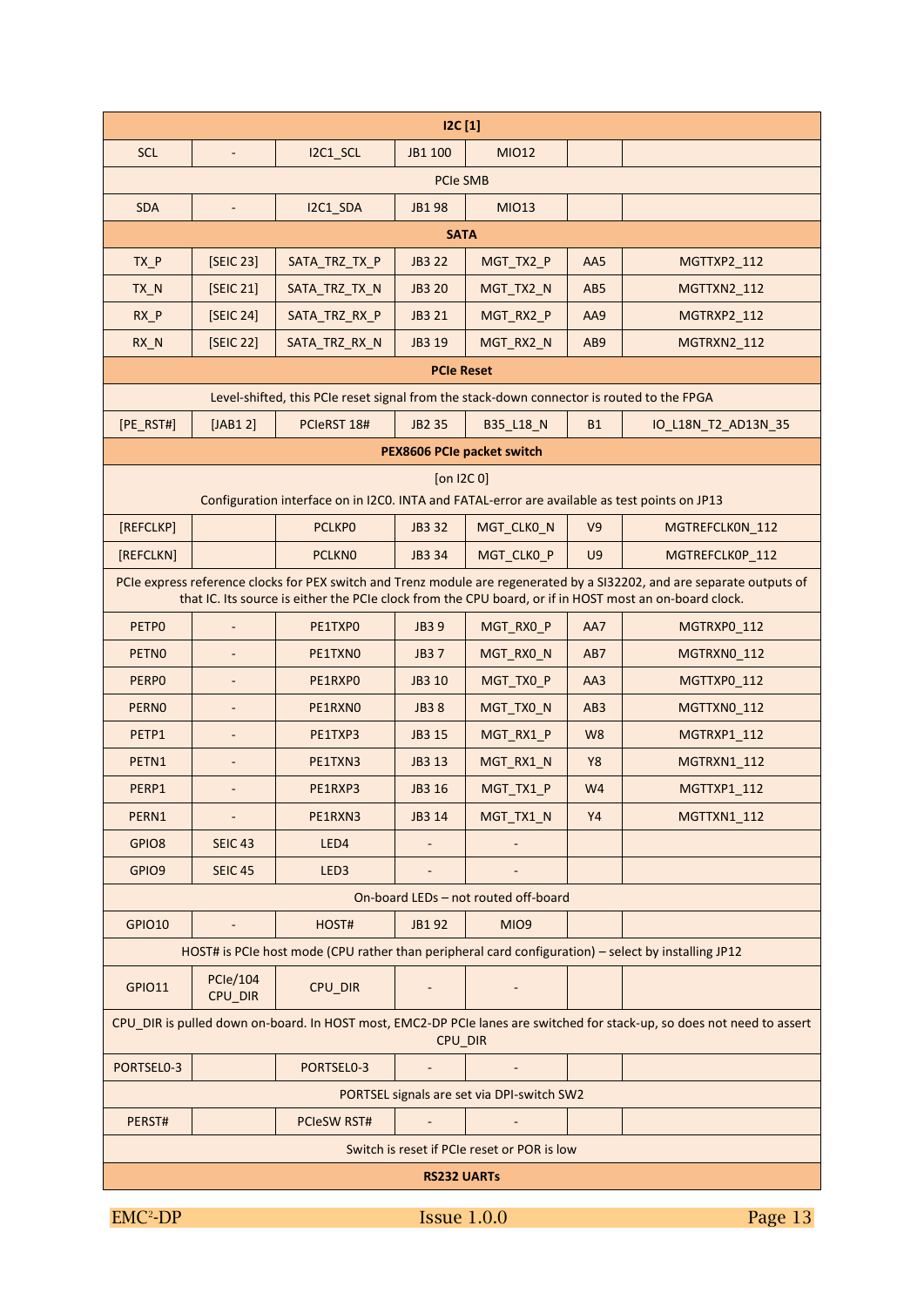| True RS232 signalling is provided on header RS1<br>These signals are connected to the FPGA, so can be treated as 3xRS232 UARTs or one UART with control signals         |                          |                                                                                   |                        |                                                      |                             |                                                                                                      |  |  |  |
|-------------------------------------------------------------------------------------------------------------------------------------------------------------------------|--------------------------|-----------------------------------------------------------------------------------|------------------------|------------------------------------------------------|-----------------------------|------------------------------------------------------------------------------------------------------|--|--|--|
| TX1                                                                                                                                                                     | <b>RS12</b>              | RS232_TX1                                                                         | JB2 21                 | B34_L2_P                                             | J <sub>7</sub>              | IO_L2P_T0_34                                                                                         |  |  |  |
| RX1                                                                                                                                                                     | <b>RS13</b>              | RS232_RX1                                                                         | JB2 27                 | B34_L6_P                                             | M <sub>8</sub>              | IO_L6P_T0_34                                                                                         |  |  |  |
| TX <sub>2</sub>                                                                                                                                                         | <b>RS15</b>              | RS232_TX2                                                                         | <b>JB2 23</b>          | B34_L2_N                                             | J <sub>6</sub>              | IO_L2N_TO_34                                                                                         |  |  |  |
| RX <sub>2</sub>                                                                                                                                                         | <b>RS16</b>              | RS232_RX2                                                                         | JB2 31                 | B35_L16_P                                            | D <sub>1</sub>              | IO_L16P_T2_35                                                                                        |  |  |  |
| TX3                                                                                                                                                                     | <b>RS18</b>              | RS232_TX3                                                                         | <b>JB2 25</b>          | B34_L6_N                                             | M7                          | IO_L6N_TO_VREF_34                                                                                    |  |  |  |
| RX3                                                                                                                                                                     | <b>RS19</b>              | <b>RS232 RX3</b>                                                                  | JB2 33                 | B35_L16_N                                            | C1                          | IO_L16N_T2_35                                                                                        |  |  |  |
|                                                                                                                                                                         | <b>LVTTL Inputs</b>      |                                                                                   |                        |                                                      |                             |                                                                                                      |  |  |  |
|                                                                                                                                                                         |                          |                                                                                   |                        | LVTTL and differential signals are available on JP3. |                             |                                                                                                      |  |  |  |
| <b>TTLP</b>                                                                                                                                                             | <b>JP3 2</b>             | <b>TTLP</b>                                                                       | <b>JB2 24</b>          | B34_L11_N                                            | K <sub>3</sub>              | IO_L11N_T1_SRCC_34                                                                                   |  |  |  |
| <b>TTLN</b>                                                                                                                                                             | JP3 1                    | <b>TTLN</b>                                                                       | <b>JB2 22</b>          | B34 L11 P                                            | K4                          | IO_L11P_T1_SRCC_34                                                                                   |  |  |  |
|                                                                                                                                                                         |                          |                                                                                   |                        |                                                      |                             | TTLP and N do not have a terminating resistor, unlike the other pairs (TTLO, TTL2) and (TTL1, TTL3). |  |  |  |
| TTL <sub>0</sub>                                                                                                                                                        | <b>JP3 5</b>             | <b>TTLO</b>                                                                       | JB2 18                 | <b>B34_L18_N</b>                                     | P <sub>2</sub>              | IO_L18N_T2_34                                                                                        |  |  |  |
| TTL1                                                                                                                                                                    | JP3 7                    | TTL1                                                                              | JB2 16                 | B34 L18 P                                            | P <sub>3</sub>              | IO_L18P_T2_34                                                                                        |  |  |  |
| TTL <sub>2</sub>                                                                                                                                                        | JP3 6                    | TTL <sub>2</sub>                                                                  | JB2 14                 | B34_L17_N                                            | R <sub>2</sub>              | IO_L17N_T2_34                                                                                        |  |  |  |
| TTL3                                                                                                                                                                    | JP3 8                    | TTL3                                                                              | JB2 12                 | B34 L17 P                                            | R <sub>3</sub>              | IO_L17P_T2_34                                                                                        |  |  |  |
| 100R must not be fitted between TTLO and TTL2, or TTL1 and TTL3 if they are to be used as single-ended inputs<br>J3 pin 3 is connected to VCCIO34, and pin 4 to ground. |                          |                                                                                   |                        |                                                      |                             |                                                                                                      |  |  |  |
|                                                                                                                                                                         |                          |                                                                                   | <b>Misc</b>            |                                                      |                             |                                                                                                      |  |  |  |
|                                                                                                                                                                         | JP11                     | <b>MODE</b>                                                                       | JB1 31                 | [CPLD] PT7A                                          | <b>CPLD</b>                 |                                                                                                      |  |  |  |
| Mode                                                                                                                                                                    |                          |                                                                                   |                        |                                                      | 30                          |                                                                                                      |  |  |  |
|                                                                                                                                                                         |                          |                                                                                   | Jumper to +3.3 or GND  |                                                      |                             |                                                                                                      |  |  |  |
|                                                                                                                                                                         |                          |                                                                                   |                        | To CPLD PT7A/TCK on Trenz module                     |                             |                                                                                                      |  |  |  |
| LED1                                                                                                                                                                    | <b>SEIC 46</b>           | LED1                                                                              | JB187                  | B12_L20_P                                            | U19                         | IO_L20P_T3_13                                                                                        |  |  |  |
| LED <sub>2</sub>                                                                                                                                                        | <b>SEIC 44</b>           | LED <sub>2</sub>                                                                  | JB1 99                 | B12_L22_N                                            | U18                         | IO_L22N_T3_13                                                                                        |  |  |  |
|                                                                                                                                                                         |                          | SEIC signals are LEDT1 and LEDT2, derived from the LED signals from the Zynq      |                        |                                                      |                             |                                                                                                      |  |  |  |
| <b>Battery</b><br>voltage                                                                                                                                               |                          | <b>VBAT</b>                                                                       | JB180                  |                                                      |                             |                                                                                                      |  |  |  |
|                                                                                                                                                                         |                          |                                                                                   |                        |                                                      |                             | VBAT IN pin on the Trenz module goes to its RTC (ISL12020 - not present on early 7015/7030 modules)  |  |  |  |
| TrenzRst#                                                                                                                                                               | $\overline{\phantom{a}}$ |                                                                                   | JB2 17                 |                                                      |                             |                                                                                                      |  |  |  |
|                                                                                                                                                                         |                          | Trenz signal RESIN (to module CPLD). Derived on EMC2-DP from reset pushbutton SW1 |                        |                                                      |                             |                                                                                                      |  |  |  |
| PPS1                                                                                                                                                                    | J <sub>5</sub>           | PPS1                                                                              | <b>JB238</b>           | B34_L7_N                                             | K <sub>5</sub>              | IO_L7N_T1_34                                                                                         |  |  |  |
|                                                                                                                                                                         |                          |                                                                                   | Pulse-per-second input |                                                      |                             |                                                                                                      |  |  |  |
|                                                                                                                                                                         |                          |                                                                                   | <b>Unused</b>          |                                                      |                             |                                                                                                      |  |  |  |
|                                                                                                                                                                         |                          |                                                                                   | JB1 27                 | [CPLD] PT6D                                          | <b>CPLD</b><br>32           |                                                                                                      |  |  |  |
|                                                                                                                                                                         |                          |                                                                                   | EN1                    |                                                      |                             |                                                                                                      |  |  |  |
|                                                                                                                                                                         |                          |                                                                                   | JB1 29                 | To CPLD PT6D/TDI on Trenz module<br>[CPLD] PT6C      | <b>CPLD</b><br>$\mathbf{1}$ |                                                                                                      |  |  |  |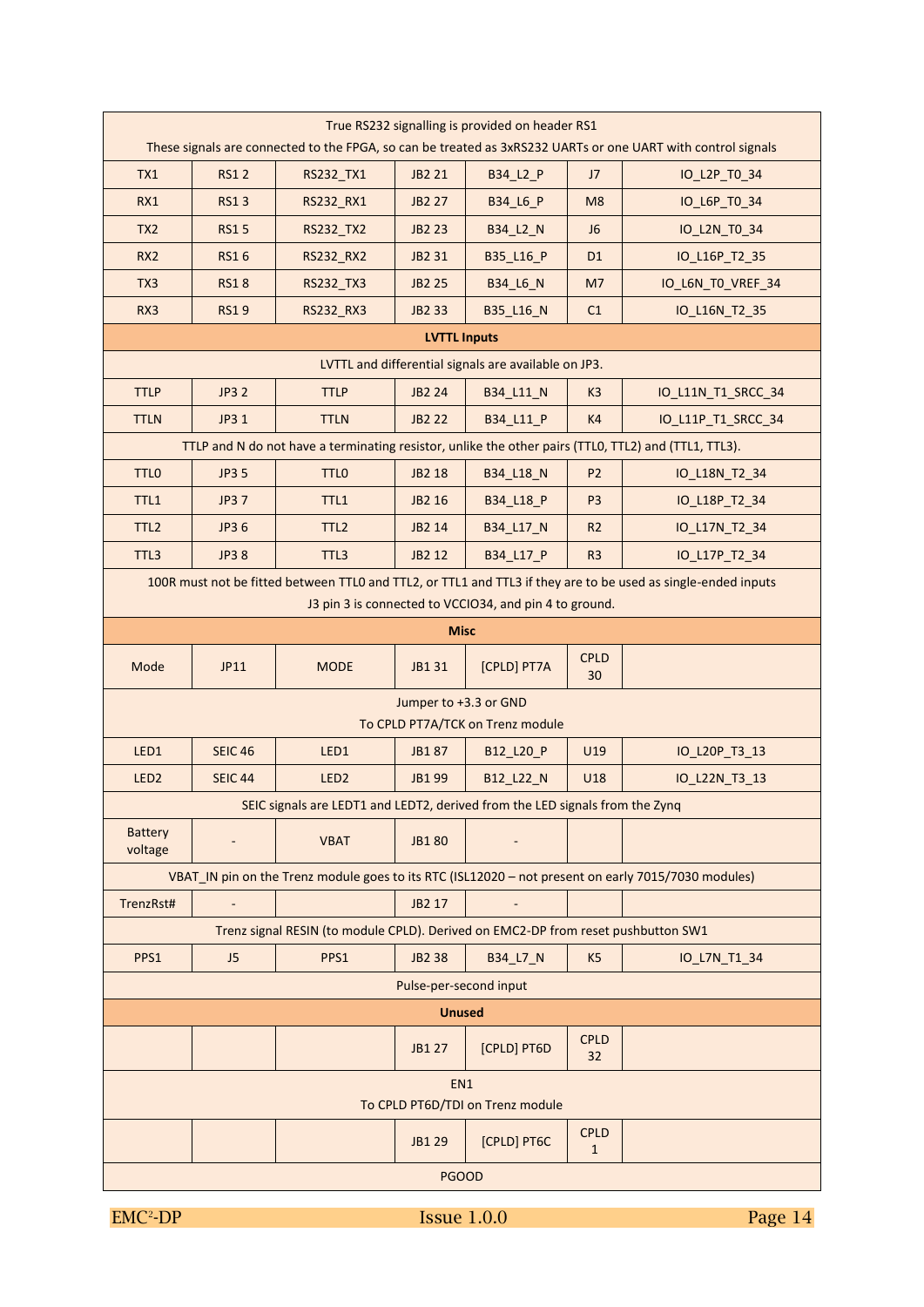| To CPLD PT6C/TDO on Trenz module |  |  |                                                             |           |                 |                   |  |  |
|----------------------------------|--|--|-------------------------------------------------------------|-----------|-----------------|-------------------|--|--|
|                                  |  |  | <b>B12 L2 N</b><br>W <sub>15</sub><br>IO L2N TO 13<br>JB144 |           |                 |                   |  |  |
|                                  |  |  | JB179                                                       | B12 L21 N | W <sub>18</sub> | IO L21N T3 DQS 13 |  |  |
|                                  |  |  | JB181                                                       | B12 L21 P | V18             | IO_L21P_T3_DQS_13 |  |  |
|                                  |  |  | JB185                                                       | B12 L20 N | V19             | IO L20N T3 13     |  |  |
|                                  |  |  | JB193                                                       | B12_L15_P | AB21            | IO L15P T2 DQS 13 |  |  |
|                                  |  |  | JB195                                                       | B12 L15 N | AB22            | IO_L15N_T2_DQS_13 |  |  |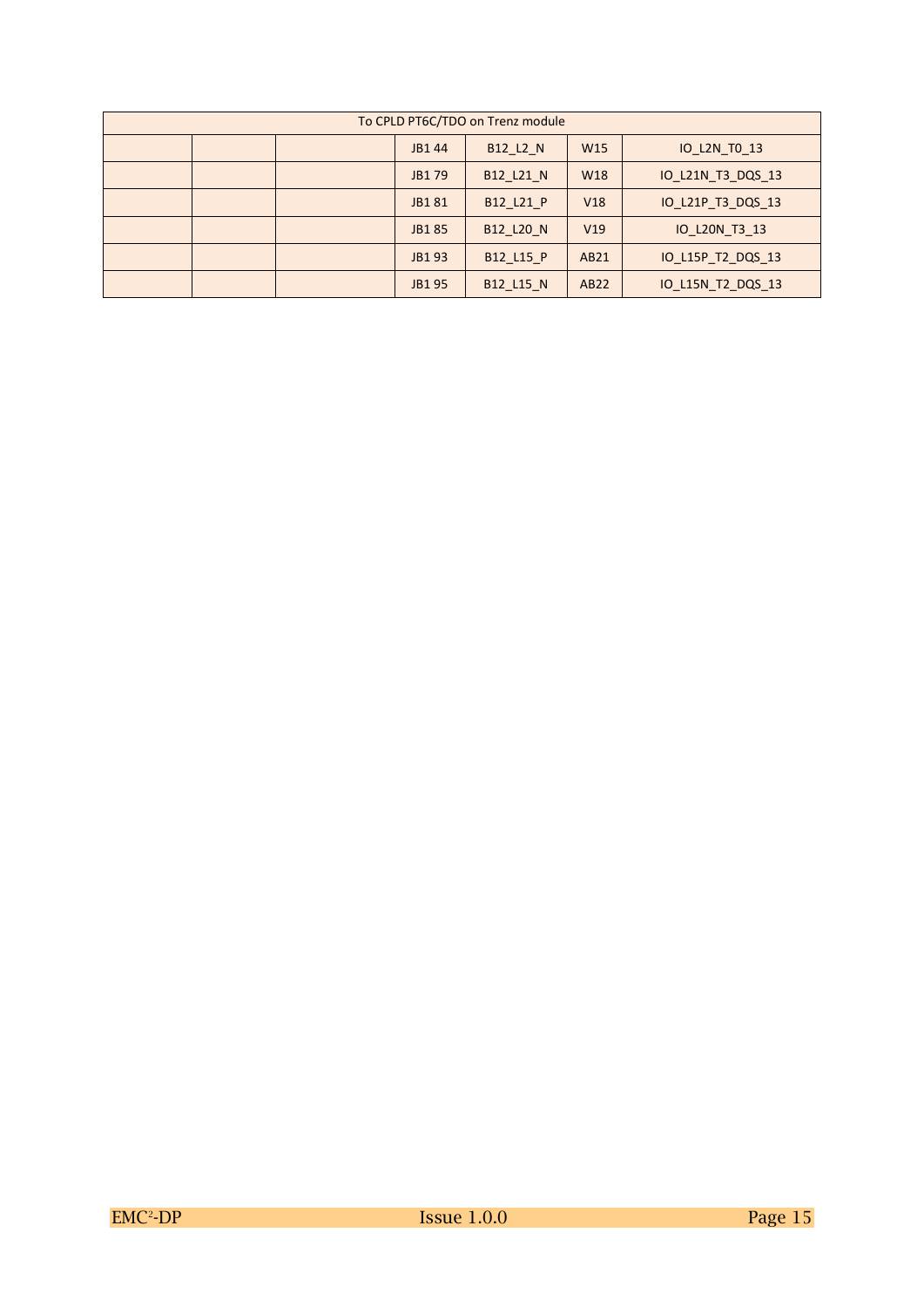| <b>Peripheral Pin</b>                | <b>Off-board</b><br>pin | <b>EMC2-DP</b><br>signal                                                         | <b>Carrier Trenz</b><br>pin | <b>Module</b><br>signal  | <b>FPGA</b><br>pin | <b>FPGA IO name</b> |  |  |  |
|--------------------------------------|-------------------------|----------------------------------------------------------------------------------|-----------------------------|--------------------------|--------------------|---------------------|--|--|--|
| <b>HDMI</b><br><b>ADV7511</b>        |                         |                                                                                  |                             |                          |                    |                     |  |  |  |
| <b>VSYNC</b>                         | <b>SEIC 78</b>          | HDMI_VSYNC                                                                       | JB3 60                      | B34 L13 N                | T1                 | IO L13N T2 MRCC 34  |  |  |  |
| <b>HDMI transmitter IC</b>           |                         |                                                                                  |                             |                          |                    |                     |  |  |  |
| <b>HSYNC</b>                         | <b>SEIC 80</b>          | HDMI_HSYNC                                                                       | <b>JB3 58</b>               | B34_L13_P                | T <sub>2</sub>     | IO_L13P_T2_MRCC_34  |  |  |  |
|                                      |                         |                                                                                  | <b>CLK</b> capable          |                          |                    |                     |  |  |  |
| <b>CLK</b>                           | <b>SEIC 82</b>          | <b>HDMI CLK</b>                                                                  | JB3 59                      | B34 L14 N                | U1                 | IO_L14N_T2_SRCC_34  |  |  |  |
|                                      |                         |                                                                                  | <b>CLK</b> capable          |                          |                    |                     |  |  |  |
| <b>DE</b>                            | <b>SEIC 78</b>          | HDMI_DE                                                                          | JB3 57                      | B34_L14_P                | U <sub>2</sub>     | IO_L14P_T2_SRCC_34  |  |  |  |
|                                      |                         |                                                                                  | <b>CLK</b> capable          |                          |                    |                     |  |  |  |
| CEC_CLK                              | <b>SEIC 75</b>          | CEC_CLK                                                                          | JB2 34                      | <b>B34_L8_N</b>          | J1                 | IO L8N T1 34        |  |  |  |
| <b>SCL</b>                           | <b>SEIC 79</b>          |                                                                                  |                             | $[I^2C \ 0 \ 5CL]$       |                    |                     |  |  |  |
| <b>SDA</b>                           | <b>SEIC 81</b>          |                                                                                  |                             | [I <sup>2</sup> C O SDA] |                    |                     |  |  |  |
| <b>INT</b>                           | <b>SEIC 83</b>          | HDMI_INT                                                                         | <b>JB2 26</b>               | B34 L12 P                | L5                 | IO_L12P_T1_MRCC_34  |  |  |  |
| <b>CLK</b> capable                   |                         |                                                                                  |                             |                          |                    |                     |  |  |  |
| D <sub>0</sub>                       | <b>SEIC 88</b>          | HDMI_D0                                                                          | JB3 53                      | B34_L22_N                | M <sub>3</sub>     | IO_L22N_T3_34       |  |  |  |
| D <sub>1</sub>                       | <b>SEIC 90</b>          | HDMI_D1                                                                          | JB3 51                      | B34_L22_P                | M <sub>4</sub>     | IO_L22P_T3_34       |  |  |  |
| D <sub>2</sub>                       | <b>SEIC 92</b>          | HDMI_D2                                                                          | JB3 49                      | B34_L10_N                | L1                 | IO_L10N_T1_34       |  |  |  |
| D <sub>3</sub>                       | <b>SEIC 94</b>          | HDMI_D3                                                                          | JB3 47                      | B34_L10_P                | L2                 | IO_L10P_T1_34       |  |  |  |
| D <sub>4</sub>                       | <b>SEIC 96</b>          | HDMI_D4                                                                          | JB3 43                      | B34_L16_N                | P1                 | IO_L16N_T2_34       |  |  |  |
| D <sub>5</sub>                       | <b>SEIC 98</b>          | HDMI D5                                                                          | JB3 44                      | B34_L21_N                | N <sub>3</sub>     | IO_L21N_T3_DQS_34   |  |  |  |
| D <sub>6</sub>                       | <b>SEIC 97</b>          | HDMI D6                                                                          | JB3 41                      | B34_L16_P                | N1                 | IO_L16P_T2_34       |  |  |  |
| D <sub>7</sub>                       | <b>SEIC 95</b>          | HDMI D7                                                                          | JB3 42                      | B34_L21_P                | N <sub>4</sub>     | IO_L21P_T3_DQS_34   |  |  |  |
| D <sub>8</sub>                       | <b>SEIC 93</b>          | HDMI_D8                                                                          | JB3 39                      | B34_L23_N                | R <sub>4</sub>     | IO_L23N_T3_34       |  |  |  |
| D <sub>9</sub>                       | <b>SEIC 91</b>          | HDMI_D9                                                                          | JB3 40                      | B34_L20_N                | P <sub>5</sub>     | IO_L20N_T3_34       |  |  |  |
| D <sub>10</sub>                      | <b>SEIC 89</b>          | HDMI_D10                                                                         | JB3 37                      | B34 L23 P                | R <sub>5</sub>     | IO_L23P_T3_34       |  |  |  |
| D11                                  | <b>SEIC 87</b>          | HDMI_D11                                                                         | JB3 38                      | B34_L20_P                | <b>P6</b>          | IO_L20P_T3_34       |  |  |  |
| <b>SPDIF</b>                         | <b>SEIC 65</b>          | SPDIF_IN                                                                         | JB2 13                      | B34_L15_N                | M1                 | IO L15N T2 DQS 34   |  |  |  |
|                                      |                         |                                                                                  | SPDIF from FPGA to ADV7511  |                          |                    |                     |  |  |  |
| <b>SPDIFOUT</b>                      | <b>SEIC 67</b>          | SPDIF_OUT                                                                        | JB2 15                      | B34_L15_P                | M <sub>2</sub>     | IO_L15P_T2_DQS_34   |  |  |  |
|                                      |                         |                                                                                  | SPDIF from ADV7511 to FPGA  |                          |                    |                     |  |  |  |
|                                      |                         |                                                                                  | TPD12S016                   |                          |                    |                     |  |  |  |
| $LS$ <sub><math>OC</math></sub> $OC$ | <b>SEIC 74</b>          | $LS$ <sub><math>OC</math></sub> $OC$                                             | JB2 32                      | B34 L8 P                 | J2                 | IO_L8P_T1_34        |  |  |  |
|                                      |                         | HDMI companion IC with I2C level-shifters and protection (ESD and current limit) |                             |                          |                    |                     |  |  |  |
| CT_HPD                               | <b>SEIC 73</b>          | CT_HPD                                                                           | <b>JB2 28</b>               | B34_L12_N                | L4                 | IO_L12N_T1_MRCC_34  |  |  |  |
|                                      |                         |                                                                                  | <b>CLK</b> capable          |                          |                    |                     |  |  |  |
|                                      |                         |                                                                                  | Ethernet                    |                          |                    |                     |  |  |  |

#### **5.2 TE0715 & TE0730 - SEIC Peripherals**

 $EMC<sup>2</sup>-DP$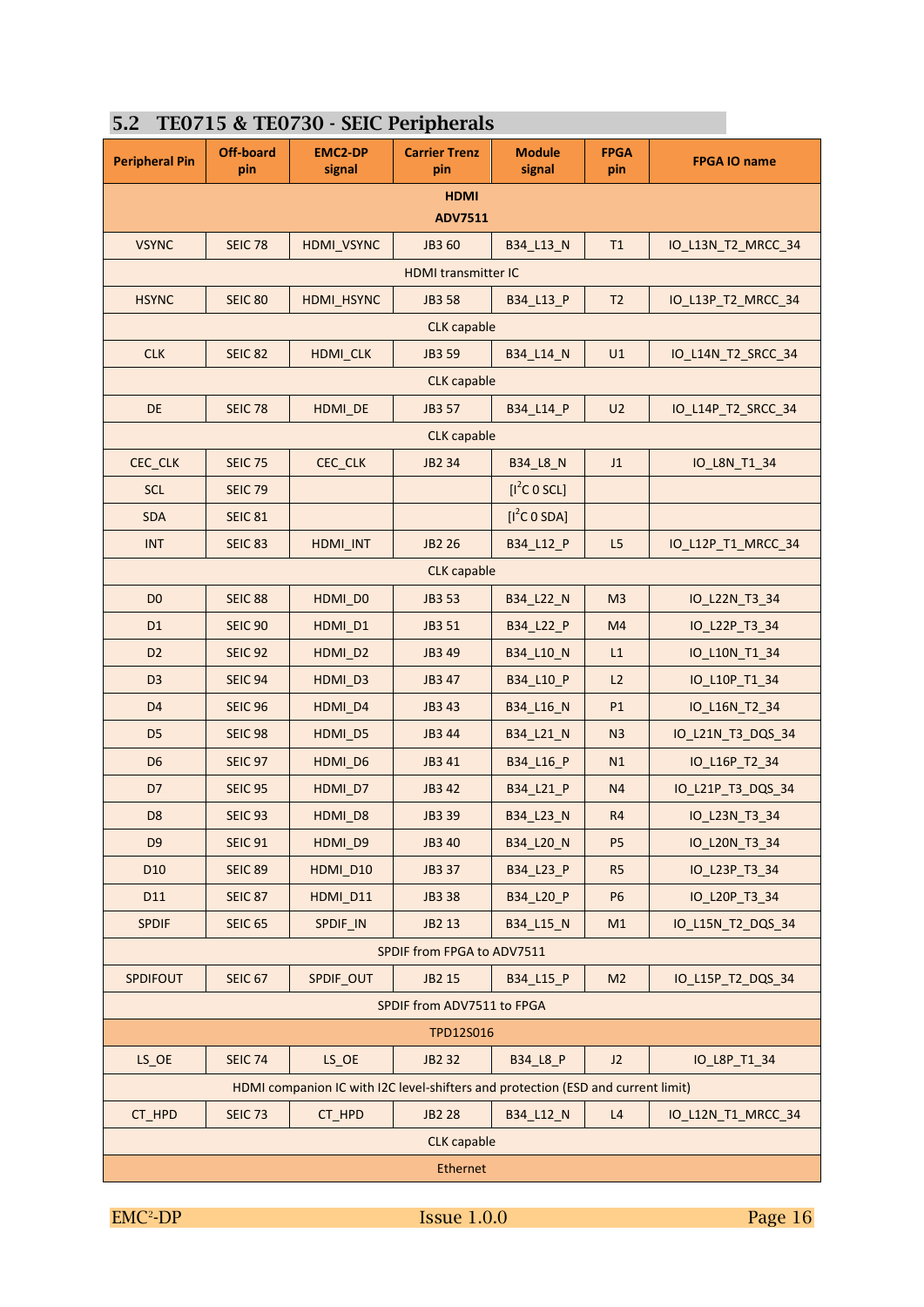| Note: PHY is on the FPGA module       |                                                                                            |                                                                                        |                                                            |                              |                |                                                                                                                   |  |  |  |
|---------------------------------------|--------------------------------------------------------------------------------------------|----------------------------------------------------------------------------------------|------------------------------------------------------------|------------------------------|----------------|-------------------------------------------------------------------------------------------------------------------|--|--|--|
| RJ45 MDI 0+                           | <b>SEIC 54</b>                                                                             | PHY MDIO P                                                                             | JB13                                                       |                              |                |                                                                                                                   |  |  |  |
| RJ45 MDI 0 -                          | <b>SEIC 56</b>                                                                             | PHY_MDIO_N                                                                             | <b>JB15</b>                                                |                              |                |                                                                                                                   |  |  |  |
| RJ45 MDI 1 +                          | <b>SEIC 58</b>                                                                             | PHY_MDI1_P                                                                             | <b>JB19</b>                                                | $\overline{\phantom{a}}$     |                |                                                                                                                   |  |  |  |
| RJ45 MDI 1 -                          | <b>SEIC 60</b>                                                                             | PHY_MDI1_N                                                                             | JB1 11                                                     |                              |                |                                                                                                                   |  |  |  |
| RJ45 MDI 2 +                          | <b>SEIC 59</b>                                                                             | PHY MDI2 P                                                                             | JB1 15                                                     | $\overline{\phantom{a}}$     |                |                                                                                                                   |  |  |  |
| <b>RJ45 MDI 2 -</b>                   | <b>SEIC 57</b>                                                                             | PHY MDI2 N                                                                             | JB1 17                                                     | $\overline{\phantom{a}}$     |                |                                                                                                                   |  |  |  |
| RJ45 MDI 3 +                          | <b>SEIC 55</b>                                                                             | PHY MDI3 P                                                                             | JB1 21                                                     | $\qquad \qquad \blacksquare$ |                |                                                                                                                   |  |  |  |
| RJ45 MDI 3 -                          | <b>SEIC 53</b>                                                                             | PHY_MDI3_N                                                                             | JB1 23                                                     |                              |                |                                                                                                                   |  |  |  |
| LED <sub>1</sub>                      | <b>SEIC 48</b>                                                                             | PHY_LED1                                                                               | JB182                                                      | B12_L16_P                    | <b>AB18</b>    | IO_L16P_T2_13                                                                                                     |  |  |  |
| LED <sub>2</sub>                      | <b>SEIC 47</b>                                                                             | PHY_LED2                                                                               | JB1 84                                                     | B12_L16_N                    | AB19           | IO_L16N_T2_13                                                                                                     |  |  |  |
|                                       |                                                                                            |                                                                                        | LEDs on the RJ45 can be driven by the PL (or PS via EMIO). |                              |                |                                                                                                                   |  |  |  |
| $PHY \rightarrow SFP$ Tx<br>$\ddot{}$ | SEIC <sub>4</sub>                                                                          | SOUT_P                                                                                 | JB3 4                                                      |                              |                |                                                                                                                   |  |  |  |
| $PHY \rightarrow SFP Tx -$            | SEIC <sub>2</sub>                                                                          | SOUT_N                                                                                 | <b>JB32</b>                                                | ÷,                           |                |                                                                                                                   |  |  |  |
| $PHY \rightarrow SFP Rx$<br>$\ddot{}$ | SEIC <sub>3</sub>                                                                          | SIN_P                                                                                  | <b>JB33</b>                                                |                              |                |                                                                                                                   |  |  |  |
| $PHY \rightarrow SFP Rx$              | SEIC <sub>1</sub>                                                                          | SIN_N                                                                                  | JB3 1                                                      |                              |                |                                                                                                                   |  |  |  |
|                                       |                                                                                            |                                                                                        |                                                            |                              |                | EMC2-DP SEIC board does not use these signals from the Ethernet PHY on the module, though they are defined on the |  |  |  |
|                                       | connector                                                                                  |                                                                                        |                                                            |                              |                |                                                                                                                   |  |  |  |
|                                       |                                                                                            |                                                                                        | <b>USB OTG</b>                                             |                              |                |                                                                                                                   |  |  |  |
|                                       |                                                                                            | All of these signals are routed to the USB3320C PHY on the Trenz module                |                                                            |                              |                |                                                                                                                   |  |  |  |
| D+                                    | <b>SEIC 13</b>                                                                             | OTG D P                                                                                | JB3 48                                                     |                              |                |                                                                                                                   |  |  |  |
| D-                                    | <b>SEIC 15</b>                                                                             | OTG_D_N                                                                                | <b>JB3 50</b>                                              | $\overline{\phantom{a}}$     |                |                                                                                                                   |  |  |  |
| ID                                    | <b>SEIC 16</b>                                                                             | OTG_ID                                                                                 | JB3 52                                                     |                              |                |                                                                                                                   |  |  |  |
| <b>VBUS out</b><br>enable             | <b>SEIC 14</b>                                                                             | <b>VBUS V EN</b>                                                                       | JB3 54                                                     |                              |                |                                                                                                                   |  |  |  |
| <b>VBUS</b>                           | <b>SEIC 12</b>                                                                             | USB_VBUS                                                                               | JB3 56                                                     |                              |                |                                                                                                                   |  |  |  |
|                                       |                                                                                            |                                                                                        | <b>USB UARTO</b>                                           |                              |                |                                                                                                                   |  |  |  |
|                                       |                                                                                            | PS UARTO is exposed via a USB-serial interface on the Micro USB port on the SEIC board |                                                            |                              |                |                                                                                                                   |  |  |  |
| <b>TX</b>                             | SEIC <sub>7</sub>                                                                          | <b>UART TX</b>                                                                         | <b>JB186</b>                                               | <b>MIO15</b>                 | E17            | PS_MIO15_500                                                                                                      |  |  |  |
| RX                                    | SEIC <sub>8</sub>                                                                          | UART_RX                                                                                | JB1 91                                                     | <b>MIO14</b>                 | <b>B17</b>     | PS_MIO14_400                                                                                                      |  |  |  |
|                                       |                                                                                            |                                                                                        | Analogue connectors                                        |                              |                |                                                                                                                   |  |  |  |
|                                       | AD0 and AD1 are high-speed SEIC coaxial connectors for external analogue or clock signals. |                                                                                        |                                                            |                              |                |                                                                                                                   |  |  |  |
|                                       |                                                                                            |                                                                                        |                                                            |                              |                |                                                                                                                   |  |  |  |
| <b>ADOP</b>                           | <b>SEIC 34</b>                                                                             | <b>ADOP</b>                                                                            | <b>JB2 58</b>                                              | B35_L1_P                     | F7             | IO_L1P_TO_AD0P_35                                                                                                 |  |  |  |
| <b>ADON</b>                           | <b>SEIC 36</b>                                                                             | <b>ADON</b>                                                                            | <b>JB2 56</b>                                              | B35_L1_N                     | E7             | IO_L1N_TO_AD0N_35                                                                                                 |  |  |  |
| AD1P                                  | <b>SEIC 33</b>                                                                             | AD1P                                                                                   | JB2 64                                                     | B35_L3_P                     | E8             | IO_L3P_T0_DQS_AD1P_35                                                                                             |  |  |  |
| AD1N                                  | <b>SEIC 35</b>                                                                             | AD1N                                                                                   | JB2 62                                                     | B35_L3_N                     | D <sub>8</sub> | IO_L3N_T0_DQS_AD1N_35                                                                                             |  |  |  |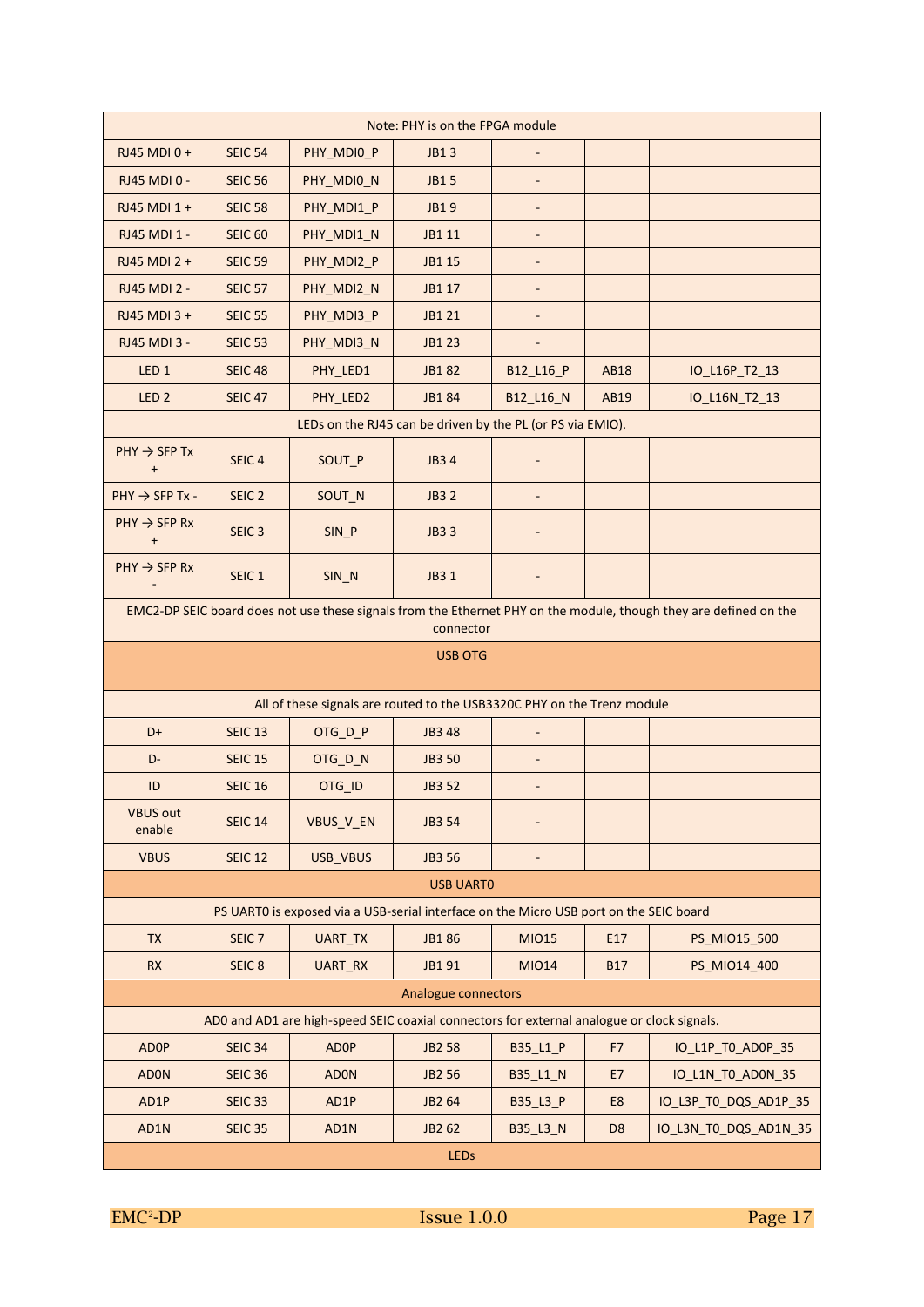| Corresponding to LEDs on EMC2-DP board                              |
|---------------------------------------------------------------------|
| <b>SATA</b>                                                         |
| Optionally routed from EMC2-DP board – described in EMC2-DP section |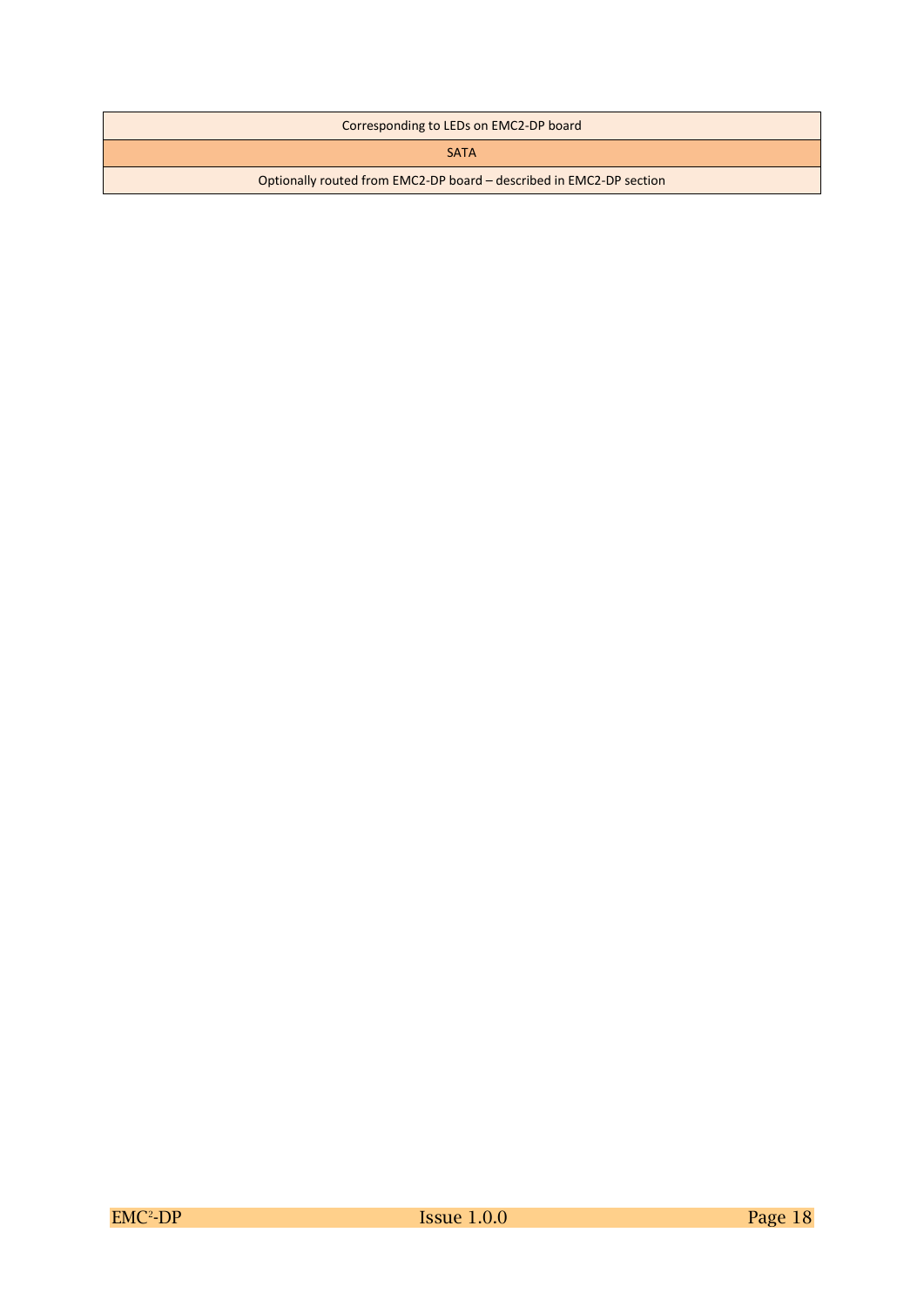| <b>Peripheral Pin</b> | Off-board pin       | <b>EMC2-DP signal</b> | <b>Carrier Trenz pin</b> | <b>Module signal</b> | <b>FPGA pin</b> | <b>FPGA IO name</b>     |
|-----------------------|---------------------|-----------------------|--------------------------|----------------------|-----------------|-------------------------|
|                       |                     |                       | <b>FMC</b>               |                      |                 |                         |
| PRSNT_M2C             | FMC <sub>H2</sub>   | PRSNT_M2C_L           | JB2 37                   | B35_L18_P            | <b>B2</b>       | IO_L18P_T2_AD13P_35     |
| <b>SCL</b>            | FMC C30             | FMC_SCL               | JB1 32                   | B12_L3_P             | W12             | IO_L3P_TO_DQS_13        |
| <b>SDA</b>            | FMC C31             | FMC_SDA               | JB1 34                   | B12_L3_N             | W13             | IO_L3N_TO_DQS_13        |
| GKO_M2C_P             | FMC D4              | FMC_TRZ_CK_P          | JB3 31                   |                      |                 |                         |
| GKO_M2C_N             | FMC D5              | FMC_TRZ_CK_N          | JB3 33                   |                      |                 |                         |
| DPO_C2M_P             | FMC <sub>C2</sub>   | FMC TRZ TX P          | <b>JB3 28</b>            | MGT_TX3_P            | W <sub>2</sub>  | MGTTXP3_112             |
| DP0_C2M_N             | FMC <sub>C3</sub>   | FMC_TRZ_TX_N          | JB3 26                   | MGT_TX3_N            | Y2              | MGTTXN3_112             |
| DPO_M2C_P             | FMC <sub>C6</sub>   | FMC_TRZ_RX_P          | JB3 27                   | MGT_RX3_P            | W <sub>6</sub>  | MGTRXP3_112             |
| DPO_M2C_N             | FMC C7              | FMC_TRZ_RX_N          | JB3 25                   | MGT_RX3_N            | <b>Y6</b>       | MGTRXN3_112             |
| CKO_M2C_P             | FMC <sub>H4</sub>   | FMC_CLK0_P            | JB1 60                   | B12_L12_N            | Y15             | IO_L12N_T1_MRCC_13      |
| CKO_M2C_N             | FMC <sub>H5</sub>   | FMC_CLKO_N            | JB1 62                   | B12_L12_P            | Y14             | IO_L12P_T1_MRCC_13      |
| CKO_C2M_P             | FMC G3              | FMC_CLK1_P            | JB1 65                   | B12_L14_N            | AA17            | IO_L14N_T2_SRCC_13      |
| CKO_C2M_N             | FMC G4              | FMC_CLK1_N            | JB1 67                   | B12_L14_P            | AA16            | IO_L14P_T2_SRCC_13      |
| LA00_CC_P             | FMC G6              | FMC_LA00_P            | JB176                    | B12_L13_N            | Y19             | IO_L3N_T0_DQS_13        |
| LA00 CC N             | FMC G7              | FMC_LA00_N            | JB178                    | B12 L13 P            | Y18             | IO_L3P_TO_DQS_13        |
| LA01_CC_P             | FMC D8              | FMC_LA01_P            | JB1 66                   | B12_L11_N            | AA15            | IO_L11N_T1_SRCC_13      |
| LA01_CC_N             | FMC D9              | FMC_LA01_N            | JB1 68                   | B12_L11_P            | AA14            | IO_L11P_T1_SRCC_13      |
| $LAO2_P$              | FMC H7              | FMC_LA02_P            | JB1 35                   | B12_L6_P             | U13             | IO_L6P_TO_13            |
| LA02_N                | FMC H <sub>8</sub>  | FMC_LA02_N            | JB1 37                   | B12_L6_N             | U14             | IO_L6N_TO_13            |
| $LAO3_P$              | FMC G9              | FMC_LA03_P            | JB1 46                   | B12_L19_P            | R <sub>17</sub> | IO_L19P_T3_13           |
| <b>LA03_N</b>         | FMC G10             | FMC_LA03_N            | JB1 48                   | B12_L19_N            | T <sub>17</sub> | IO_L19N_T3_VREF_13      |
| LA04_P                | <b>FMC H10</b>      | FMC_LA04_P            | JB1 50                   | B12_L1_P             | V13             | IO_L1P_TO_13            |
| LA04_N                | <b>FMC H11</b>      | FMC_LA04_N            | JB1 52                   | B12_L1_N             | V14             | IO_L1N_TO_13            |
| LA05_P                | <b>FMC D11</b>      | FMC_LA05_P            | JB1 49                   | B12_L8_P             | AA12            | IO_L8P_T1_13            |
| $LA05_N$              | <b>FMC D12</b>      | FMC_LA05_N            | JB1 51                   | B12_L8_N             | AB12            | IO_L8N_T1_13            |
| $LA06_P$              | FMC C10             | FMC_LA06_P            | JB1 45                   | B12_L7_P             | AA11            | IO_L7P_T1_13            |
| LA06_N                | FMC C11             | FMC_LA06_N            | JB1 47                   | B12_L7_N             | AB11            | IO_L7N_T1_13            |
| LA07_P                | FMC H <sub>13</sub> | FMC_LA07_P            | JB1 55                   | B12_L10_P            | Y12             | IO_L10P_T1_13           |
| LA07_N                | <b>FMC H14</b>      | FMC_LA07_N            | JB1 57                   | B12_L10_N            | Y13             | IO_L10N_T1_13           |
| $LAOS_P$              | FMC G12             | FMC_LA08_P            | JB1 56                   | B12_L9_P             | AB13            | IO_L9P_T1_DQS_13        |
| <b>LA08_N</b>         | FMC G13             | FMC_LA08_N            | JB1 58                   | B12_L9_N             | AB14            | IO_L9N_T1_DQS_13        |
| $LA09_P$              | FMC D14             | FMC_LA09_P            | JB2 42                   | B35_L21_N            | E <sub>3</sub>  | IO_L21N_T3_DQS_AD14N_35 |
| LA09_N                | <b>FMC D15</b>      | FMC_LA09_N            | JB2 44                   | B35_L21_P            | E4              | IO_L21P_T3_DQS_AD14P_35 |
| $LA10$ $P$            | FMC C14             | FMC_LA10_P            | JB1 59                   | B12_L23_P            | V16             | IO_L23P_T3_13           |
| LA10_N                | FMC C15             | FMC_LA10_N            | JB1 61                   | B12_L23_N            | W16             | IO_L23N_T3_13           |
| $LA11_P$              | <b>FMC H16</b>      | FMC_LA11_P            | JB1 39                   | B12_L4_P             | V11             | IO_L4P_TO_13            |
| $LA11$ <sup>N</sup>   | <b>FMC H17</b>      | FMC_LA11_N            | JB1 41                   | B12_L4_N             | W11             | IO_L4N_TO_13            |
| $LA12_P$              | FMC G15             | FMC_LA12_P            | JB1 36                   | B12_L5_P             | U11             | IO_L5P_TO_13            |
| $LA12_N$              | FMC G16             | FMC_LA12_N            | JB1 38                   | B12_L5_N             | U12             | IO_L5N_TO_13            |

#### **5.3 TE0715 & TE0730 - EMC2-DP V2 FMC function**

 $EMC<sup>2</sup>-DP$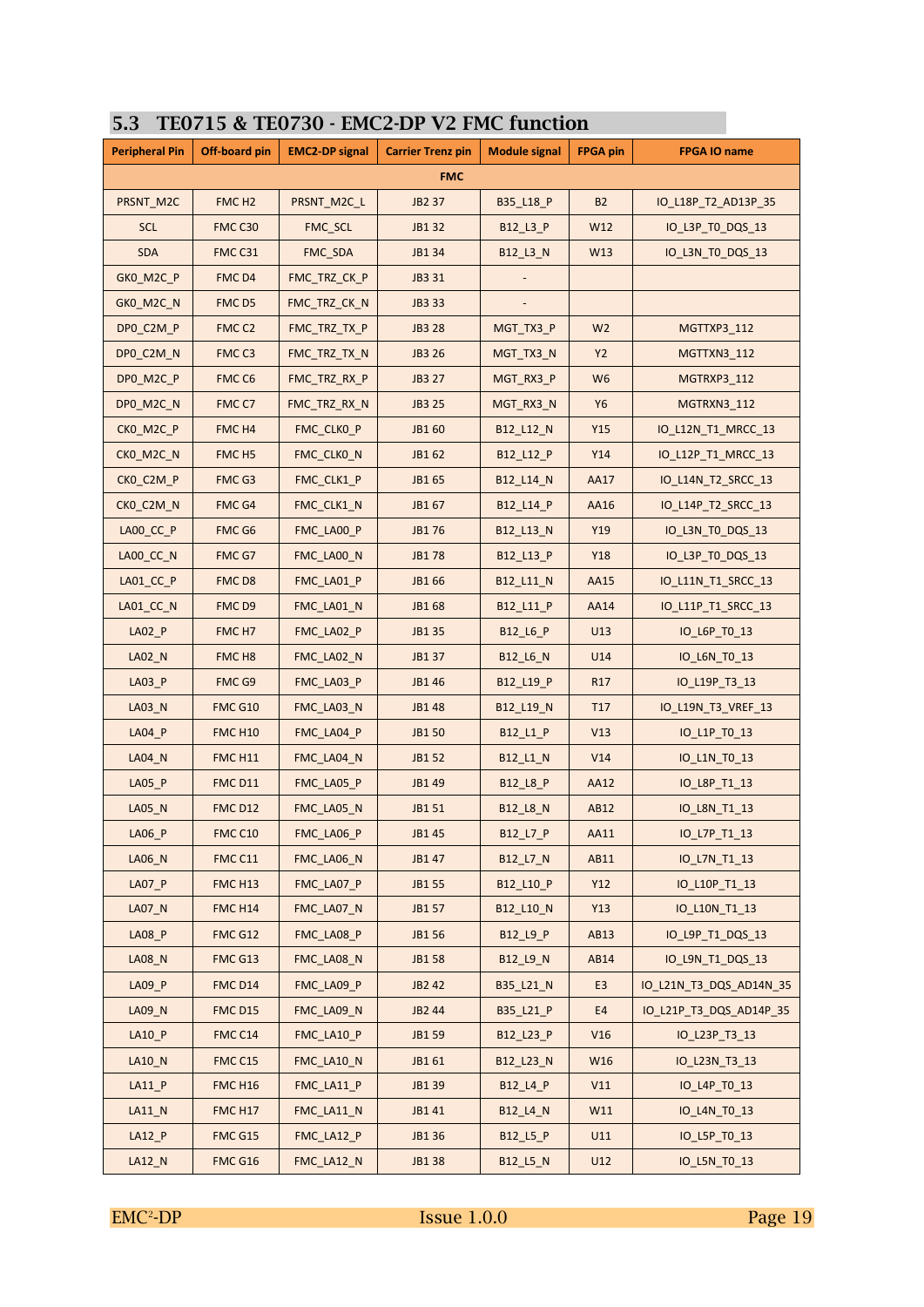| $LA13$ $P$    | FMC D17             | FMC_LA13_P | JB1 70        | B12_L17_P       | AB16           | IO L11P T1 SRCC 13      |
|---------------|---------------------|------------|---------------|-----------------|----------------|-------------------------|
| LA13_N        | FMC D18             | FMC_LA13_N | JB172         | B12_L17_N       | <b>AB17</b>    | IO_L11N_T1_SRCC_13      |
| LA14_P        | FMC C18             | FMC_LA14_P | JB1 69        | B12_L24_N       | Y17            | IO_L24N_T3_13           |
| LA14_N        | FMCC19              | FMC_LA14_N | JB1 71        | B12_L24_P       | W17            | IO_L24P_T3_13           |
| $LA15$ $P$    | <b>FMC H19</b>      | FMC_LA15_P | JB1 75        | B12_L18_P       | AA19           | IO_L18P_T2_13           |
| LA15_N        | FMC H <sub>20</sub> | FMC_LA15_N | JB1 77        | B12_L18_N       | <b>AA20</b>    | IO_L18N_T2_13           |
| <b>LA16 P</b> | FMC G18             | FMC LA16 P | JB2 74        | B35_L4_P        | G8             | IO_L4P_TO_35            |
| $LA16$ N      | FMC G19             | FMC_LA16_N | JB2 72        | B35_L4_N        | G7             | IO_L4N_TO_35            |
| $LA17_CC_P$   | <b>FMC D20</b>      | FMC_LA17_P | JB2 55        | B35_L12_P       | D <sub>5</sub> | IO_L12P_T1_MRCC_35      |
| $LA17_CC_N$   | FMC D <sub>21</sub> | FMC_LA17_N | JB2 57        | B35_L12_N       | C <sub>4</sub> | IO_L12N_T1_MRCC_35      |
| LA18_CC_P     | FMC C22             | FMC_LA18_P | <b>JB2 52</b> | B35_L11_P       | C6             | IO_L11P_T1_SRCC_35      |
| LA18_CC_N     | FMC C23             | FMC_LA18_N | JB2 54        | B35_L11_N       | C <sub>5</sub> | IO_L11N_T1_SRCC_35      |
| LA19_P        | FMC H <sub>22</sub> | FMC_LA19_P | JB2 51        | B35_L14_P       | D <sub>3</sub> | IO_L14P_T2_AD4P_SRCC_35 |
| <b>LA19 N</b> | FMC H <sub>23</sub> | FMC LA19 N | JB2 53        | B35_L14_N       | C <sub>3</sub> | IO_L14N_T2_AD4N_SRCC_35 |
| $LA20$ $P$    | FMC G21             | FMC_LA20_P | JB2 48        | B35_L8_P        | <b>B7</b>      | IO_L8P_T1_AD10P_35      |
| <b>LA20_N</b> | FMC G22             | FMC_LA20_N | JB2 46        | <b>B35_L8_N</b> | <b>B6</b>      | IO_L8N_T1_AD10N_35      |
| $LA21_P$      | FMC H <sub>25</sub> | FMC_LA21_P | JB2 65        | B35_L2_N        | D <sub>6</sub> | IO_L2N_TO_AD8N_35       |
| LA21_N        | FMC H <sub>26</sub> | FMC LA21 N | JB2 67        | B35_L2_P        | D7             | IO_L2P_TO_AD8P_35       |
| $LA22$ $P$    | FMC G24             | FMC_LA22_P | JB2 61        | B35_L23_N       | F <sub>1</sub> | IO_L23N_T3_35           |
| <b>LA22_N</b> | FMC G25             | FMC_LA22_N | JB2 63        | B35_L23_P       | F <sub>2</sub> | IO_L23P_T3_35           |
| $LA23$ $P$    | FMC D23             | FMC_LA23_P | JB2 71        | B35_L17_P       | E <sub>2</sub> | IO_L17P_T2_AD5P_35      |
| LA23_N        | FMC D <sub>24</sub> | FMC_LA23_N | JB2 73        | B35_L17_N       | D <sub>2</sub> | IO_L17N_T2_AD5N_35      |
| $LA24$ $P$    | FMC H <sub>28</sub> | FMC_LA24_P | <b>JB282</b>  | B35_L5_N        | E <sub>5</sub> | IO_L5N_TO_AD9N_35       |
| $LA24$ N      | FMC H <sub>29</sub> | FMC_LA24_N | JB2 84        | B35_L5_P        | F <sub>5</sub> | IO_L5P_TO_AD9P_35       |
| $LA25$ $P$    | FMC G27             | FMC_LA25_P | <b>JB275</b>  | B35_L24_P       | H1             | IO_L24P_T3_AD15P_35     |
| LA25_N        | FMC G28             | FMC LA25 N | <b>JB277</b>  | B35_L24_N       | G <sub>1</sub> | IO_L24N_T3_AD15N_35     |
| LA26_P        | FMCD <sub>26</sub>  | FMC_LA26_P | JB2 66        | B35_L7_P        | C8             | IO_L7P_T1_AD2P_35       |
| LA26_N        | FMC D <sub>27</sub> | FMC_LA26_N | JB2 68        | B35_L7_N        | <b>B8</b>      | IO_L7N_T1_AD2N_35       |
| $LA27$ $P$    | FMCC26              | FMC_LA27_P | JB2 76        | B35_L19_N       | H <sub>3</sub> | IO_L19N_T3_VREF_35      |
| LA27_N        | FMC C27             | FMC_LA27_N | <b>JB278</b>  | B35_L19_P       | H4             | IO_L19P_T3_35           |
| LA28_P        | FMC H31             | FMC_LA28_P | <b>JB286</b>  | B35_L6_N        | F <sub>6</sub> | IO_L6N_TO_VREF_35       |
| <b>LA28_N</b> | FMC H32             | FMC_LA28_N | <b>JB288</b>  | B35_L6_P        | G <sub>6</sub> | IO_L6P_TO_35            |
| $LA29$ $P$    | FMC G30             | FMC_LA29_P | JB2 81        | B35_L9_N        | A <sub>6</sub> | IO_L9N_T1_DQS_AD3N_35   |
| LA29_N        | FMC G31             | FMC_LA29_N | JB2 83        | B35 L9 P        | A7             | IO_L9P_T1_DQS_AD3P_35   |
| LA30_P        | FMC H34             | FMC_LA30_P | JB2 91        | B25_L10_N       | A4             | IO_L10N_T1_AD11N_35     |
| LA30_N        | FMC H35             | FMC_LA30_N | JB2 93        | B35_L10_P       | A <sub>5</sub> | IO_L10P_T1_AD11P_35     |
| LA31_P        | FMC G33             | FMC_LA31_P | JB2 85        | B35_L22_N       | G <sub>2</sub> | IO_L22N_T3_AD7N_35      |
| LA31_N        | FMC G34             | FMC_LA31_N | JB2 87        | B35_L22_P       | G <sub>3</sub> | IO_L22P_T3_AD7P_35      |
| LA32_P        | FMC H37             | FMC_LA32_P | JB2 99        | B35_L25         | H <sub>5</sub> | IO_L25_VRP_35           |
| LA32_N        | FMC H38             | FMC_LA32_N | JB2 90        | <b>B35_LO</b>   | H <sub>6</sub> | IO_0_VRN_35             |
| LA33_P        | FMC G36             | FMC_LA33_P | JB2 95        | B35_L20_N       | F4             | IO_L20N_T3_AD6N_35      |
| LA33_N        | FMC G37             | FMC_LA33_N | JB2 97        | B35_L20_P       | G4             | IO_L20P_T3_AD6P_35      |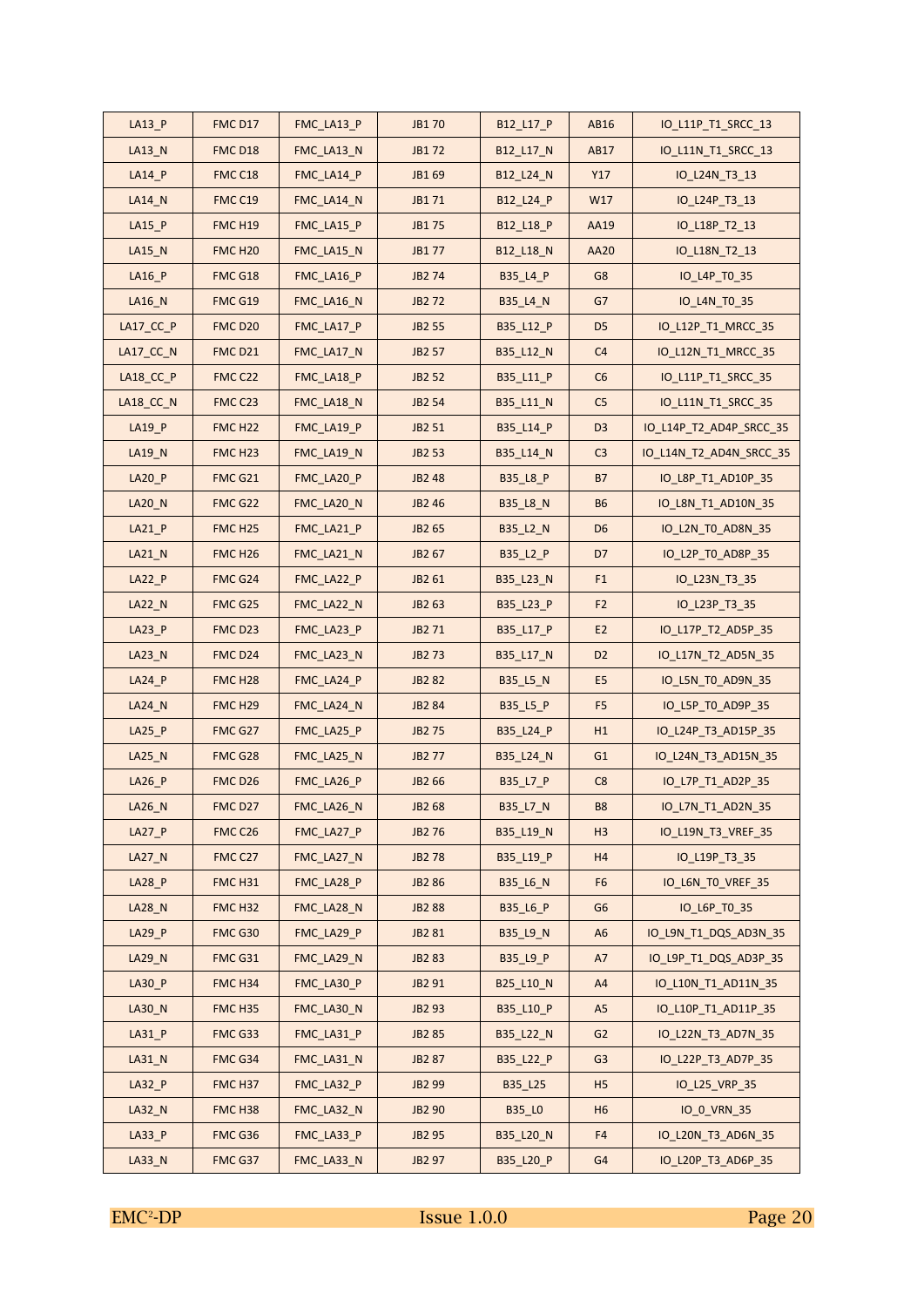## **6 TE0712 EMC-DP and SEIC**

#### **6.1 TE0712 - EMC2-DP Peripherals**

| <b>Peripheral</b><br>Pin | <b>Off-board</b><br>pin      | <b>EMC2-DP</b><br>signal | <b>Carrier</b><br><b>Trenz pin</b> | <b>Module signal</b>                                                                                               | <b>FPGA</b><br>pin | <b>FPGA IO name</b>                                                                                                   |  |  |  |  |
|--------------------------|------------------------------|--------------------------|------------------------------------|--------------------------------------------------------------------------------------------------------------------|--------------------|-----------------------------------------------------------------------------------------------------------------------|--|--|--|--|
|                          | <b>MicroSD</b>               |                          |                                    |                                                                                                                    |                    |                                                                                                                       |  |  |  |  |
| <b>CLK</b>               | $\Box$                       | SD_CLK                   | <b>JB1 28</b>                      | B13_L9_P                                                                                                           | AA10               | IO_L9P_T1_DQS_13                                                                                                      |  |  |  |  |
| <b>CMD</b>               | $\blacksquare$               | SD_CMD                   | JB1 26                             | B13_L9_N                                                                                                           | <b>AA11</b>        | IO_L9N_T1_DQS_13                                                                                                      |  |  |  |  |
| D <sub>0</sub>           | $\overline{\phantom{a}}$     | $SD$ $DO$                | JB1 24                             | B13_L11_P                                                                                                          | Y11                | IO_L11P_T1_SRCC_13                                                                                                    |  |  |  |  |
| D <sub>1</sub>           | $\overline{\phantom{a}}$     | $SD_$ D1                 | JB1 22                             | B13_L11_N                                                                                                          | Y12                | IO_L11N_T1_SRCC_13                                                                                                    |  |  |  |  |
| D <sub>2</sub>           | $\overline{\phantom{a}}$     | $SD$ $D2$                | <b>JB1 20</b>                      | B13_L3_N                                                                                                           | AB13               | IO_L3N_TO_DQS_13                                                                                                      |  |  |  |  |
| D <sub>3</sub>           | $\overline{\phantom{a}}$     | $SD$ $D3$                | <b>JB1 18</b>                      | B13_L3_P                                                                                                           | AA13               | IO_L3P_T0_DQS_13                                                                                                      |  |  |  |  |
| Card<br>present<br>SW    | $\overline{a}$               | SD_SW                    | JB1 42                             | B16_L23_P                                                                                                          | E21                | IO_L23P_T3_16                                                                                                         |  |  |  |  |
|                          |                              |                          |                                    | <b>DS2432 SHA NVM + ID</b>                                                                                         |                    |                                                                                                                       |  |  |  |  |
|                          |                              |                          |                                    |                                                                                                                    |                    | DS2432 is a Dallas 1-wire protected NVM with SHA-1 engine and 1kbit storage. Connected via a MAX3394 level translator |  |  |  |  |
| 1-WIRE                   |                              | WIRE1                    | JB2 36                             | B14_L15_P                                                                                                          | AA19               | IO_L15P_T2_DQS_RDWR_B_14                                                                                              |  |  |  |  |
|                          |                              |                          |                                    | $NVM + MAC$                                                                                                        |                    |                                                                                                                       |  |  |  |  |
| [on $12C_0$ ]            |                              |                          |                                    |                                                                                                                    |                    |                                                                                                                       |  |  |  |  |
|                          | <b>DS1337 RTC</b>            |                          |                                    |                                                                                                                    |                    |                                                                                                                       |  |  |  |  |
|                          |                              |                          |                                    | [on $12C_0$ ]                                                                                                      |                    |                                                                                                                       |  |  |  |  |
| nINTA                    |                              | RTC_INT#                 | <b>JB188</b>                       | B14_L18_P                                                                                                          | U17                | IO_L18P_T2_A12_D28_14                                                                                                 |  |  |  |  |
|                          |                              |                          |                                    | Clock Synthesiser - SI5338A                                                                                        |                    |                                                                                                                       |  |  |  |  |
|                          |                              |                          |                                    | [on $12C_0$ ]<br>Configured via I2C0<br>J6 is connected to IN6 of the SI5338<br>25MHz crystal connected to IN1/IN2 |                    |                                                                                                                       |  |  |  |  |
| <b>CLKOA</b>             |                              | CLK1                     | JB2 47                             | B15_L13_N                                                                                                          | K19                | IO_L13N_T2_MRCC_15                                                                                                    |  |  |  |  |
|                          |                              |                          |                                    | CLK capable; J6 is connected to IN6 of the SI5338                                                                  |                    |                                                                                                                       |  |  |  |  |
| CLK1A                    | $\Box$                       | CLK <sub>2</sub>         | JB2 45                             | B15_L13_P                                                                                                          | K18                | IO_L13P_T2_MRCC_15                                                                                                    |  |  |  |  |
|                          |                              |                          |                                    | <b>CLK</b> capable                                                                                                 |                    |                                                                                                                       |  |  |  |  |
| CLK2A                    | $\overline{\phantom{a}}$     | CLK3                     | JB2 43                             | B15 L7 P                                                                                                           | J22                | IO_L7P_T1_AD2P_15                                                                                                     |  |  |  |  |
|                          |                              |                          |                                    |                                                                                                                    |                    | NOT a clock capable pin, but can be used with set_property CLOCK_DEDICATED_ROUTE FALSE                                |  |  |  |  |
| CLK3A                    | $\overline{\phantom{a}}$     | CLK4                     | JB2 41                             | <b>B15 L7 N</b>                                                                                                    | H <sub>22</sub>    | IO_L7N_T1_AD2N_15                                                                                                     |  |  |  |  |
|                          |                              |                          |                                    | NOT a clock capable pin                                                                                            |                    |                                                                                                                       |  |  |  |  |
| IN1                      | $\blacksquare$               |                          | $\blacksquare$                     | $\overline{\phantom{a}}$                                                                                           |                    |                                                                                                                       |  |  |  |  |
| IN <sub>2</sub>          | $\qquad \qquad \blacksquare$ |                          | $\overline{\phantom{a}}$           | $\overline{a}$                                                                                                     |                    |                                                                                                                       |  |  |  |  |
| IN <sub>3</sub>          | J <sub>6</sub>               | unnamed                  | $\qquad \qquad \blacksquare$       |                                                                                                                    |                    |                                                                                                                       |  |  |  |  |
|                          |                              |                          |                                    | <b>I2C</b> [0]                                                                                                     |                    |                                                                                                                       |  |  |  |  |
| <b>SCL</b>               | $\Box$                       | I2CO_SCL                 | JB1 96                             | B14_L4_P                                                                                                           | T21                | IO_L4P_T0_D04_14                                                                                                      |  |  |  |  |

 $EMC<sup>2</sup>-DP$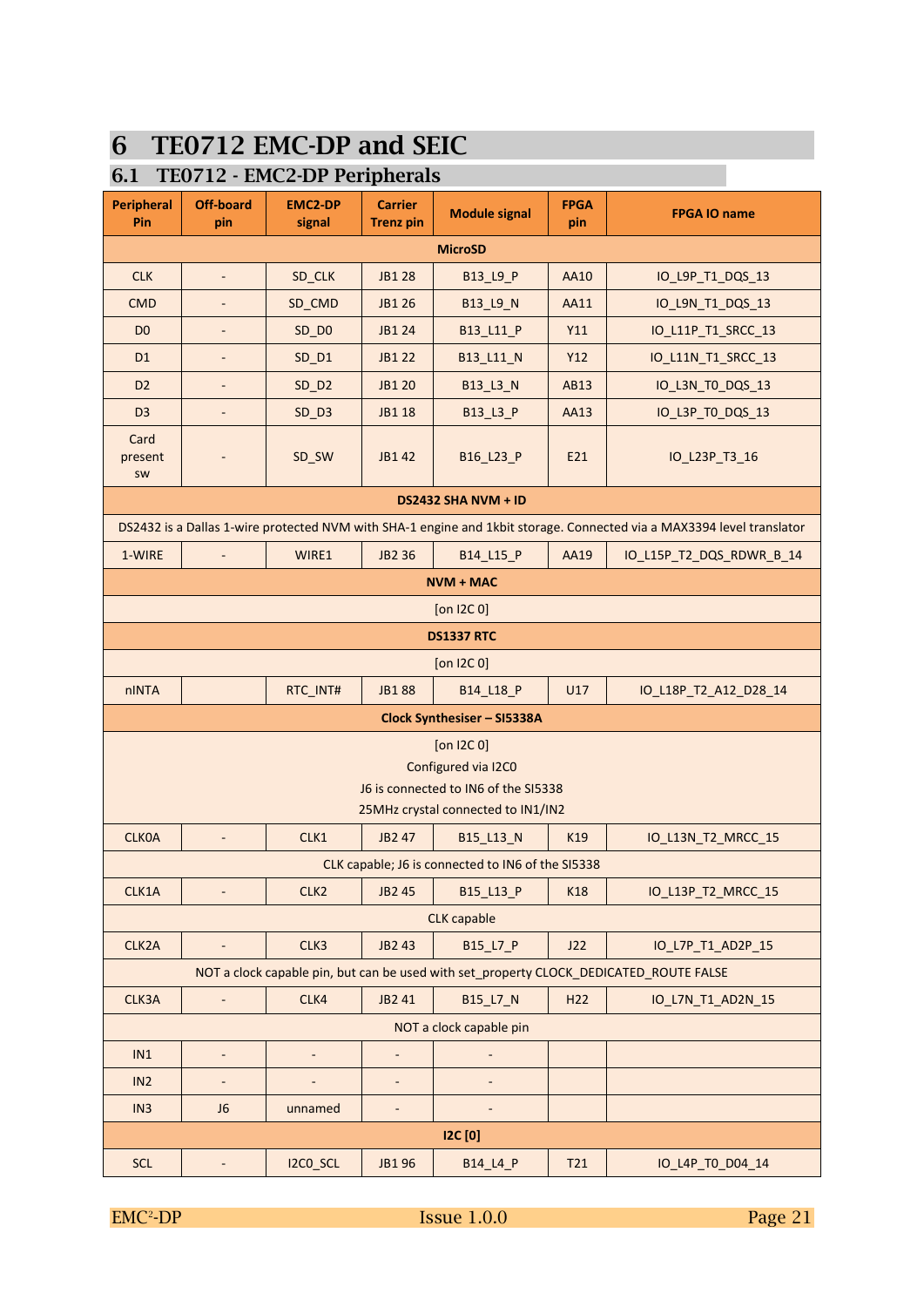| SI5338A clock synthesizer, DS1337 RTC, 24AA02E64 MAC address + NVM, MPU-9150 motion tracking device, PEX8606 PCle<br>switch |                              |                             |               |                                                                                           |                 |                                                                                                                                                                                                                                   |  |  |
|-----------------------------------------------------------------------------------------------------------------------------|------------------------------|-----------------------------|---------------|-------------------------------------------------------------------------------------------|-----------------|-----------------------------------------------------------------------------------------------------------------------------------------------------------------------------------------------------------------------------------|--|--|
| <b>SDA</b>                                                                                                                  | $\omega_{\rm{eff}}$          | I2CO SDA                    | JB1 94        | B14_L9_N                                                                                  | <b>Y22</b>      | IO_L9N_T1_DQS_D13_14                                                                                                                                                                                                              |  |  |
|                                                                                                                             |                              |                             |               | 12C[1]                                                                                    |                 |                                                                                                                                                                                                                                   |  |  |
| <b>SCL</b>                                                                                                                  | $\blacksquare$               | I2C1_SCL                    | JB1 100       | B14_L24_N                                                                                 | R <sub>17</sub> | IO_L24N_T3_A00_D16_14                                                                                                                                                                                                             |  |  |
| <b>PCIe SMB</b>                                                                                                             |                              |                             |               |                                                                                           |                 |                                                                                                                                                                                                                                   |  |  |
| <b>SDA</b>                                                                                                                  | $\overline{\phantom{a}}$     | I2C1_SDA                    | JB1 98        | <b>B14 L4 N</b>                                                                           | U21             | IO_L4N_TO_D05_14                                                                                                                                                                                                                  |  |  |
|                                                                                                                             |                              |                             |               | <b>SATA</b>                                                                               |                 |                                                                                                                                                                                                                                   |  |  |
| $TX_P$                                                                                                                      | [SEIC 23]                    | SATA_TRZ_TX<br>P            | <b>JB3 22</b> | MGT_TX2_P                                                                                 | <b>B6</b>       | MGTPTXP2_216                                                                                                                                                                                                                      |  |  |
| TX_N                                                                                                                        | [SEIC 21]                    | SATA_TRZ_TX<br>$\_N$        | <b>JB3 20</b> | MGT TX2 N                                                                                 | A <sub>6</sub>  | MGTPTXN2_216                                                                                                                                                                                                                      |  |  |
| $RX_P$                                                                                                                      | [SEIC 24]                    | SATA_TRZ_RX<br>P            | JB3 21        | MGT_RX2_P                                                                                 | <b>B10</b>      | MGTPRXP2 216                                                                                                                                                                                                                      |  |  |
| $RX_N$                                                                                                                      | [SEIC 22]                    | SATA TRZ RX<br>$\mathbb{N}$ | JB3 19        | MGT_RX2_N                                                                                 | A10             | MGTPRXN2_216                                                                                                                                                                                                                      |  |  |
|                                                                                                                             |                              |                             |               | <b>PCIe Reset</b>                                                                         |                 |                                                                                                                                                                                                                                   |  |  |
|                                                                                                                             |                              |                             |               | Level-shifted, this PCIe reset signal from the stack-down connector is routed to the FPGA |                 |                                                                                                                                                                                                                                   |  |  |
| $[PE_RST#]$                                                                                                                 | $[JAB1 2]$                   | PCIeRST 18#                 | JB2 35        | B15_L8_N                                                                                  | G20             | IO_L8N_T1_AD10N_15                                                                                                                                                                                                                |  |  |
|                                                                                                                             |                              |                             |               | PEX8606 PCIe packet switch                                                                |                 |                                                                                                                                                                                                                                   |  |  |
|                                                                                                                             |                              |                             |               | $[on$ I2C $0]$                                                                            |                 | Configuration interface on in I2C0. INTA and FATAL-error are available as test points on JP13                                                                                                                                     |  |  |
| [REFCLKP]                                                                                                                   |                              | <b>PCLKPO</b>               | JB3 32        | MGT_CLK1_N                                                                                | E10             | MGTREFCLK1N_216                                                                                                                                                                                                                   |  |  |
| [REFCLKN]                                                                                                                   |                              | <b>PCLKNO</b>               | JB3 34        | MGT_CLK1_P                                                                                | F <sub>10</sub> | MGTREFCLK1P_216                                                                                                                                                                                                                   |  |  |
|                                                                                                                             |                              |                             |               |                                                                                           |                 | PCIe express reference clocks for PEX switch and Trenz module are regenerated by a SI32202, and are separate outputs of<br>that IC. Its source is either the PCIe clock from the CPU board, or if in HOST most an on-board clock. |  |  |
| PETP0                                                                                                                       | $\blacksquare$               | PE1TXP0                     | <b>JB39</b>   | MGT_RX0_P                                                                                 | <b>B8</b>       | MGTPRXP0_216                                                                                                                                                                                                                      |  |  |
| <b>PETNO</b>                                                                                                                | $\overline{\phantom{a}}$     | PE1TXNO                     | <b>JB37</b>   | MGT_RX0_N                                                                                 | A <sub>8</sub>  | MGTPRXNO_216                                                                                                                                                                                                                      |  |  |
| <b>PERPO</b>                                                                                                                |                              | PE1RXPO                     | JB3 10        | MGT_TX0_P                                                                                 | <b>B4</b>       | MGTPTXP0_216                                                                                                                                                                                                                      |  |  |
| <b>PERNO</b>                                                                                                                | $\qquad \qquad \blacksquare$ | PE1RXNO                     | <b>JB38</b>   | MGT_TX0_N                                                                                 | A4              | MGTPTXN0 216                                                                                                                                                                                                                      |  |  |
| PETP1                                                                                                                       | $\overline{\phantom{m}}$     | PE1TXP3                     | JB3 15        | MGT_RX1_P                                                                                 | D11             | MGTPRXP1 216                                                                                                                                                                                                                      |  |  |
| PETN1                                                                                                                       |                              | PE1TXN3                     | JB3 13        | MGT_RX1_N                                                                                 | C11             | MGTPRXN1 216                                                                                                                                                                                                                      |  |  |
| PERP1                                                                                                                       | $\overline{\phantom{a}}$     | PE1RXP3                     | JB3 16        | MGT_TX1_P                                                                                 | D <sub>5</sub>  | MGTPTXP1 216                                                                                                                                                                                                                      |  |  |
| PERN1                                                                                                                       |                              | PE1RXN3                     | JB3 14        | MGT_TX1_N                                                                                 | C <sub>5</sub>  | MGTPTXN1_216                                                                                                                                                                                                                      |  |  |
| GPIO8                                                                                                                       | <b>SEIC 43</b>               | LED4                        |               |                                                                                           |                 |                                                                                                                                                                                                                                   |  |  |
| GPIO9                                                                                                                       | <b>SEIC 45</b>               | LED <sub>3</sub>            |               |                                                                                           |                 |                                                                                                                                                                                                                                   |  |  |
|                                                                                                                             |                              |                             |               | On-board LEDs - not routed off-board                                                      |                 |                                                                                                                                                                                                                                   |  |  |
| GPIO10                                                                                                                      |                              | HOST#                       | JB1 92        | B14_L9_P                                                                                  | Y21             | IO_L9P_T1_DQS_14                                                                                                                                                                                                                  |  |  |
|                                                                                                                             |                              |                             |               |                                                                                           |                 | HOST# is PCIe host mode (CPU rather than peripheral card configuration) - select by installing JP12                                                                                                                               |  |  |
| <b>GPIO11</b>                                                                                                               | <b>PCle/104</b><br>CPU_DIR   | CPU_DIR                     |               |                                                                                           |                 |                                                                                                                                                                                                                                   |  |  |
|                                                                                                                             |                              |                             |               | CPU_DIR                                                                                   |                 | CPU DIR is pulled down on-board. In HOST most, EMC2-DP PCIe lanes are switched for stack-up, so does not need to assert                                                                                                           |  |  |
| EMC <sup>2</sup> -DP                                                                                                        |                              |                             |               | <b>Issue 1.0.0</b>                                                                        |                 | Page 22                                                                                                                                                                                                                           |  |  |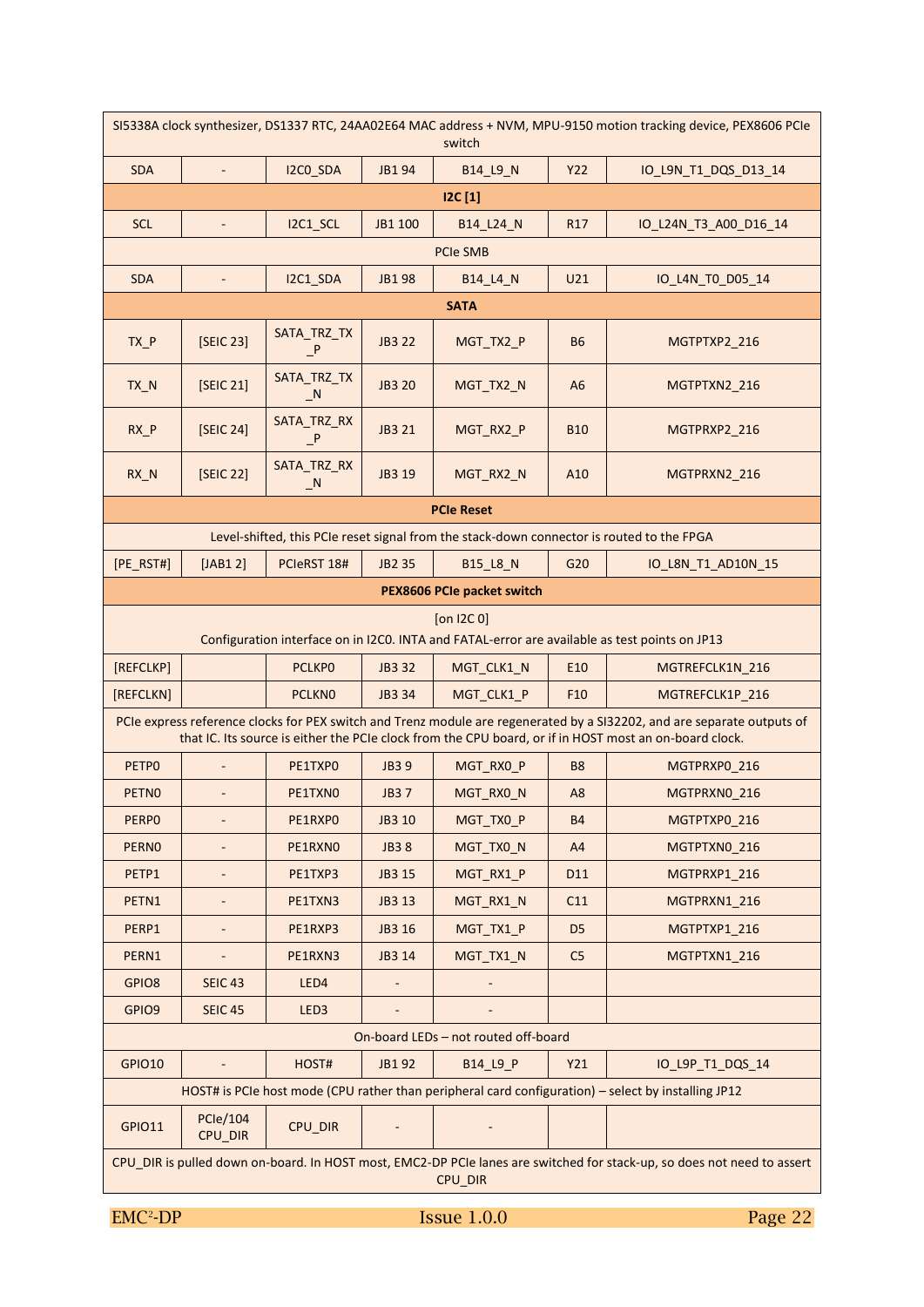| PORTSEL0-<br>3                             |                          | PORTSEL0-3         |               |                                                                                |                   |                                                                                                                           |  |  |  |
|--------------------------------------------|--------------------------|--------------------|---------------|--------------------------------------------------------------------------------|-------------------|---------------------------------------------------------------------------------------------------------------------------|--|--|--|
| PORTSEL signals are set via DPI-switch SW2 |                          |                    |               |                                                                                |                   |                                                                                                                           |  |  |  |
| PERST#                                     |                          | <b>PCIeSW RST#</b> |               |                                                                                |                   |                                                                                                                           |  |  |  |
|                                            |                          |                    |               | Switch is reset if PCIe reset or POR is low                                    |                   |                                                                                                                           |  |  |  |
|                                            |                          |                    |               | <b>RS232 UARTs</b>                                                             |                   |                                                                                                                           |  |  |  |
|                                            |                          |                    |               | True RS232 signalling is provided on header RS1                                |                   | These signals are connected to the FPGA, so can be treated as 3xRS232 UARTs or one UART with control signals              |  |  |  |
| TX1                                        | <b>RS12</b>              | RS232 TX1          | JB2 21        | B14_L12_P                                                                      | W19               | IO_L12P_T1_MRCC_14                                                                                                        |  |  |  |
|                                            |                          |                    |               | <b>CLK</b> capable                                                             |                   |                                                                                                                           |  |  |  |
| RX1                                        | <b>RS13</b>              | RS232_RX1          | <b>JB2 27</b> | B14_L11_N                                                                      | V <sub>20</sub>   | IO_L11N_T1_SRCC_14                                                                                                        |  |  |  |
|                                            |                          |                    |               | <b>CLK</b> capable                                                             |                   |                                                                                                                           |  |  |  |
| TX <sub>2</sub>                            | <b>RS15</b>              | RS232_TX2          | <b>JB2 23</b> | B14 L12 N                                                                      | W <sub>20</sub>   | IO L12N T1 MRCC 14                                                                                                        |  |  |  |
|                                            |                          |                    |               | <b>CLK</b> capable                                                             |                   |                                                                                                                           |  |  |  |
| RX <sub>2</sub>                            | <b>RS16</b>              | <b>RS232 RX2</b>   | JB2 31        | <b>B15 L9 N</b>                                                                | K22               | IO_L9N_T1_DQS_AD3N_15                                                                                                     |  |  |  |
| TX <sub>3</sub>                            | <b>RS18</b>              | RS232_TX3          | JB2 25        | B14 L11 P                                                                      | U <sub>20</sub>   | IO_L11P_T1_SRCC_14                                                                                                        |  |  |  |
|                                            |                          |                    |               | <b>CLK capable</b>                                                             |                   |                                                                                                                           |  |  |  |
| RX3                                        | <b>RS19</b>              | RS232_RX3          | JB2 33        | B15_L9_P                                                                       | K21               | IO_L9P_T1_DQS_AD3P_15                                                                                                     |  |  |  |
|                                            | <b>LVTTL Inputs</b>      |                    |               |                                                                                |                   |                                                                                                                           |  |  |  |
|                                            |                          |                    |               | LVTTL and differential signals are available on JP3.                           |                   |                                                                                                                           |  |  |  |
| <b>TTLP</b>                                | JP3 2                    | <b>TTLP</b>        | JB2 24        | B14_L14_N                                                                      | V19               | IO_L14N_T2_SRCC_14                                                                                                        |  |  |  |
| <b>TTLN</b>                                | JP3 1                    | <b>TTLN</b>        | <b>JB2 22</b> | B14 L14 P                                                                      | V18               | IO_L14P_T2_SRCC_14                                                                                                        |  |  |  |
|                                            |                          |                    |               |                                                                                |                   | TTLP and N do not have a terminating resistor, unlike the other pairs (TTLO, TTL2) and (TTL1, TTL3). They are CLK Capable |  |  |  |
| <b>TTLO</b>                                | <b>JP3 5</b>             | <b>TTLO</b>        | JB2 18        | B14 L17 P                                                                      | <b>AA18</b>       | IO_L17P_T2_A14_D30_14                                                                                                     |  |  |  |
| TTL1                                       | <b>JP37</b>              | TTL1               | JB2 16        | B14_L17_N                                                                      | <b>AB18</b>       | IO L17N T2 A13 D29 14                                                                                                     |  |  |  |
| TTL <sub>2</sub>                           | JP3 6                    | TTL <sub>2</sub>   | JB2 14        | B14_L8_P                                                                       | <b>AA20</b>       | IO_L8P_T1_D11_14                                                                                                          |  |  |  |
| TTL3                                       | <b>JP38</b>              | TTL3               | JB2 12        | B14_L8_N                                                                       | AA21              | IO_L8N_T1_D12_14                                                                                                          |  |  |  |
|                                            |                          |                    |               |                                                                                |                   | 100R must not be fitted between TTLO and TTL2, or TTL1 and TTL3 if they are to be used as single-ended inputs             |  |  |  |
|                                            |                          |                    |               | J3 pin 3 is connected to VCCIO34, and pin 4 to ground.                         |                   |                                                                                                                           |  |  |  |
|                                            |                          |                    |               | <b>Misc</b>                                                                    |                   |                                                                                                                           |  |  |  |
| Mode                                       | JP11                     | <b>MODE</b>        | JB1 31        | [CPLD] PB4C                                                                    | <b>CPLD</b><br>13 |                                                                                                                           |  |  |  |
|                                            |                          |                    |               | Jumper to +3.3 or GND<br>To CPLD PB4C on Trenz module                          |                   |                                                                                                                           |  |  |  |
| LED1                                       | <b>SEIC 46</b>           | LED1               | JB187         | B16_L6_P                                                                       | D <sub>14</sub>   | IO_L6P_TO_16                                                                                                              |  |  |  |
| LED <sub>2</sub>                           | <b>SEIC 44</b>           | LED <sub>2</sub>   | JB1 99        | B16_L1_P                                                                       | F <sub>13</sub>   | IO_L1P_TO_16                                                                                                              |  |  |  |
|                                            |                          |                    |               | SEIC signals are LEDT1 and LEDT2, derived from the LED signals from the module |                   |                                                                                                                           |  |  |  |
| Battery<br>voltage                         |                          | <b>VBAT</b>        | <b>JB180</b>  |                                                                                |                   |                                                                                                                           |  |  |  |
|                                            |                          |                    |               | N/C on TE0712                                                                  |                   |                                                                                                                           |  |  |  |
| TrenzRst#                                  | $\overline{\phantom{0}}$ |                    | JB2 17        |                                                                                |                   |                                                                                                                           |  |  |  |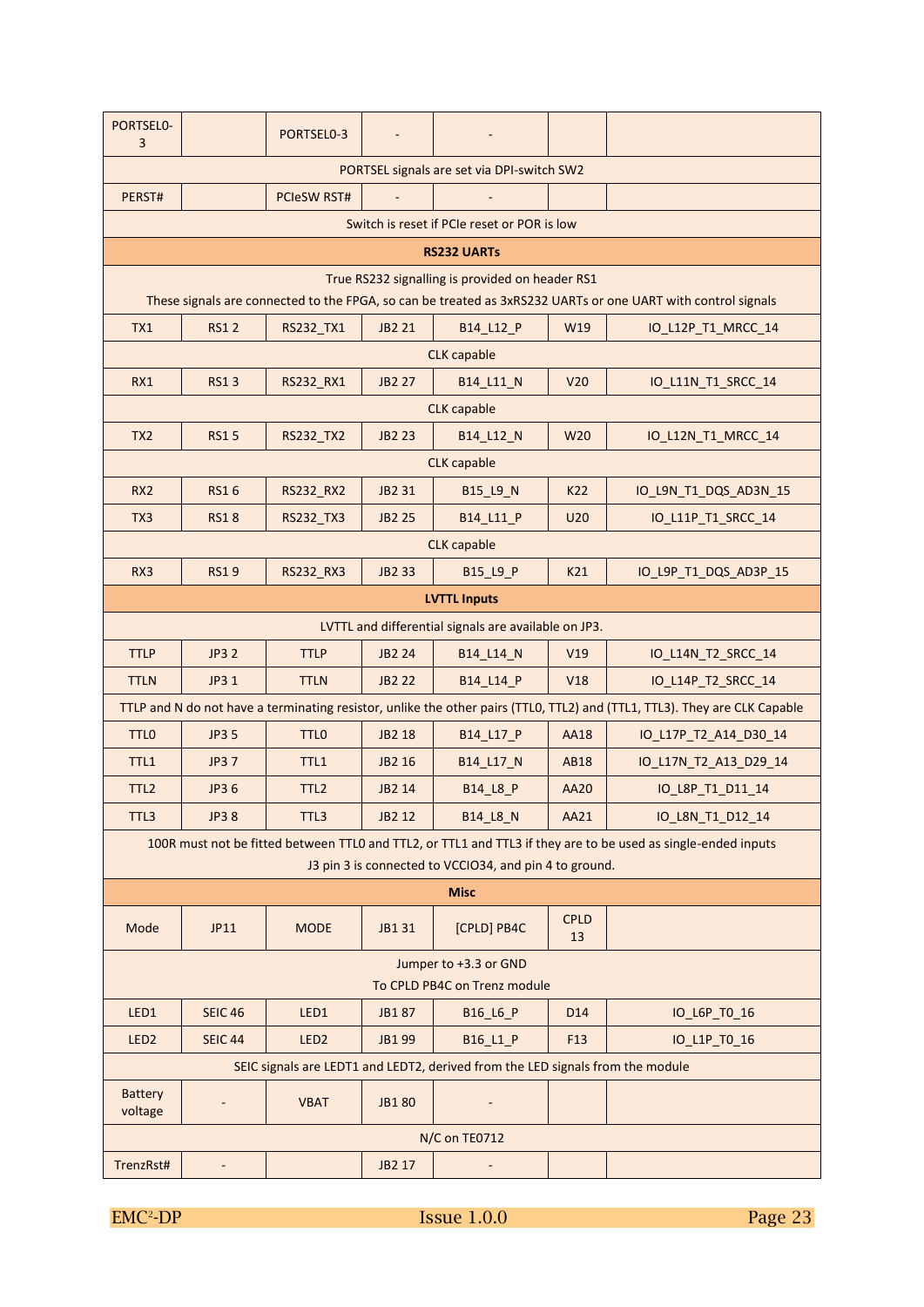| Trenz signal RESIN (to module CPLD). Derived on EMC2-DP from reset pushbutton SW1 |                        |      |               |                                       |                   |                                  |  |  |  |  |
|-----------------------------------------------------------------------------------|------------------------|------|---------------|---------------------------------------|-------------------|----------------------------------|--|--|--|--|
| PPS1                                                                              | J <sub>5</sub>         | PPS1 | JB2 38        | B14_L15_N                             | <b>AB20</b>       | IO_L15N_T2_DQS_DOUT_CSO_B_<br>14 |  |  |  |  |
|                                                                                   | Pulse-per-second input |      |               |                                       |                   |                                  |  |  |  |  |
|                                                                                   |                        |      |               | <b>Unused</b>                         |                   |                                  |  |  |  |  |
|                                                                                   |                        |      | <b>JB1 27</b> | [CPLD] PB4A                           | <b>CPLD</b><br>11 |                                  |  |  |  |  |
|                                                                                   |                        |      |               | EN <sub>1</sub>                       |                   |                                  |  |  |  |  |
|                                                                                   |                        |      |               | To CPLD PB4A/PCLKT2_0 on Trenz module |                   |                                  |  |  |  |  |
|                                                                                   |                        |      | JB1 29        | [CPLD] PB4B                           | <b>CPLD</b><br>12 |                                  |  |  |  |  |
|                                                                                   |                        |      |               | <b>PGOOD</b>                          |                   |                                  |  |  |  |  |
|                                                                                   |                        |      |               | To CPLD PB4B/PCLKC2_0 on Trenz module |                   |                                  |  |  |  |  |
|                                                                                   |                        |      | JB1 44        | B16_L23_N                             | D <sub>21</sub>   | IO_L23N_T3_16                    |  |  |  |  |
|                                                                                   |                        |      | JB1 79        | B16_L2_N                              | E17               | IO_L2N_TO_16                     |  |  |  |  |
|                                                                                   |                        |      | JB181         | B16_L2_P                              | F <sub>16</sub>   | IO_L2P_TO_16                     |  |  |  |  |
|                                                                                   |                        |      | JB185         | B16_L6_N                              | D <sub>15</sub>   | IO_L6N_TO_VREF_16                |  |  |  |  |
|                                                                                   |                        |      | JB1 93        | <b>B16_L4_N</b>                       | E14               | IO_L4N_TO_16                     |  |  |  |  |
|                                                                                   |                        |      | JB1 95        | B16_L4_P                              | E13               | IO L4P TO 16                     |  |  |  |  |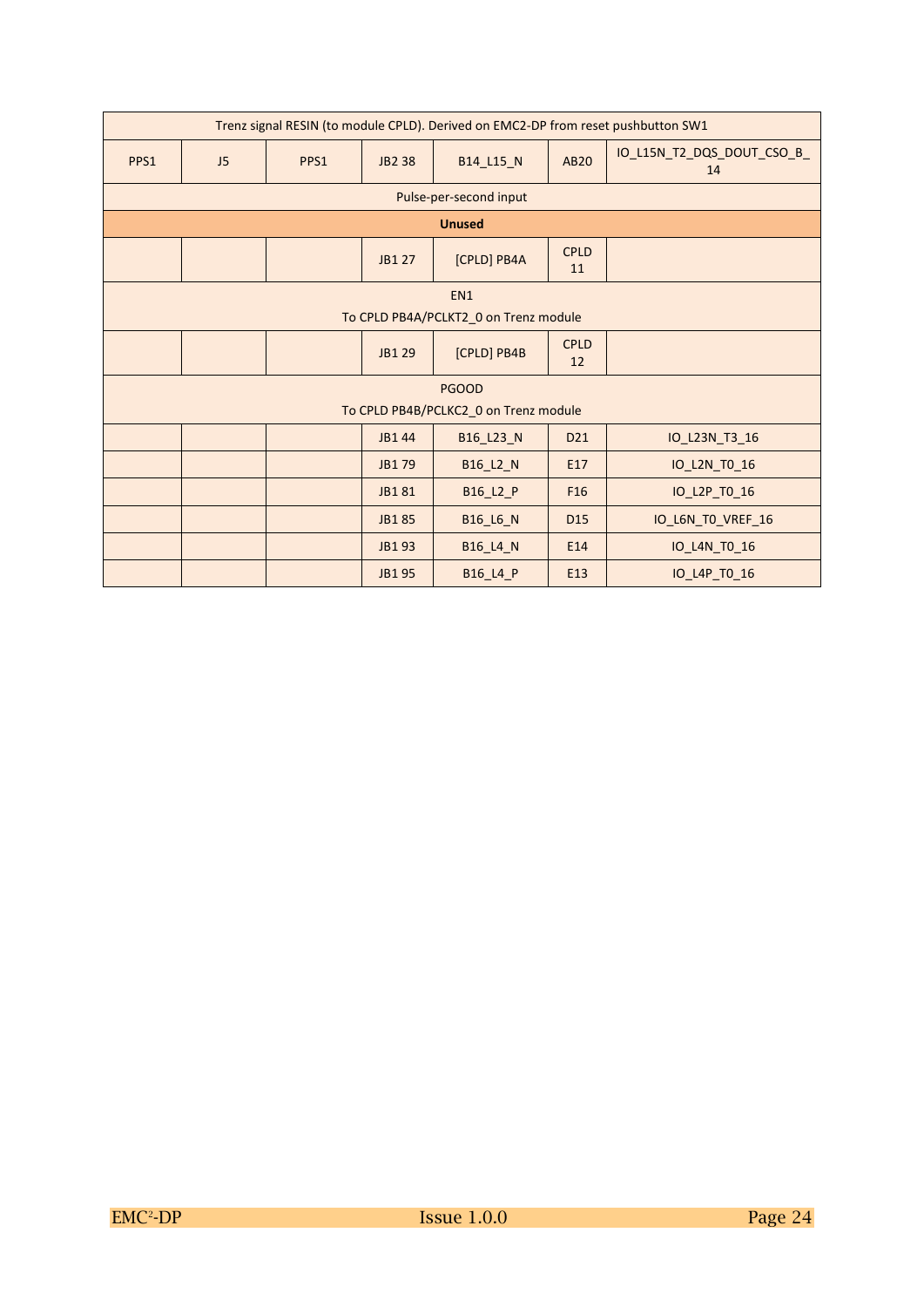| <b>Peripheral Pin</b>                | <b>Off-board</b><br>pin | <b>EMC2-DP</b><br>signal                                                         | <b>Carrier Trenz</b><br>pin   | <b>Module</b><br>signal  | <b>FPGA</b><br>pin | <b>FPGA IO name</b>   |  |  |  |
|--------------------------------------|-------------------------|----------------------------------------------------------------------------------|-------------------------------|--------------------------|--------------------|-----------------------|--|--|--|
|                                      |                         |                                                                                  | <b>HDMI</b><br><b>ADV7511</b> |                          |                    |                       |  |  |  |
| <b>VSYNC</b>                         | <b>SEIC 78</b>          | HDMI_VSYNC                                                                       | JB3 60                        | B13_L13_N                | V14                | IO_L13N_T2_MRCC_13    |  |  |  |
|                                      |                         |                                                                                  | <b>HDMI</b> transmitter IC    |                          |                    |                       |  |  |  |
| <b>HSYNC</b>                         | <b>SEIC 80</b>          | HDMI_HSYNC                                                                       | <b>JB3 58</b>                 | B13_L13_P                | V13                | IO_L13P_T2_MRCC_13    |  |  |  |
| <b>CLK</b>                           | <b>SEIC 82</b>          | HDMI_CLK                                                                         | JB3 59                        | B13_L12_N                | W12                | IO_L12N_T1_MRCC_13    |  |  |  |
|                                      |                         |                                                                                  | <b>CLK</b> capable            |                          |                    |                       |  |  |  |
| DE                                   | <b>SEIC 78</b>          | HDMI_DE                                                                          | JB3 57                        | B13_L12_P                | W11                | IO_L12P_T1_MRCC_13    |  |  |  |
|                                      |                         |                                                                                  | <b>CLK</b> capable            |                          |                    |                       |  |  |  |
| CEC_CLK                              | <b>SEIC 75</b>          | CEC_CLK                                                                          | JB2 34                        | B14_L16_N                | W17                | IO_L16N_T2_A15_D31_14 |  |  |  |
| <b>SCL</b>                           | <b>SEIC 79</b>          |                                                                                  |                               | $[I^2C \ 0 \ 5CL]$       |                    |                       |  |  |  |
| <b>SDA</b>                           | <b>SEIC 81</b>          |                                                                                  |                               | [I <sup>2</sup> C O SDA] |                    |                       |  |  |  |
| <b>INT</b>                           | <b>SEIC 83</b>          | HDMI_INT                                                                         | JB2 26                        | B14 L13 P                | Y18                | IO_L13P_T2_MRCC_14    |  |  |  |
| <b>CLK</b> capable                   |                         |                                                                                  |                               |                          |                    |                       |  |  |  |
| D <sub>0</sub>                       | <b>SEIC 88</b>          | HDMI_D0                                                                          | JB3 53                        | B13_L2_P                 | AB16               | IO_L2P_T0_13          |  |  |  |
| D <sub>1</sub>                       | <b>SEIC 90</b>          | HDMI_D1                                                                          | JB3 51                        | B13_L2_N                 | AB17               | IO_L2N_TO_13          |  |  |  |
| D <sub>2</sub>                       | <b>SEIC 92</b>          | HDMI_D2                                                                          | JB3 49<br>B13_L4_N            |                          | AB15               | IO_L4N_TO_13          |  |  |  |
| D <sub>3</sub>                       | <b>SEIC 94</b>          | HDMI_D3                                                                          | JB3 47                        | B13_L4_P                 | AA15               | IO_L4P_T0_13          |  |  |  |
| D <sub>4</sub>                       | <b>SEIC 96</b>          | HDMI_D4                                                                          | JB3 43                        | B13_L1_N                 | AA16               | IO_L1N_TO_13          |  |  |  |
| D <sub>5</sub>                       | <b>SEIC 98</b>          | HDMI_D5                                                                          | JB3 44                        | B13_L15_N                | T <sub>15</sub>    | IO_L15N_T2_DQS_13     |  |  |  |
| D <sub>6</sub>                       | SEIC <sub>97</sub>      | HDMI_D6                                                                          | JB3 41                        | B13_L1_P                 | Y16                | IO_L1P_T0_13          |  |  |  |
| D7                                   | <b>SEIC 95</b>          | HDMI D7                                                                          | JB3 42                        | B13_L15_P                | T <sub>14</sub>    | IO_L15P_T2_DQS_13     |  |  |  |
| D <sub>8</sub>                       | <b>SEIC 93</b>          | HDMI_D8                                                                          | JB3 39                        | B13 L16 N                | W16                | IO_L16N_T2_13         |  |  |  |
| D <sub>9</sub>                       | <b>SEIC 91</b>          | HDMI_D9                                                                          | JB3 40                        | B13_L10_N                | W10                | IO_L10N_T1_13         |  |  |  |
| D <sub>10</sub>                      | SEIC 89                 | HDMI D10                                                                         | JB3 37                        | B13_L16_P                | W15                | IO_L16P_T2_13         |  |  |  |
| D11                                  | <b>SEIC 87</b>          | HDMI_D11                                                                         | <b>JB3 38</b>                 | B13_L10_P                | V10                | IO L10P T1 13         |  |  |  |
| <b>SPDIF</b>                         | <b>SEIC 65</b>          | SPDIF_IN                                                                         | JB2 13                        | B14 L10 N                | AB22               | IO_L10N_T1_D15_14     |  |  |  |
|                                      |                         |                                                                                  | SPDIF from FPGA to ADV7511    |                          |                    |                       |  |  |  |
| <b>SPDIFOUT</b>                      | <b>SEIC 67</b>          | SPDIF OUT                                                                        | JB2 15                        | B14 L10 P                | AB21               | IO_L10P_T1_D14_14     |  |  |  |
|                                      |                         |                                                                                  | SPDIF from ADV7511 to FPGA    |                          |                    |                       |  |  |  |
|                                      | TPD12S016               |                                                                                  |                               |                          |                    |                       |  |  |  |
| $LS$ <sub><math>OC</math></sub> $OC$ | <b>SEIC 74</b>          | $LS$ <sub><math>OC</math></sub> $OC$                                             | JB2 32                        | B14 L16 P                | V17                | IO_L16P_T2_CSI_B_14   |  |  |  |
|                                      |                         | HDMI companion IC with I2C level-shifters and protection (ESD and current limit) |                               |                          |                    |                       |  |  |  |
| CT_HPD                               | SEIC <sub>73</sub>      | CT_HPD                                                                           | <b>JB2 28</b>                 | B14_L13_N                | Y19                | IO_L13N_T2_MRCC_14    |  |  |  |
|                                      |                         |                                                                                  | <b>CLK</b> capable            |                          |                    |                       |  |  |  |
|                                      |                         |                                                                                  | Ethernet                      |                          |                    |                       |  |  |  |

#### **6.2 TE0712 - SEIC Peripherals**

 $EMC<sup>2</sup>-DP$ 

Issue 1.0.0 Page 25

Note: PHY is on the FPGA module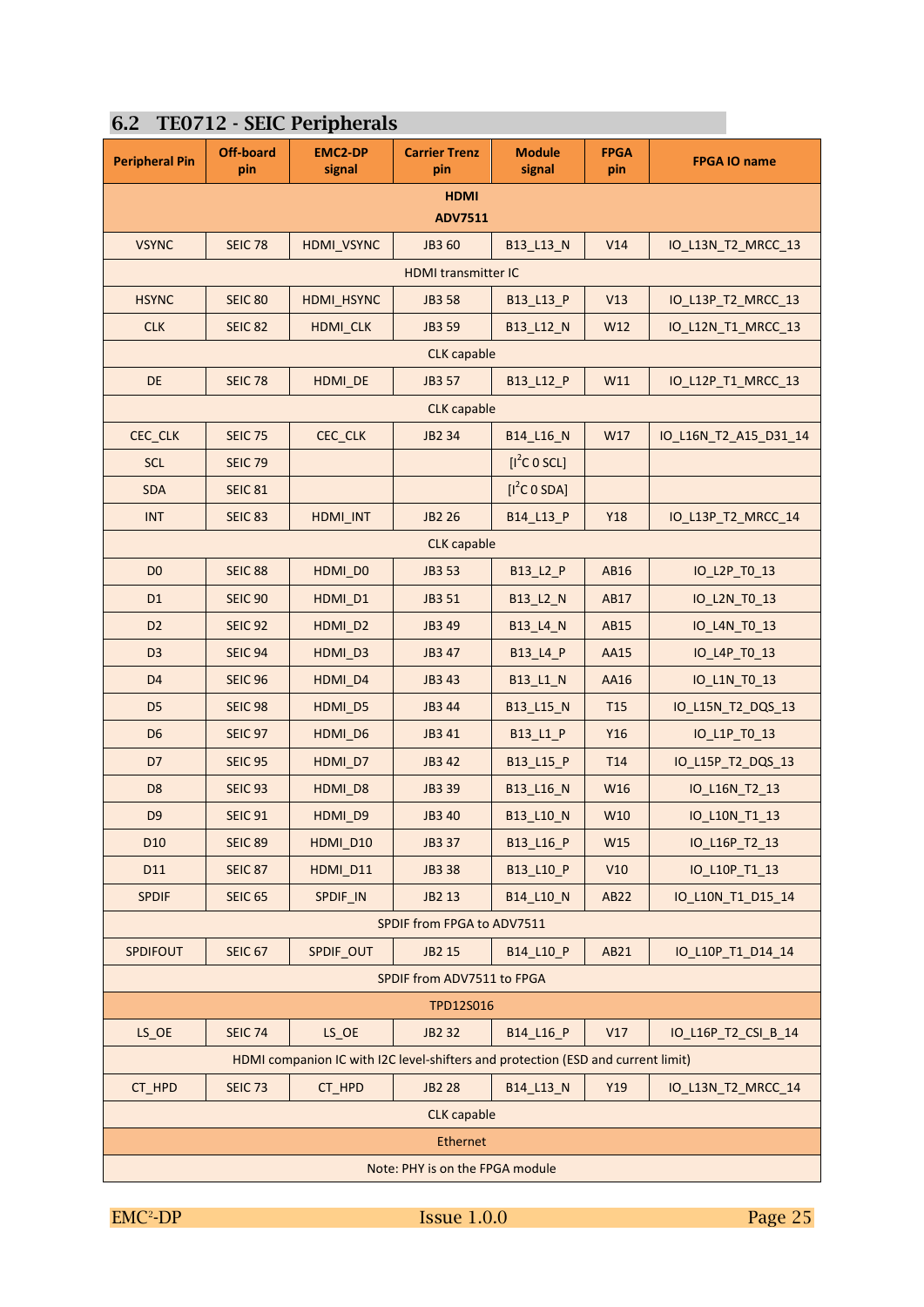| RJ45 MDI 0+                                              | <b>SEIC 54</b>    | PHY MDIO P                                                                                                                                                              | <b>JB13</b>                               | ETH_TD_P        |                 |                       |  |  |  |
|----------------------------------------------------------|-------------------|-------------------------------------------------------------------------------------------------------------------------------------------------------------------------|-------------------------------------------|-----------------|-----------------|-----------------------|--|--|--|
| <b>RJ45 MDI 0 -</b>                                      | <b>SEIC 56</b>    | PHY_MDIO_N                                                                                                                                                              | <b>JB15</b>                               | ETH_TD_N        |                 |                       |  |  |  |
| RJ45 MDI 1+                                              | <b>SEIC 58</b>    | PHY_MDI1_P                                                                                                                                                              | <b>JB19</b>                               | ETH_RD_P        |                 |                       |  |  |  |
| RJ45 MDI 1 -                                             | <b>SEIC 60</b>    | PHY_MDI1_N                                                                                                                                                              | JB1 11                                    | ETH_RD_N        |                 |                       |  |  |  |
| RJ45 MDI 2 +                                             | <b>SEIC 59</b>    | PHY_MDI2_P                                                                                                                                                              | JB1 15                                    | B13_L6_N        | Y14             | IO_L6N_TO_VREF_13     |  |  |  |
| RJ45 MDI 2 -                                             | <b>SEIC 57</b>    | PHY_MDI2_N                                                                                                                                                              | JB1 17                                    | B13_L6_P        | W14             | IO_L6P_TO_13          |  |  |  |
| RJ45 MDI 3 +                                             | <b>SEIC 55</b>    | PHY_MDI3_P                                                                                                                                                              | JB1 21                                    | B13_L5_N        | AA14            | IO_L5N_TO_13          |  |  |  |
| <b>RJ45 MDI 3 -</b>                                      | <b>SEIC 53</b>    | PHY MDI3 N                                                                                                                                                              | <b>JB123</b>                              | B13_L5_P        | Y13             | IO_L5P_T0_13          |  |  |  |
| LED <sub>1</sub>                                         | <b>SEIC 48</b>    | PHY_LED1                                                                                                                                                                | JB182                                     | <b>B16_L8_N</b> | <b>B13</b>      | IO_L8N_T1_16          |  |  |  |
| LED <sub>2</sub>                                         | <b>SEIC 47</b>    | PHY_LED2                                                                                                                                                                | JB184                                     | B16_L8_P        | C13             | IO_L8P_T1_16          |  |  |  |
|                                                          |                   |                                                                                                                                                                         | LEDs on the RJ45 can be driven by the PL  |                 |                 |                       |  |  |  |
| $PHY \rightarrow SFP Tx$<br>$\ddot{}$                    | SEIC <sub>4</sub> | SOUT P                                                                                                                                                                  | <b>JB34</b>                               | B13_L17_N       | U16             | IO_L17N_T2_13         |  |  |  |
| $PHY \rightarrow SFP Tx -$                               | SEIC <sub>2</sub> | SOUT_N                                                                                                                                                                  | <b>JB32</b>                               | B13_L17_P       | <b>T16</b>      | IO_L17P_T2_13         |  |  |  |
| $PHY \rightarrow SFP Rx$<br>$\ddot{}$                    | SEIC <sub>3</sub> | SIN_P                                                                                                                                                                   | <b>JB33</b>                               | B13_L14_N       | V15             | IO_L14N_T2_SRCC_13    |  |  |  |
| $PHY \rightarrow SFP Rx$                                 | SEIC <sub>1</sub> | SIN_N                                                                                                                                                                   | JB3 1                                     | B13_L14_P       | U15             | IO_L14P_T2_SRCC_13    |  |  |  |
| Present EMC2-DP SEIC does not make use of these signals. |                   |                                                                                                                                                                         |                                           |                 |                 |                       |  |  |  |
| <b>USB OTG</b>                                           |                   |                                                                                                                                                                         |                                           |                 |                 |                       |  |  |  |
|                                                          |                   |                                                                                                                                                                         | The TE0712 module does not have a USB PHY |                 |                 |                       |  |  |  |
| D+                                                       | <b>SEIC 13</b>    | OTG_D_P                                                                                                                                                                 | JB3 48                                    | B14_L5_P        | P19             | IO_L5P_TO_D06_14      |  |  |  |
| D-                                                       | <b>SEIC 15</b>    | OTG_D_N                                                                                                                                                                 | <b>JB3 50</b>                             | B14_L5_N        | R <sub>19</sub> | IO_L5N_TO_D07_14      |  |  |  |
| ID                                                       | <b>SEIC 16</b>    | OTG ID                                                                                                                                                                  | JB3 52                                    | B14_L20_P       | <b>R18</b>      | IO_L20P_T3_A08_D24_14 |  |  |  |
| <b>VBUS out</b><br>enable                                | <b>SEIC 14</b>    | VBUS_V_EN                                                                                                                                                               | JB3 54                                    | B14_L20_N       | <b>T18</b>      | IO_L20N_T3_A07_D23_14 |  |  |  |
| <b>VBUS</b>                                              | <b>SEIC 12</b>    | <b>USB VBUS</b>                                                                                                                                                         | JB3 56                                    |                 |                 |                       |  |  |  |
|                                                          |                   |                                                                                                                                                                         | N/C on TE0712                             |                 |                 |                       |  |  |  |
|                                                          |                   |                                                                                                                                                                         | <b>USB UARTO</b>                          |                 |                 |                       |  |  |  |
|                                                          |                   | PS UARTO is exposed via a USB-serial interface on the Micro USB port on the SEIC board                                                                                  |                                           |                 |                 |                       |  |  |  |
| <b>TX</b>                                                | SEIC <sub>7</sub> | UART_TX                                                                                                                                                                 | JB1 86                                    | B14_L18_N       | U18             | IO_L18N_T2_A11_D27_14 |  |  |  |
| <b>RX</b>                                                | SEIC <sub>8</sub> | UART_RX                                                                                                                                                                 | JB1 91                                    | B14_L24_P       | P <sub>16</sub> | IO_L24P_T3_A01_D17_14 |  |  |  |
|                                                          |                   |                                                                                                                                                                         | Analogue connectors                       |                 |                 |                       |  |  |  |
|                                                          |                   | AD0 and AD1 are high-speed SEIC coaxial connectors for external analogue or clock signals.<br>The EMC2 board signals are appropriate to the Zyng modules but not TE0712 |                                           |                 |                 |                       |  |  |  |
| <b>ADOP</b>                                              | <b>SEIC 34</b>    | <b>ADOP</b>                                                                                                                                                             | <b>JB2 58</b>                             | B15_L3_N        | H14             | IO_L3N_T0_DQS_AD1N_15 |  |  |  |
| <b>ADON</b>                                              | <b>SEIC 36</b>    | <b>ADON</b>                                                                                                                                                             | <b>JB2 56</b>                             | B15_L3_P        | J14             | IO_L3P_T0_DQS_AD1P_15 |  |  |  |
| AD1P                                                     | <b>SEIC 33</b>    | AD1P                                                                                                                                                                    | JB2 64                                    | B15_L17_P       | <b>N18</b>      | IO_L17P_T2_A16_15     |  |  |  |
| AD1N                                                     | <b>SEIC 35</b>    | AD1N                                                                                                                                                                    | JB2 62                                    | B15_L17_N       | N <sub>19</sub> | IO_L17N_T2_A15_15     |  |  |  |
|                                                          | <b>LEDs</b>       |                                                                                                                                                                         |                                           |                 |                 |                       |  |  |  |
|                                                          |                   |                                                                                                                                                                         | Corresponding to LEDs on EMC2-DP board    |                 |                 |                       |  |  |  |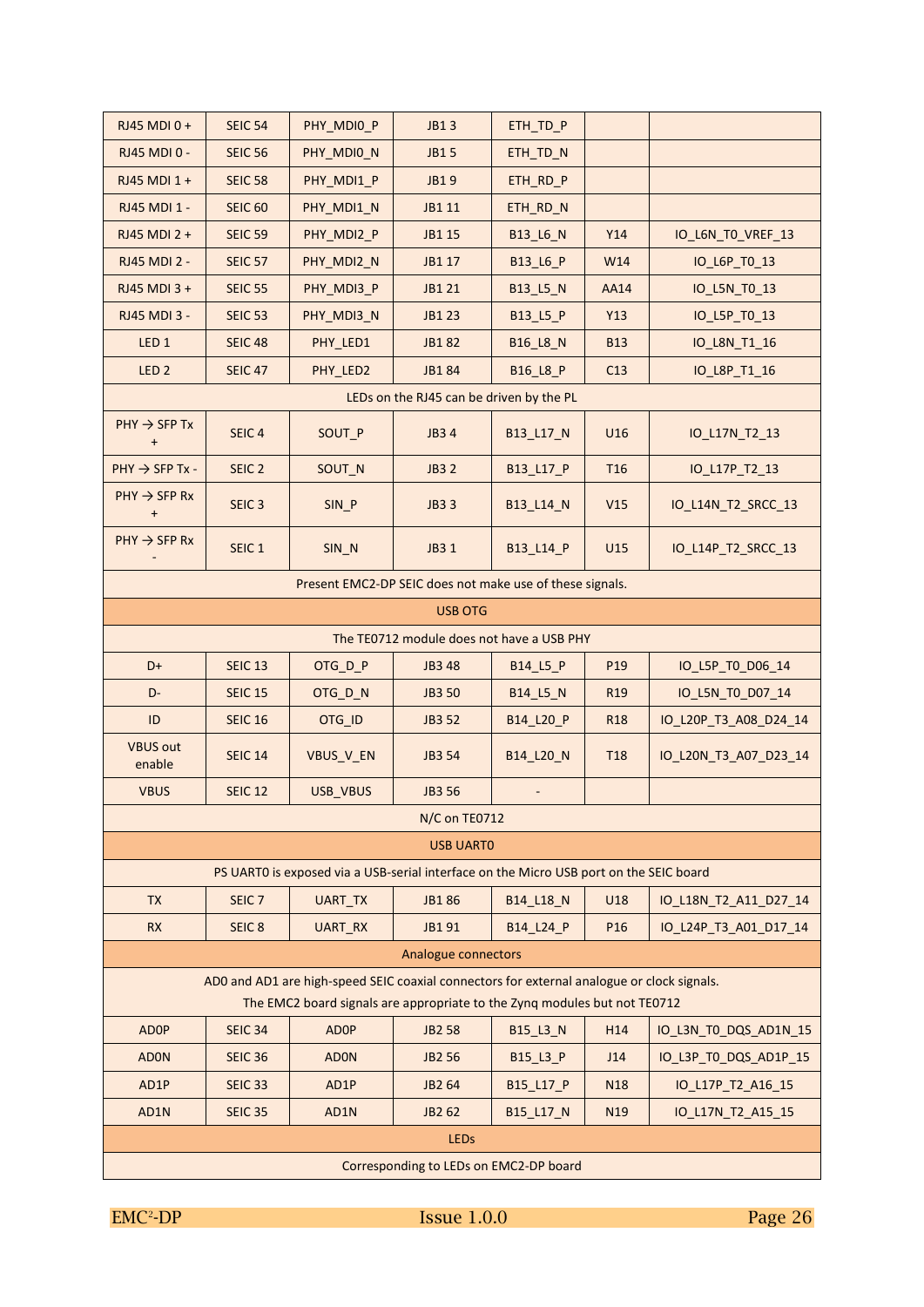#### SATA

Optionally routed from EMC2-DP board – described in EMC2-DP section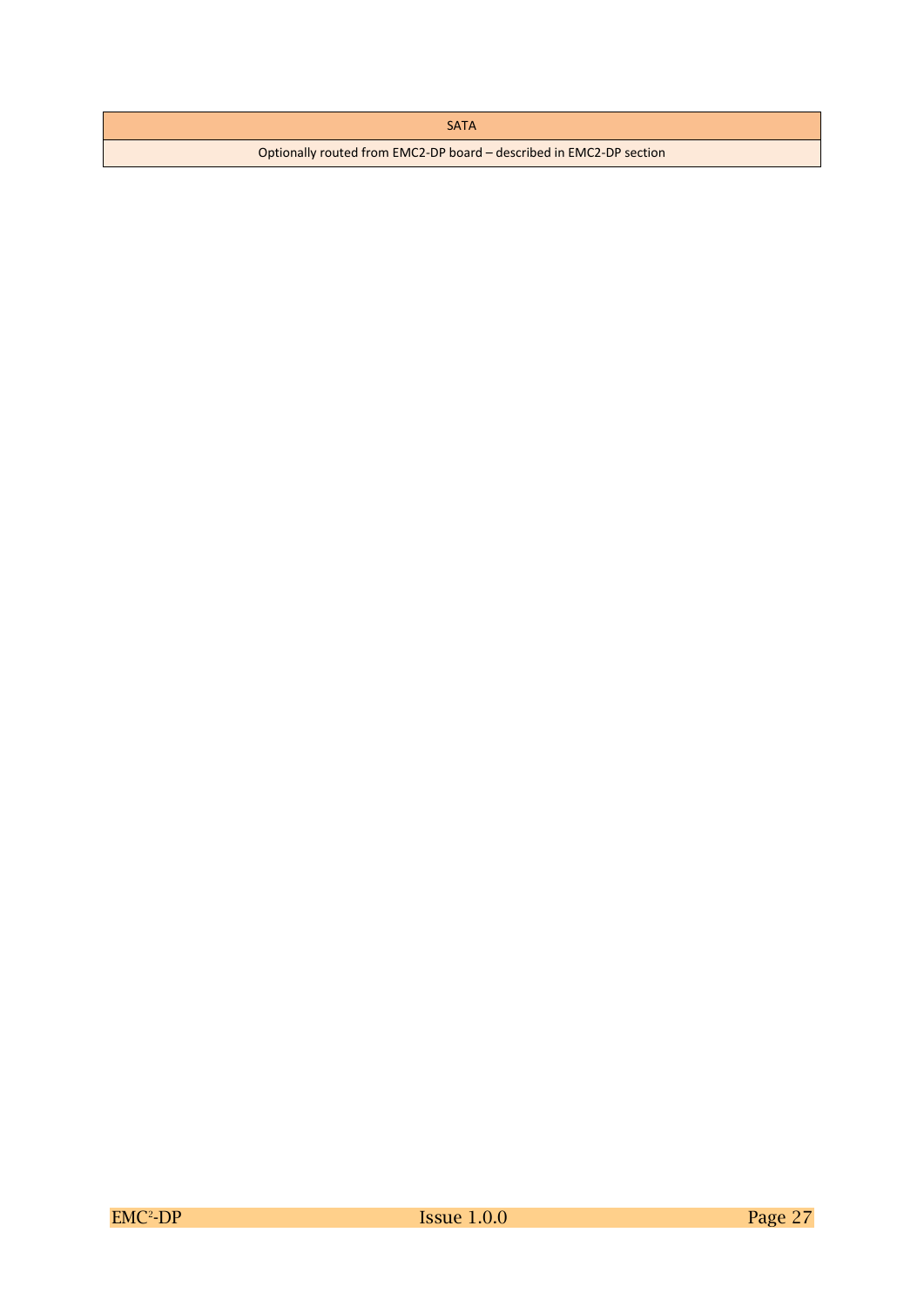| <b>Peripheral</b><br>Pin | <b>Off-board</b><br>pin | <b>EMC2-DP signal</b> | <b>Carrier Trenz</b><br>pin | <b>Module</b><br>signal | <b>FPGA</b><br>pin | <b>FPGA IO name</b> |
|--------------------------|-------------------------|-----------------------|-----------------------------|-------------------------|--------------------|---------------------|
|                          |                         |                       | <b>FMC</b>                  |                         |                    |                     |
| PRSNT_M2C                | FMC <sub>H2</sub>       | PRSNT_M2C_L           | <b>JB2 37</b>               | B15_L8_P                | H <sub>20</sub>    | IO_L8P_T1_AD10P_15  |
| <b>SCL</b>               | FMC C30                 | FMC_SCL               | JB1 32                      | B16_L22_P               | E22                | IO_L22P_T3_16       |
| <b>SDA</b>               | FMC C31                 | FMC_SDA               | JB1 34                      | B16_L22_N               | D <sub>22</sub>    | IO_L22N_T3_16       |
| GKO M2C P                | FMC <sub>D4</sub>       | FMC TRZ CK P          | JB3 31                      |                         |                    |                     |
| GKO_M2C_N                | FMC D5                  | FMC TRZ CK N          | JB3 33                      |                         |                    |                     |
| DPO_C2M_P                | FMC <sub>C2</sub>       | FMC_TRZ_TX_P          | <b>JB3 28</b>               | MGT_TX3_P               | D7                 | MGTPTXP3 216        |
| DP0_C2M_N                | FMC <sub>C3</sub>       | FMC_TRZ_TX_N          | <b>JB3 26</b>               | MGT_TX3_N               | C <sub>7</sub>     | MGTPTXN3_216        |
| DPO_M2C_P                | FMC <sub>C6</sub>       | FMC_TRZ_RX_P          | <b>JB3 27</b>               | MGT_RX3_P               | D <sub>9</sub>     | MGTPRXP3 216        |
| DPO M2C N                | FMC C7                  | FMC_TRZ_RX_N          | <b>JB3 25</b>               | MGT_RX3_N               | C9                 | MGTPRXN3_216        |
| CKO_M2C_P                | FMC H4                  | FMC_CLKO_P            | JB1 60                      | B16_L13_P               | C18                | IO_L13P_T2_MRCC_16  |
| CKO_M2C_N                | FMC <sub>H5</sub>       | FMC_CLKO_N            | JB1 62                      | B16_L13_N               | C <sub>19</sub>    | IO_L13N_T2_MRCC_16  |
| CKO_C2M_P                | FMC G2                  | FMC_CLK1_P            | JB1 65                      | B16_L11_P               | <b>B17</b>         | IO_L11P_T1_SRCC_16  |
| CKO_C2M_N                | FMC G3                  | FMC_CLK1_N            | JB1 67                      | B16_L11_N               | <b>B18</b>         | IO_L11N_T1_SRCC_16  |
| $LAOO\_CC\_P$            | FMC G6                  | FMC_LA00_P            | JB1 76                      | B16_L12_P               | D17                | IO_L12P_T1_MRCC_16  |
| LA00_CC_N                | FMC G7                  | FMC_LA00_N            | <b>JB178</b>                | B16_L12_N               | C17                | IO_L12N_T1_MRCC_16  |
| LA01_CC_P                | FMC D8                  | FMC_LA01_P            | JB1 66                      | B16_L14_P               | E19                | IO_L14P_T2_SRCC_16  |
| LA01_CC_N                | FMC <sub>D9</sub>       | FMC_LA01_N            | JB1 68                      | B16_L14_N               | D <sub>19</sub>    | IO_L14N_T2_SRCC_16  |
| LA02_P                   | FMC <sub>H7</sub>       | FMC_LA02_P            | JB1 35                      | B16_L16_P               | <b>B20</b>         | IO_L16P_T2_16       |
| LAO2N                    | FMC <sub>H8</sub>       | FMC_LA02_N            | JB1 37                      | B16_L16_N               | A20                | IO_L16N_T2_16       |
| <b>LA03 P</b>            | FMC G9                  | FMC_LA03_P            | JB1 46                      | B16_L15_P               | F18                | IO_L15P_T2_DQS_16   |
| LA03_N                   | <b>FMC G10</b>          | FMC_LA03_N            | JB1 48                      | B16_L15_N               | E18                | IO_L15N_T2_DQS_16   |
| $LA04_P$                 | <b>FMC H10</b>          | FMC_LA04_P            | <b>JB150</b>                | B16_L20_P               | C <sub>22</sub>    | IO_L20P_T3_16       |
| <b>LA04_N</b>            | <b>FMC H11</b>          | FMC LA04 N            | JB1 52                      | B16_L20_N               | <b>B22</b>         | IO_L20N_T3_16       |
| $LAO5_P$                 | <b>FMC D11</b>          | FMC_LA05_P            | JB1 49                      | B16_L18_N               | F20                | IO_L18N_T2_16       |
| LA05_N                   | <b>FMC D12</b>          | FMC_LA05_N            | JB1 51                      | B16_L18_P               | F <sub>19</sub>    | IO_L18P_T2_16       |
| LA06_P                   | <b>FMC C10</b>          | FMC_LA06_P            | JB1 45                      | B16_L17_N               | A19                | IO_L17N_T2_16       |
| LA06_N                   | FMC C11                 | FMC_LA06_N            | JB1 47                      | B16_L17_P               | A18                | IO_L17P_T2_16       |
| $LAO7_P$                 | FMC H <sub>13</sub>     | FMC_LA07_P            | JB1 55                      | B16_L9_N                | A16                | IO_L9N_T1_DQS_16    |
| LA07_N                   | <b>FMC H14</b>          | FMC_LA07_N            | JB1 57                      | B16_L9_P                | A15                | IO_L9P_T1_DQS_16    |
| <b>LA08 P</b>            | FMC G12                 | FMC LA08 P            | JB1 56                      | B16_L21_P               | <b>B21</b>         | IO_L21P_T3_DQS_16   |
| <b>LA08_N</b>            | FMC G13                 | FMC_LA08_N            | <b>JB158</b>                | B16_L21_N               | A21                | IO_L21N_T3_DQS_16   |
| LA09_P                   | FMC D14                 | FMC_LA09_P            | JB2 42                      | B15_L23_P               | L16                | IO_L23P_T3_FOE_B_15 |
| LA09_N                   | FMC D15                 | FMC_LA09_N            | JB2 44                      | B15_L23_N               | K16                | IO_L23N_T3_FWE_B_15 |
| LA10_P                   | FMC C14                 | FMC_LA10_P            | JB1 59                      | B16_L7_N                | <b>B16</b>         | IO_L7N_T1_16        |
| LA10_N                   | FMC C15                 | FMC_LA10_N            | JB1 61                      | B16_L7_P                | <b>B15</b>         | IO_L7P_T1_16        |
| $LA11_P$                 | <b>FMC H16</b>          | FMC_LA11_P            | JB1 39                      | B16_L19_N               | C <sub>20</sub>    | IO_L19N_T3_VREF_16  |

#### **6.3 TE0712 - EMC2-DP V2 FMC function**

 $EMC<sup>2</sup>-DP$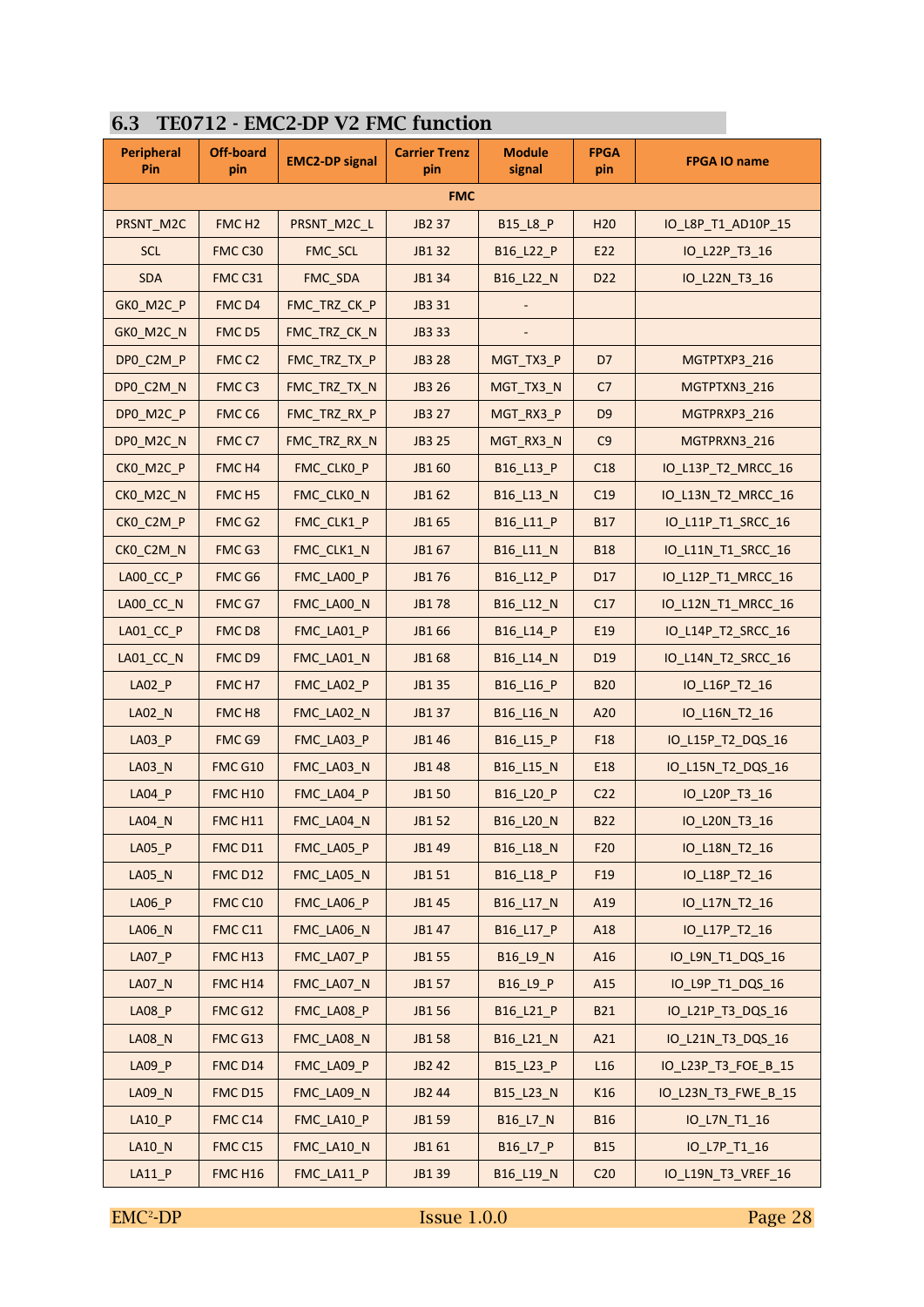| $LA11_N$      | FMC H17             | FMC_LA11_N | JB1 41             | B16_L19_P | D <sub>20</sub> | IO_L19P_T3_16           |
|---------------|---------------------|------------|--------------------|-----------|-----------------|-------------------------|
| $LA12_P$      | FMC G15             | FMC_LA12_P | JB1 36             | B16_L24_N | G21             | IO_L24N_T3_16           |
| LA12_N        | FMC G16             | FMC_LA12_N | JB1 38             | B16_L24_P | G22             | IO_L24P_T3_16           |
| $LA13_P$      | FMC D17             | FMC_LA13_P | JB1 70             | B16_L3_N  | C15             | IO_L3N_TO_DQS_16        |
| LA13_N        | FMC D18             | FMC_LA13_N | JB172              | B16_L3_P  | C14             | IO_L3P_TO_DQS_16        |
| LA14_P        | FMC C18             | FMC_LA14_P | JB1 69             | B16_L10_N | A14             | IO_L10N_T1_16           |
| LA14_N        | FMC C19             | FMC_LA14_N | JB1 71             | B16_L10_P | A13             | IO_L10P_T1_16           |
| LA15_P        | FMCH19              | FMC_LA15_P | JB1 75             | B16_L5_N  | D <sub>16</sub> | IO_L5N_TO_16            |
| LA15_N        | FMC <sub>H20</sub>  | FMC_LA15_N | JB1 77             | B16_L5_P  | E16             | IO_L5P_TO_16            |
| LA16 P        | FMC G18             | FMC_LA16_P | JB2 74             | B15_L1_N  | G13             | IO_L1N_TO_AD0N_15       |
| LA16_N        | FMC G19             | FMC_LA16_N | JB2 72             | B15_L1_P  | H13             | IO_L1P_TO_AD0P_15       |
| $LA17_CC_P$   | FMC D20             | FMC LA17 P | JB2 55             | B15_L12_P | J19             | IO_L12P_T1_MRCC_15      |
| $LA17_CC_N$   | <b>FMC D21</b>      | FMC_LA17_N | JB2 57             | B15_L12_N | H <sub>19</sub> | IO_L12N_T1_MRCC_15      |
| LA18_CC_P     | FMC C22             | FMC_LA18_P | JB2 52             | B15_L11_P | J20             | IO_L11P_T1_SRCC_15      |
| LA18_CC_N     | FMC C23             | FMC_LA18_N | JB2 54             | B15_L11_N | J21             | IO_L11N_T1_SRCC_15      |
| LA19_P        | FMC H <sub>22</sub> | FMC LA19 P | JB2 51             | B15_L14_P | L <sub>19</sub> | IO_L14P_T2_SRCC_15      |
| LA19_N        | FMC <sub>H23</sub>  | FMC_LA19_N | JB2 53             | B15_L14_N | L20             | IO_L14N_T2_SRCC_15      |
| LA20_P        | FMC G21             | FMC_LA20_P | JB2 48             | B15_L19_N | K14             | IO_L19N_T3_A21_VREF_15  |
| LA20_N        | FMC G22             | FMC_LA20_N | JB2 46             | B15_L19_P | K13             | IO_L19P_T2_T3_A22_15    |
| $LA21_P$      | <b>FMC H25</b>      | FMC_LA21_P | JB2 65             | B15_L18_P | N20             | IO_L18P_T2_A24_15       |
| LA21_N        | FMC <sub>H26</sub>  | FMC_LA21_N | JB2 67             | B15_L18_N | M20             | IO_L18N_T2_A23_15       |
| $LA22_P$      | FMC G24             | FMC_LA22_P | JB2 61             | B15_L10_N | L21             | IO_L10N_T1_AD11N_15     |
| LA22_N        | FMC G25             | FMC_LA22_N | JB2 63             | B15_L10_P | M21             | IO_L10P_T1_AD11P_15     |
| $LA23_P$      | FMC D23             | FMC_LA23_P | JB2 71             | B15_L20_P | M13             | IO_L20P_T3_A20_15       |
| LA23_N        | FMC D24             | FMC_LA23_N | <b>JB273</b>       | B15_L20_N | L13             | IO_L20N_T3_A19_15       |
| LA24_P        | FMC H <sub>28</sub> | FMC_LA24_P | JB <sub>2</sub> 82 | B15_L4_P  | G17             | IO_L4P_TO_15            |
| LA24_N        | FMC H <sub>29</sub> | FMC_LA24_N | <b>JB2 84</b>      | B15_L4_N  | G18             | IO_L4N_TO_15            |
| $LA25_P$      | FMC G27             | FMC_LA25_P | JB2 75             | B15_L15_P | N22             | IO_L15P_T2_DQS_15       |
| LA25_N        | FMC G28             | FMC_LA25_N | JB2 77             | B15_L15_N | M22             | IO_L15N_T2_DSQ_ADV_B_15 |
| $LA26_P$      | FMCD <sub>26</sub>  | FMC_LA26_P | JB2 66             | B15_L16_P | M18             | IO_L16P_T2_A28_15       |
| LA26_N        | FMC D27             | FMC_LA26_N | JB2 68             | B15_L16_N | L18             | IO L16N T2 A27 15       |
| $LA27_P$      | FMC C26             | FMC_LA27_P | <b>JB276</b>       | B15_L2_P  | G15             | IO_L2P_TO_AD8P_15       |
| <b>LA27 N</b> | FMC C27             | FMC_LA27_N | <b>JB278</b>       | B15_L2_N  | G16             | IO_L2N_TO_AD8N_15       |
| LA28_P        | <b>FMC H31</b>      | FMC_LA28_P | JB2 86             | B15_L5_N  | H <sub>15</sub> | IO_L5N_TO_AD9N_15       |
| <b>LA28_N</b> | FMC H32             | FMC_LA28_N | <b>JB288</b>       | B15_L5_P  | J15             | IO_L5P_TO_AD9P_15       |
| LA29_P        | FMC G30             | FMC_LA29_P | JB2 81             | B15_L6_N  | H <sub>18</sub> | IO_L6N_TO_VREF_15       |
| LA29_N        | FMC G31             | FMC_LA29_N | <b>JB283</b>       | B15_L6_P  | H17             | IO_L6P_TO_15            |
| LA30_P        | FMC H34             | FMC_LA30_P | JB2 91             | B15_L24_N | M16             | IO_L24N_T3_RS0_15       |
| LA30_N        | FMC H35             | FMC_LA30_N | JB2 93             | B15_L24_P | M15             | IO_L24P_T3_RS1_15       |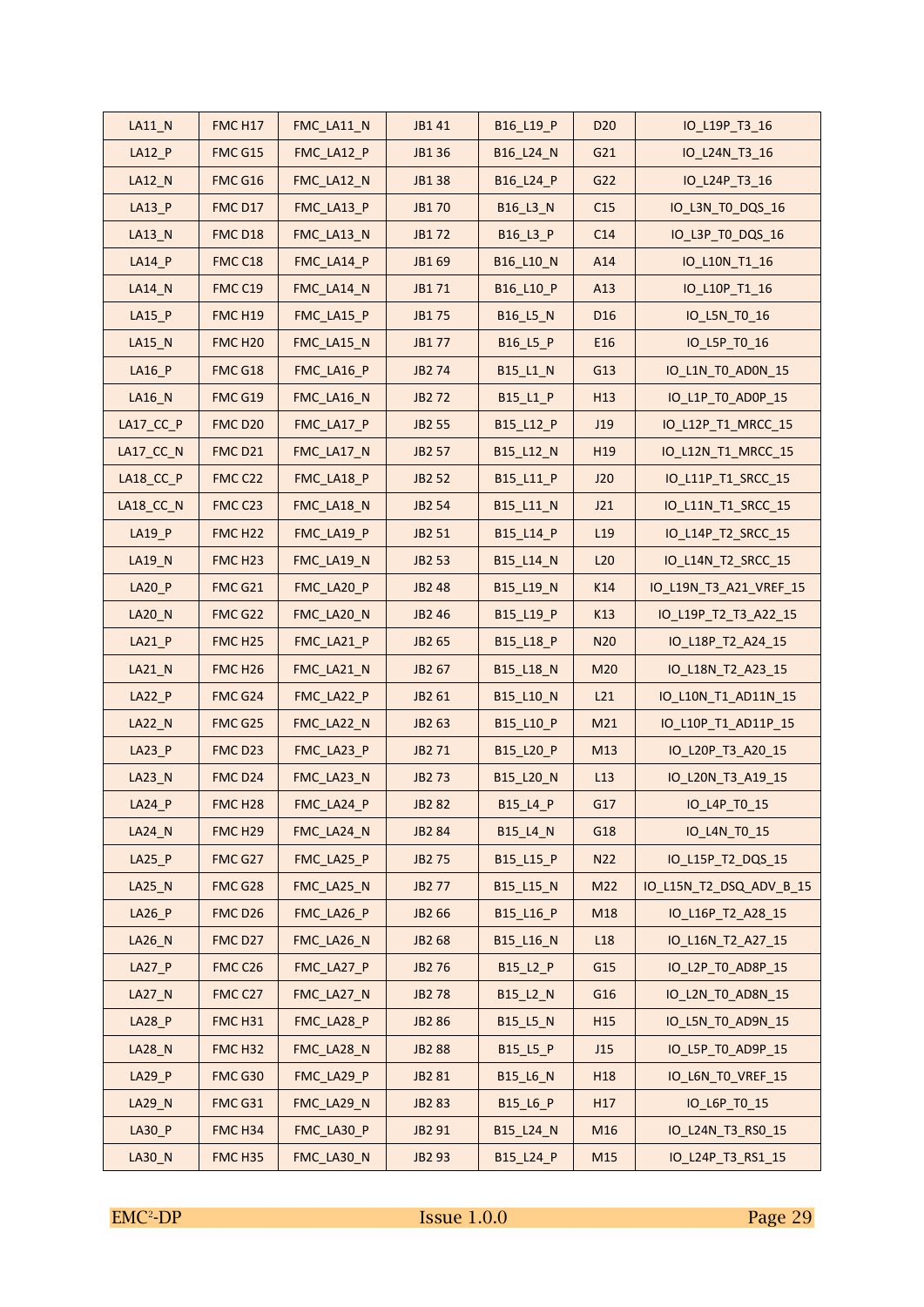| $LA31$ $P$    | FMC G33            | FMC LA31 P | <b>JB2 85</b>      | B15 L21 P      | K17             | IO L21P T3 DQS 15     |
|---------------|--------------------|------------|--------------------|----------------|-----------------|-----------------------|
| LA31 N        | FMC G34            | FMC LA31 N | JB2 87             | B15 L21 N      | J17             | IO L21N T3 DQS A18 15 |
| <b>LA32 P</b> | FMC <sub>H37</sub> | FMC LA32 P | JB <sub>2</sub> 99 | B15 IO25       | M17             | IO 25 15              |
| <b>LA32 N</b> | FMC <sub>H38</sub> | FMC LA32 N | JB2 90             | <b>B15 100</b> | J16             | IO 0 15               |
| <b>LA33 P</b> | FMC G36            | FMC LA33 P | JB2 95             | B15 L22 N      | L <sub>15</sub> | IO L22N T3 A16 15     |
| LA33 N        | FMC G37            | FMC LA33 N | JB2 97             | B15 L22 P      | L14             | IO L22P T3 A17 15     |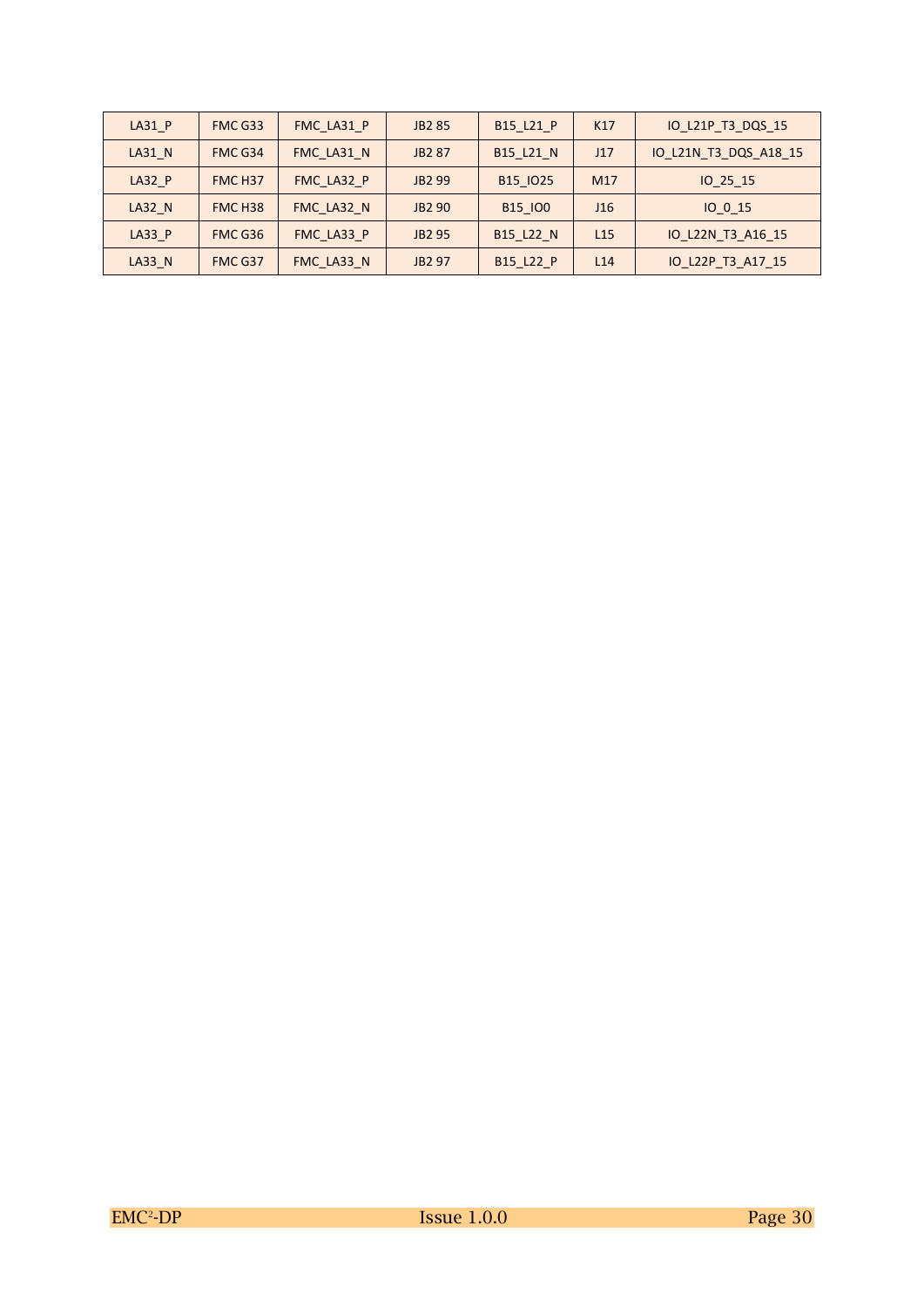# **7 Trenz master pinout**

|                          | <b>TE0712</b>      |                           | <b>TE0715</b>      | <b>JMx</b>       | <b>Jxx</b> | <b>JBx</b>     | <b>EMC2-DPV2</b> |                          | <b>Sort</b><br><b>Order</b> |
|--------------------------|--------------------|---------------------------|--------------------|------------------|------------|----------------|------------------|--------------------------|-----------------------------|
| <b>FPGA</b><br>PIN       | <b>Signal Name</b> | <b>FPGA</b><br><b>PIN</b> | <b>Signal Name</b> |                  |            |                |                  |                          |                             |
|                          | <b>VIN_DCDC</b>    | $\blacksquare$            | <b>VIN_DCDC</b>    | $\mathbf{1}$     | Jx1        | $\overline{2}$ | 5.0V             |                          | 0.5                         |
| $\overline{\phantom{a}}$ | <b>VIN_DCDC</b>    | $\overline{\phantom{a}}$  | <b>VIN_DCDC</b>    | 3                | Jx1        | $\overline{4}$ | 5.0V             |                          | 1.5                         |
| ÷,                       | <b>VIN_DCDC</b>    | $\overline{\phantom{a}}$  | <b>VIN_DCDC</b>    | 5                | Jx1        | 6              | 5.0V             |                          | 2.5                         |
|                          | <b>NOSEQ</b>       | $\overline{\phantom{a}}$  | <b>NOSEQ</b>       | $\overline{7}$   | Jx1        | 8              |                  |                          | 3.5                         |
|                          | VCCIO_B16_IN       | $\blacksquare$            | VCCIO_B13_IN       | $\boldsymbol{9}$ | Jx1        | 10             | VCCIO35          | JP8                      | 4.5                         |
| $\overline{\phantom{a}}$ | VCCIO_B16_IN       | $\overline{\phantom{a}}$  | VCCIO_B13_IN       | 11               | Jx1        | 12             | VCCIO35          | JP8                      | 5.5                         |
|                          | <b>VIN_3.3</b>     | $\overline{a}$            | <b>VIN_3.3</b>     | 13               | Jx1        | 14             | 3.3V             |                          | 6.5                         |
|                          | <b>VIN_3.3</b>     | $\blacksquare$            | <b>VIN_3.3</b>     | 15               | Jx1        | 16             | 3.3V             |                          | 7.5                         |
| AA13                     | B13_L3_P           |                           | <b>MIO45</b>       | 17               | Jx1        | 18             | SD D3            | $\blacksquare$           | 8.5                         |
| <b>AB13</b>              | B13_L3_N           |                           | <b>MIO44</b>       | 19               | Jx1        | 20             | $SD$ $D2$        | $\overline{\phantom{a}}$ | 9.5                         |
| <b>Y12</b>               | B13_L11_N          |                           | <b>MIO43</b>       | 21               | Jx1        | 22             | $SD_DI$          | $\overline{\phantom{a}}$ | 10.5                        |
| Y11                      | B13_L11_P          |                           | <b>MIO42</b>       | 23               | Jx1        | 24             | $SD$ $DO$        | $\blacksquare$           | 11.5                        |
| AA11                     | B13_L9_N           |                           | MI041              | 25               | Jx1        | 26             | SD_CMD           | $\overline{\phantom{a}}$ | 12.5                        |
| AA10                     | B13_L9_P           |                           | <b>MIO40</b>       | 27               | Jx1        | 28             | SD_CLK           | $\blacksquare$           | 13.5                        |
| $\blacksquare$           | <b>GND</b>         | $\overline{\phantom{a}}$  | <b>GND</b>         | 29               | Jx1        | 30             | <b>GND</b>       |                          | 14.5                        |
| E22                      | B16_L22_P          | W12                       | B13_L3_P           | 31               | Jx1        | 32             | FMC_SCL          | FMC C30                  | 15.5                        |
| E21                      | B16_L22_N          | W13                       | B13_L3_N           | 33               | Jx1        | 34             | FMC_SDA          | FMC C31                  | 16.5                        |
| G22                      | B16_L24_N          | U11                       | B13_L5_P           | 35               | Jx1        | 36             | FMC_LA12_P       | <b>FMC</b><br>G15        | 17.5                        |
| G21                      | B16_L24_P          | U12                       | B13_L5_N           | 37               | Jx1        | 38             | FMC_LA12_N       | <b>FMC</b><br>G16        | 18.5                        |
|                          | <b>1.8V_OUT</b>    |                           | <b>1.8V_OUT</b>    | 39               | Jx1        | 40             | 1.8V             |                          | 19.5                        |
| E21                      | B16 L23 P          | V15                       | B13_L2_P           | 41               | Jx1        | 42             | SD_SW            |                          | 20.5                        |
| D21                      | B16_L23_N          | W15                       | B13_L2_N           | 43               | Jx1        | 44             | not connected    |                          | 21.5                        |
| F18                      | B16_L15_P          | R17                       | B13_L19_P          | 45               | Jx1        | 46             | FMC_LA03_P       | FMC G9                   | 22.5                        |
| E18                      | B16_L15_N          | T17                       | B13_L19_N          | 47               | Jx1        | 48             | FMC_LA03_N       | <b>FMC</b><br>G10        | 23.5                        |
| C <sub>22</sub>          | B16_L20_P          | V13                       | B13_L1_P           | 49               | Jx1        | 50             | FMC LA04 P       | <b>FMC H10</b>           | 24.5                        |
| <b>B22</b>               | B16 L20 N          | V14                       | B13_L1_N           | 51               | Jx1        | 52             | FMC_LA04_N       | <b>FMC H11</b>           | 25.5                        |
| $\overline{\phantom{a}}$ | <b>GND</b>         | $\blacksquare$            | <b>GND</b>         | 53               | Jx1        | 54             | <b>GND</b>       |                          | 26.5                        |
| <b>B21</b>               | B16_L21_P          | AB13                      | B13_L9_P           | 55               | Jx1        | 56             | FMC_LA08_P       | <b>FMC</b><br>G12        | 27.5                        |
| A21                      | B16_L21_N          | AB14                      | B13_L9_N           | 57               | Jx1        | 58             | FMC_LA08_N       | <b>FMC</b><br>G13        | 28.5                        |
| C18                      | B16_L13_P          | Y15                       | B13_L12_N          | 59               | Jx1        | 60             | FMC_CLK0_P       | FMC H4                   | 29.5                        |

EMC<sup>2</sup>-DP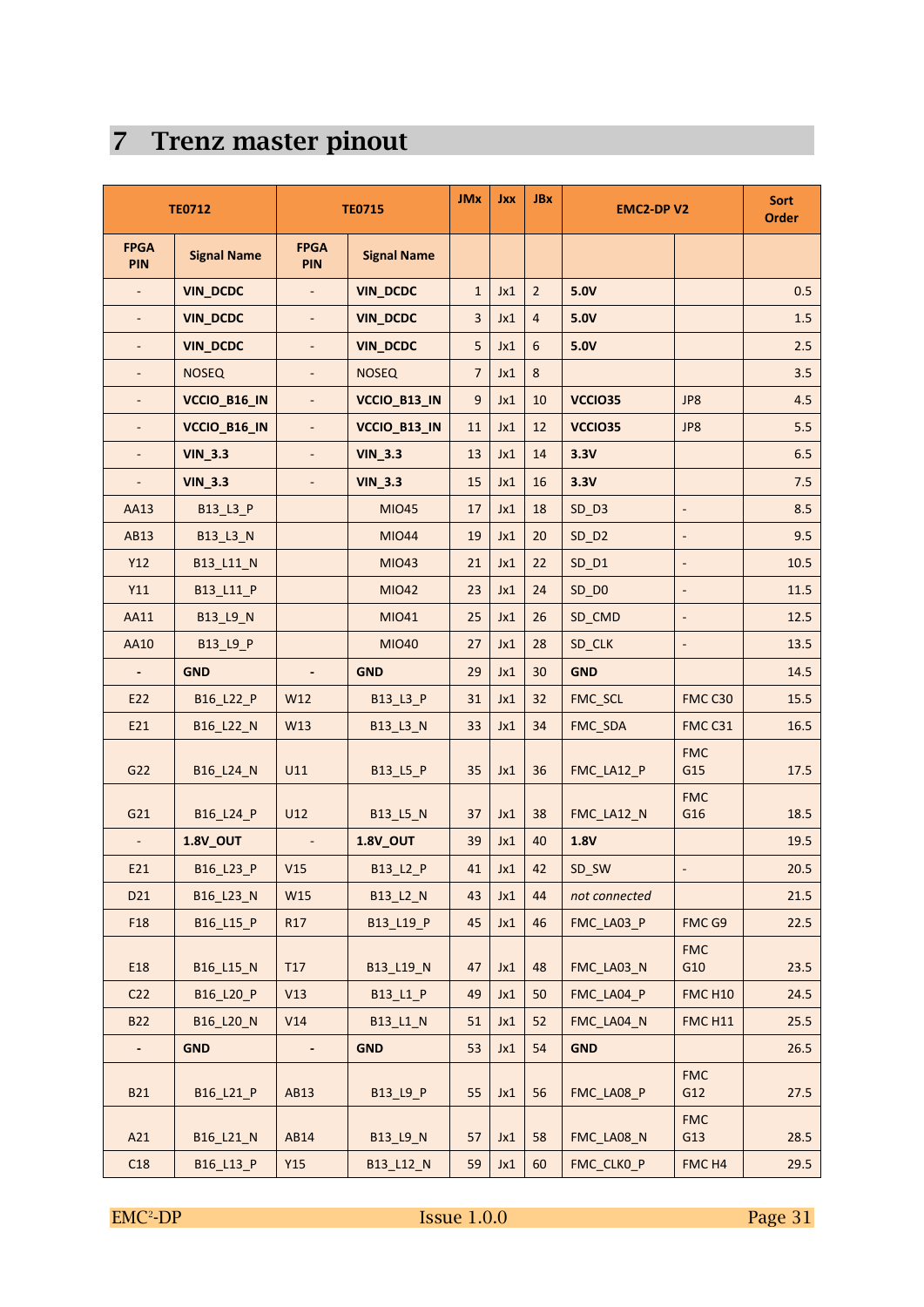| C <sub>19</sub> | B16_L13_N       | Y14                      | B13_L12_P      | 61               | Jx1 | 62               | FMC_CLKO_N    | FMC <sub>H5</sub>            | 30.5 |
|-----------------|-----------------|--------------------------|----------------|------------------|-----|------------------|---------------|------------------------------|------|
| ÷,              | <b>GND</b>      |                          | <b>GND</b>     | 63               | Jx1 | 64               |               |                              | 31.5 |
| E19             | B16_L14_P       | AA15                     | B13_L11_N      | 65               | Jx1 | 66               | FMC_LA01_P    | FMCD8                        | 32.5 |
| D <sub>19</sub> | B16_L14_N       | AA14                     | B13_L11_P      | 67               | Jx1 | 68               | FMC_LA01_N    | FMCD9                        | 33.5 |
| C15             | B16_L3_N        | AB16                     | B13_L17_P      | 69               | Jx1 | 70               | FMC_LA13_P    | FMC D17                      | 34.5 |
| C14             | B16_L3_P        | AB17                     | B13_L17_N      | 71               | Jx1 | 72               | FMC_LA13_N    | FMC D18                      | 35.5 |
|                 | <b>GND</b>      |                          | <b>GND</b>     | 73               | Jx1 | 74               | <b>GND</b>    |                              | 36.5 |
| D17             | B16_L12_P       | Y19                      | B13_L13_N      | 75               | Jx1 | 76               | FMC_LA00_P    | FMC G6                       | 37.5 |
| C17             | B16_L12_N       | Y18                      | B13_L13_P      | 77               | Jx1 | 78               | FMC_LA00_N    | FMC G7                       | 38.5 |
|                 | not connected   |                          | <b>VBAT_IN</b> | 79               | Jx1 | 80               | <b>VBAT</b>   |                              | 39.5 |
| <b>B13</b>      | <b>B16_L8_N</b> | AB18                     | B13_L16_P      | 81               | Jx1 | 82               | PHY_LED1      | <b>SEIC 48</b>               | 40.5 |
| C13             | B16_L8_P        | AB19                     | B13_L16_N      | 83               | Jx1 | 84               | PHY_LED2      | <b>SEIC 47</b>               | 41.5 |
| U18             | B14_L18_N       |                          | <b>MIO15</b>   | 85               | Jx1 | 86               | UART_TX       | SEIC <sub>7</sub>            | 42.5 |
| U17             | B14_L18_P       |                          | MIO0           | 87               | Jx1 | 88               | RTC INT#      |                              | 43.5 |
| $\blacksquare$  | <b>JTAGSEL</b>  |                          | <b>JTAGSEL</b> | 89               | Jx1 | 90               | <b>JTAGEN</b> |                              | 44.5 |
| Y21             | B14_L9_P        |                          | MIO9           | 91               | Jx1 | 92               | HOST#         | $\overline{\phantom{a}}$     | 45.5 |
| <b>Y22</b>      | <b>B14 L9 N</b> |                          | MI011          | 93               | Jx1 | 94               | I2CO_SDA      | $\overline{\phantom{a}}$     | 46.5 |
| T21             | B14_L4_P        |                          | <b>MIO10</b>   | 95               | Jx1 | 96               | I2CO_SCL      | $\overline{\phantom{a}}$     | 47.5 |
| U21             | <b>B14_L4_N</b> |                          | <b>MIO13</b>   | 97               | Jx1 | 98               | I2C1_SDA      | $\qquad \qquad \blacksquare$ | 48.5 |
| R17             | B14_L24_N       |                          | <b>MIO12</b>   | 99               | Jx1 | 100              | I2C1_SCL      | ٠                            | 49.5 |
|                 |                 |                          |                |                  |     |                  |               |                              | 50   |
|                 | <b>GND</b>      |                          | <b>GND</b>     | $\overline{2}$   | Jx1 | $\mathbf{1}$     | <b>GND</b>    |                              | 101  |
|                 | ETH_TD_P        | ÷,                       | PHY_MDIO_P     | 4                | Jx1 | $\overline{3}$   | PHY_MDI0_P    | <b>SEIC 54</b>               | 102  |
|                 | ETH_TD_N        |                          | PHY_MDIO_N     | $\boldsymbol{6}$ | Jx1 | 5                | PHY_MDIO_N    | <b>SEIC 56</b>               | 103  |
| $\blacksquare$  | <b>GND</b>      | ÷,                       | <b>GND</b>     | $\,8\,$          | Jx1 | $\overline{7}$   | <b>GND</b>    |                              | 104  |
|                 | ETH_RD_P        |                          | PHY_MDI1_P     | 10               | Jx1 | $\boldsymbol{9}$ | PHY_MDI1_P    | <b>SEIC 58</b>               | 105  |
|                 | ETH_RD_N        |                          | PHY_MDI1_N     | 12               | Jx1 | 11               | PHY_MDI1_N    | <b>SEIC 60</b>               | 106  |
| $\equiv$        | <b>3.3V_OUT</b> |                          | not connected  | 14               | Jx1 | 13               | not connected |                              | 107  |
| Y14             | <b>B13_L6_N</b> |                          | PHY MDI2 P     | 16               | Jx1 | 15               | PHY MDI2 P    | <b>SEIC 59</b>               | 108  |
| W14             | B13_L6_P        |                          | PHY_MDI2_N     | 18               | Jx1 | 17               | PHY_MDI2_N    | <b>SEIC 57</b>               | 109  |
| $\blacksquare$  | <b>GND</b>      |                          | <b>GND</b>     | 20               | Jx1 | 19               | <b>GND</b>    |                              | 110  |
| AA14            | <b>B13_L5_N</b> |                          | PHY_MDI3_P     | 22               | Jx1 | 21               | PHY_MDI3_P    | <b>SEIC 55</b>               | 111  |
| Y13             | <b>B13_L5_P</b> |                          | PHY_MDI3_N     | 24               | Jx1 | 23               | PHY MDI3 N    | <b>SEIC 53</b>               | 112  |
| $\blacksquare$  | <b>GND</b>      |                          | <b>GND</b>     | 26               | Jx1 | 25               | <b>GND</b>    |                              | 113  |
| ÷,              | EN1             | ÷,                       | EN1            | 28               | Jx1 | 27               |               |                              | 114  |
| $\mathbb{L}^2$  | <b>PGOOD</b>    | $\overline{\phantom{a}}$ | <b>PGOOD</b>   | 30               | Jx1 | 29               |               |                              | 115  |
| $\blacksquare$  | <b>MODE</b>     | $\blacksquare$           | <b>MODE</b>    | 32               | Jx1 | 31               | <b>MODE</b>   | JP11                         | 116  |
| ÷,              | <b>GND</b>      | $\blacksquare$           | <b>GND</b>     | 34               | Jx1 | 33               | <b>GND</b>    |                              | 117  |
|                 |                 |                          |                |                  |     |                  |               |                              |      |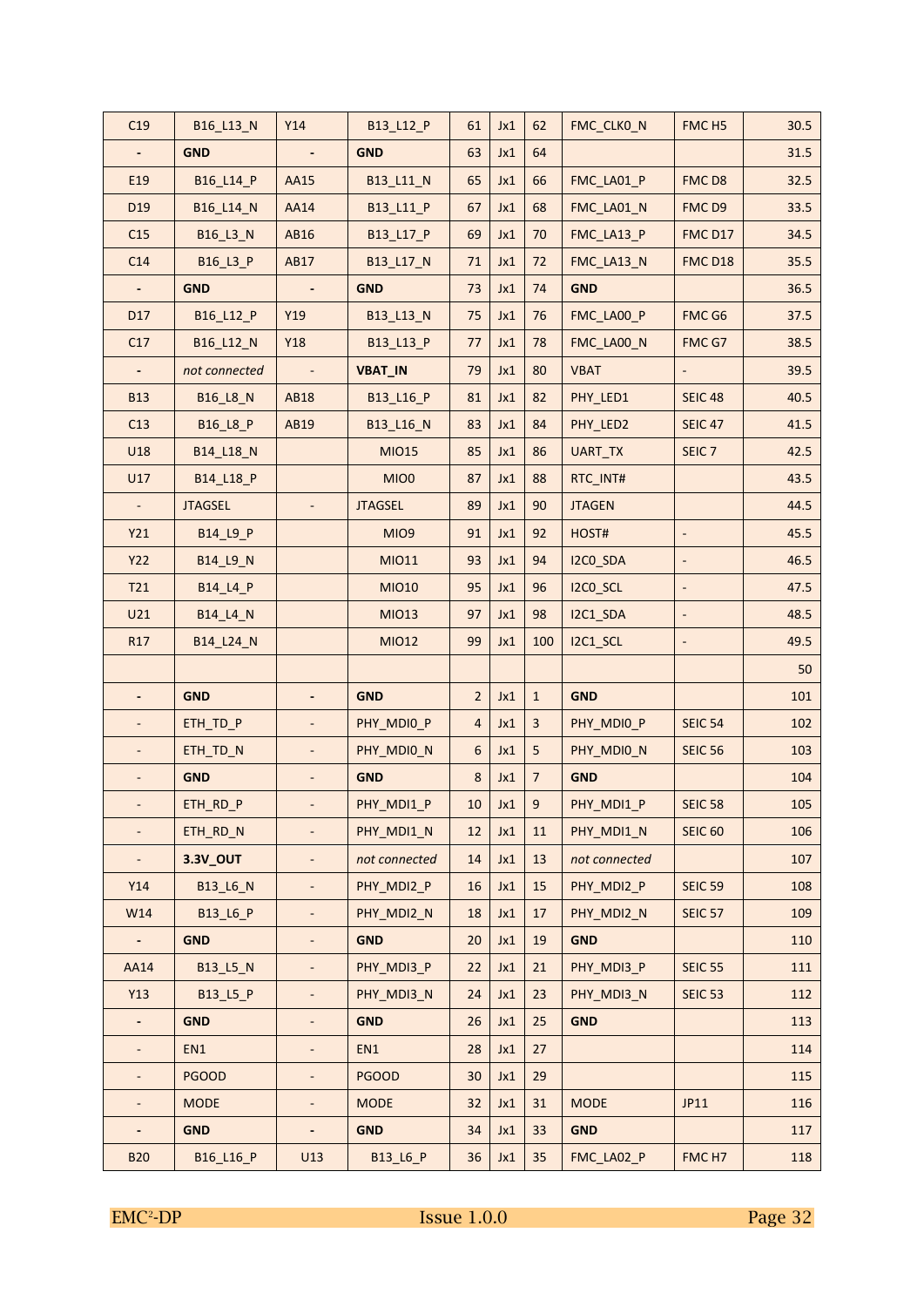| A20                      | B16_L16_N             | U14                         | B13_L6_N        | 38             | Jx1 | 37             | FMC_LA02_N       | FMC <sub>H8</sub>  | 119   |
|--------------------------|-----------------------|-----------------------------|-----------------|----------------|-----|----------------|------------------|--------------------|-------|
| C <sub>20</sub>          | B16_L19_N             | V11                         | B13_L4_P        | 40             | Jx1 | 39             | FMC_LA11_P       | <b>FMC H16</b>     | 120   |
| D <sub>20</sub>          | B16_L19_P             | W11                         | B13 L4 N        | 42             | Jx1 | 41             | FMC_LA11_N       | <b>FMC H17</b>     | 121   |
| $\blacksquare$           | <b>GND</b>            | ٠                           | <b>GND</b>      | 44             | Jx1 | 43             | <b>GND</b>       |                    | 122   |
| A19                      | B16_L17_N             | AA11                        | B13_L7_P        | 46             | Jx1 | 45             | FMC_LA06_P       | FMC C10            | 123   |
| A18                      | B16_L17_P             | AB11                        | B13_L7_N        | 48             | Jx1 | 47             | FMC_LA06_N       | FMC C11            | 124   |
| F <sub>20</sub>          | B16_L18_N             | AA12                        | B13_L8_P        | 50             | Jx1 | 49             | FMC LA05 P       | <b>FMC D11</b>     | 125   |
| F <sub>19</sub>          | B16_L18_P             | AB12                        | <b>B13_L8_N</b> | 52             | Jx1 | 51             | FMC_LA05_N       | <b>FMC D12</b>     | 126   |
|                          | <b>GND</b>            |                             | <b>GND</b>      | 54             | Jx1 | 53             | <b>GND</b>       |                    | 127   |
| A16                      | B16_L9_N              | Y12                         | B13_L10_P       | 56             | Jx1 | 55             | FMC_LA07_P       | FMC H13            | 128   |
| A15                      | B <sub>16_L9_P</sub>  | Y13                         | B13_L10_N       | 58             | Jx1 | 57             | FMC_LA07_N       | <b>FMC H14</b>     | 129   |
| <b>B16</b>               | <b>B16 L7 N</b>       | V16                         | B13_L23_P       | 60             | Jx1 | 59             | FMC_LA10_P       | FMC C14            | 130   |
| <b>B15</b>               | B16_L7_P              | W16                         | B13_L23_N       | 62             | Jx1 | 61             | FMC_LA10_N       | FMC C15            | 131   |
|                          | <b>GND</b>            |                             | <b>GND</b>      | 64             | Jx1 | 63             | <b>GND</b>       |                    | 132   |
| <b>B17</b>               | B16 L11 P             | AA17                        | B13_L14_N       | 66             | Jx1 | 65             | FMC_CLK1_P       | FMC G3             | 133   |
| <b>B18</b>               | B16_L11_N             | AA16                        | B13_L14_P       | 68             | Jx1 | 67             | FMC_CLK1_N       | FMC G4             | 134   |
| A14                      | B <sub>16_L10_N</sub> | Y17                         | B13_L24_N       | 70             | Jx1 | 69             | FMC_LA14_P       | FMCC18             | 135   |
| A13                      | B16_L10_P             | W17                         | B13 L24 P       | 72             | Jx1 | 71             | FMC LA14 N       | FMCC19             | 136   |
| $\overline{\phantom{0}}$ | <b>GND</b>            | $\blacksquare$              | <b>GND</b>      | 74             | Jx1 | 73             | <b>GND</b>       |                    | 137   |
| D <sub>16</sub>          | B16_L5_N              | AA19                        | B13_L18_P       | 76             | Jx1 | 75             | FMC_LA15_P       | <b>FMC H19</b>     | 138   |
| E16                      | B16_L5_P              | <b>AA20</b>                 | B13_L18_N       | 78             | Jx1 | 77             | FMC_LA15_N       | FMC <sub>H20</sub> | 139   |
| E17                      | B16_L2_N              | W18                         | B13_L21_N       | 80             | Jx1 | 79             | not connected    |                    | 140   |
| F16                      | B16_L2_P              | <b>V18</b>                  | B13_L21_P       | 82             | Jx1 | 81             | not connected    |                    | 141   |
|                          | <b>GND</b>            |                             | <b>GND</b>      | 84             | Jx1 | 83             | <b>GND</b>       |                    | 142   |
| D <sub>15</sub>          | B16_L6_N              | V19                         | B13_L20_N       | 86             | Jx1 | 85             | not connected    |                    | 143   |
| D <sub>14</sub>          | B16_L6_P              | U19                         | B13_L20_P       | 88             | Jx1 | 87             | LED1             | <b>SEIC 46</b>     | 144   |
| $\blacksquare$           | <b>GND</b>            | $\blacksquare$              | <b>GND</b>      | 90             | Jx1 | 89             | <b>GND</b>       |                    | 145   |
| P <sub>16</sub>          | B14_L24_P             |                             | <b>MIO14</b>    | 92             | Jx1 | 91             | UART_RX          | SEIC <sub>8</sub>  | 146   |
| E14                      | <b>B16_L4_N</b>       | AB21                        | B13_L15_P       | 94             | Jx1 | 93             | not connected    |                    | 147   |
| E13                      | B16_L4_P              | AB22                        | B13_L15_N       | 96             | Jx1 | 95             | not connected    |                    | 148   |
| F14                      | <b>B16 L1 N</b>       | U17                         | B13 L22 P       | 98             | Jx1 | 97             | not connected    |                    | 149   |
| F13                      | B16_L1_P              | U18                         | B13_L22_N       | ##             | Jx1 | 99             | LED <sub>2</sub> | <b>SEIC 44</b>     | 150   |
|                          |                       |                             |                 |                |     |                |                  |                    | 199   |
|                          | VCCIO_B13_IN          |                             | not connected   | $\mathbf{1}$   | Jx2 | $\overline{2}$ | VCCIO34          | JP7                | 200.5 |
|                          | VCCIO_B13_IN          |                             | not connected   | 3              | Jx2 | $\overline{4}$ | VCCIO34          | JP7                | 201.5 |
|                          | not connected         | ÷,                          | VCCIO_B34_IN    | 5              | Jx2 | 6              | VCCIO34          | JP7                | 202.5 |
| ÷,                       | VCCIO_B15_IN          | $\blacksquare$              | VCCIO_B35_IN    | $\overline{7}$ | Jx2 | 8              | VCCIO35          | JP8                | 203.5 |
| $\blacksquare$           | VCCIO_B15_IN          | $\mathcal{L}_{\mathcal{A}}$ | VCCIO_B35_IN    | $9$            | Jx2 | 10             | VCCIO35          | JP8                | 204.5 |
| AA21                     | <b>B14_L8_N</b>       | R <sub>3</sub>              | B34_L17_P       | 11             | Jx2 | 12             | TTL3             | JP38               | 205.5 |
|                          |                       |                             |                 |                |     |                |                  |                    |       |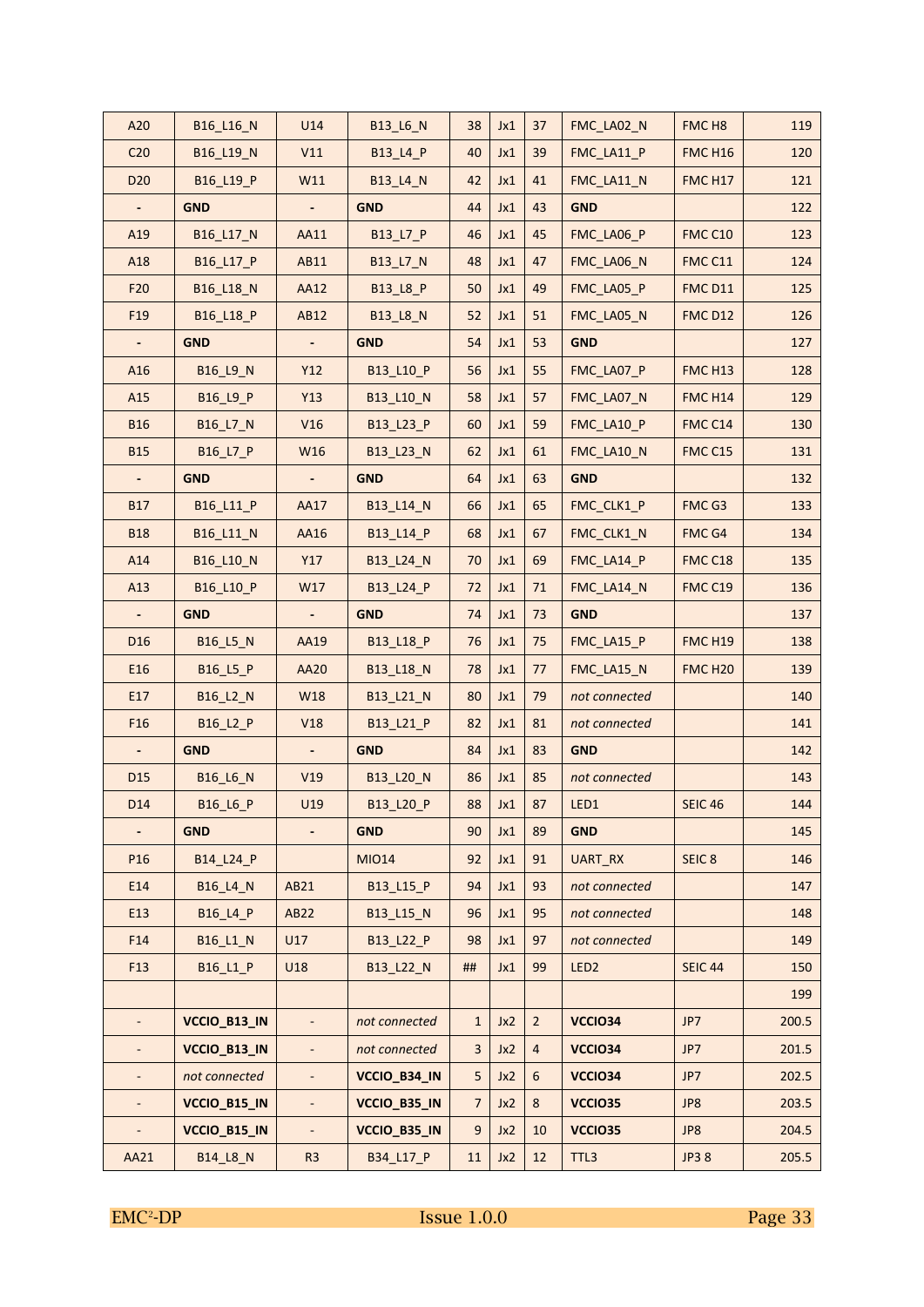| <b>AA20</b>              | B14_L8_P        | R <sub>2</sub>           | B34_L17_N       | 13 | Jx2 | 14 | TTL <sub>2</sub> | JP3 6               | 206.5 |
|--------------------------|-----------------|--------------------------|-----------------|----|-----|----|------------------|---------------------|-------|
| <b>AB18</b>              | B14_L17_N       | P <sub>3</sub>           | B34_L18_P       | 15 | Jx2 | 16 | TTL1             | <b>JP37</b>         | 207.5 |
| <b>AA18</b>              | B14_L17_P       | P <sub>2</sub>           | B34_L18_N       | 17 | Jx2 | 18 | <b>TTLO</b>      | <b>JP35</b>         | 208.5 |
|                          | <b>1.5V OUT</b> | $\blacksquare$           | <b>1.5V OUT</b> | 19 | Jx2 | 20 | not connected    |                     | 209.5 |
| V18                      | B14_L14_P       | K4                       | B34_L11_P       | 21 | Jx2 | 22 | <b>TTLN</b>      | JP3 1               | 210.5 |
| V19                      | B14_L14_N       | K <sub>3</sub>           | B34_L11_N       | 23 | Jx2 | 24 | <b>TTLP</b>      | <b>JP3 2</b>        | 211.5 |
| <b>Y18</b>               | B14 L13 P       | L5                       | B34 L12 P       | 25 | Jx2 | 26 | HDMI_INT         | <b>SEIC 83</b>      | 212.5 |
| Y19                      | B14 L13 N       | L4                       | B34 L12 N       | 27 | Jx2 | 28 | CT HPD           | <b>SEIC 73</b>      | 213.5 |
|                          | not connected   | $\overline{\phantom{a}}$ | not connected   | 29 | Jx2 | 30 | <b>GND</b>       |                     | 214.5 |
| V17                      | B14_L16_P       | J2                       | B34_L8_P        | 31 | Jx2 | 32 | LS OE            | <b>SEIC 74</b>      | 215.5 |
| W17                      | B14_L16_N       | J1                       | <b>B34_L8_N</b> | 33 | Jx2 | 34 | CEC_CLK          | <b>SEIC 75</b>      | 216.5 |
| AA19                     | B14_L15_P       | J <sub>5</sub>           | B34_L7_P        | 35 | Jx2 | 36 | WIRE1            |                     | 217.5 |
| <b>AB20</b>              | B14_L15_N       | K <sub>5</sub>           | B34_L7_N        | 37 | Jx2 | 38 | PPS1             | J <sub>5</sub>      | 218.5 |
|                          | <b>GND</b>      |                          | <b>GND</b>      | 39 | Jx2 | 40 | <b>GND</b>       |                     | 219.5 |
| L <sub>16</sub>          | B15_L23_P       | E <sub>3</sub>           | B35_L21_N       | 41 | Jx2 | 42 | FMC LA09 P       | FMC D14             | 220.5 |
| K16                      | B15_L23_N       | E4                       | B35_L21_P       | 43 | Jx2 | 44 | FMC LA09 N       | FMC D15             | 221.5 |
| K13                      | B15_L19_P       | <b>B6</b>                | <b>B35_L8_N</b> | 45 | Jx2 | 46 | FMC_LA20_N       | <b>FMC</b><br>G22   | 222.5 |
| K14                      | B15_L19_N       | <b>B7</b>                | B35_L8_P        | 47 | Jx2 | 48 | FMC LA20 P       | <b>FMC</b><br>G21   | 223.5 |
|                          | <b>GND</b>      |                          | <b>GND</b>      | 49 | Jx2 | 50 | <b>GND</b>       |                     | 224.5 |
| J20                      | B15_L11_P       | C6                       | B35_L11_P       | 51 | Jx2 | 52 | FMC_LA18_P       | FMC C22             | 225.5 |
| J21                      | B15_L11_N       | C <sub>5</sub>           | B35_L11_N       | 53 | Jx2 | 54 | FMC_LA18_N       | FMCC23              | 226.5 |
| J14                      | B15_L3_P        | E7                       | B35_L1_N        | 55 | Jx2 | 56 | <b>ADON</b>      | <b>SEIC 36</b>      | 227.5 |
| H14                      | B15_L3_N        | F7                       | B35_L1_P        | 57 | Jx2 | 58 | <b>ADOP</b>      | <b>SEIC 34</b>      | 228.5 |
| $\overline{\phantom{a}}$ | <b>GND</b>      | $\overline{\phantom{a}}$ | <b>GND</b>      | 59 | Jx2 | 60 | <b>GND</b>       |                     | 229.5 |
| N <sub>19</sub>          | B15_L17_N       | D <sub>8</sub>           | B35_L3_N        | 61 | Jx2 | 62 | AD1N             | <b>SEIC 35</b>      | 230.5 |
| N18                      | B15_L17_P       | E8                       | B35_L3_P        | 63 | Jx2 | 64 | AD1P             | <b>SEIC 33</b>      | 231.5 |
| M18                      | B15 L16 P       | C8                       | B35_L7_P        | 65 | Jx2 | 66 | FMC_LA26_P       | FMCD <sub>26</sub>  | 232.5 |
| L18                      | B15_L16_N       | <b>B8</b>                | <b>B35 L7 N</b> | 67 | Jx2 | 68 | FMC_LA26_N       | FMC D27             | 233.5 |
| $\overline{\phantom{a}}$ | <b>GND</b>      | $\overline{\phantom{a}}$ | <b>GND</b>      | 69 | Jx2 | 70 | <b>GND</b>       |                     | 234.5 |
| H <sub>13</sub>          | B15_L1_P        | G7                       | B35 L4 N        | 71 | Jx2 | 72 | FMC LA16 N       | <b>FMC</b><br>G19   | 235.5 |
| G13                      | B15_L1_N        | G8                       | B35_L4_P        | 73 | Jx2 | 74 | FMC_LA16_P       | <b>FMC</b><br>G18   | 236.5 |
| G16                      | B15 L2 N        | H <sub>3</sub>           | B35_L19_N       | 75 | Jx2 | 76 | FMC_LA27_P       | FMCC26              | 237.5 |
| G15                      | B15 L2 P        | H4                       | B35_L19_P       | 77 | Jx2 | 78 | FMC_LA27_N       | FMC C27             | 238.5 |
| $\blacksquare$           | <b>GND</b>      | $\blacksquare$           | <b>GND</b>      | 79 | Jx2 | 80 |                  |                     | 239.5 |
| G17                      | B15_L4_P        | E <sub>5</sub>           | B35_L5_N        | 81 | Jx2 | 82 | FMC_LA24_P       | FMC H <sub>28</sub> | 240.5 |
| G18                      | B15_L4_N        | F <sub>5</sub>           | B35_L5_P        | 83 | Jx2 | 84 | FMC LA24 N       | FMC <sub>H29</sub>  | 241.5 |
| H <sub>15</sub>          | B15_L5_N        | F <sub>6</sub>           | <b>B35_L6_N</b> | 85 | Jx2 | 86 | FMC_LA28_P       | FMC H31             | 242.5 |
|                          |                 |                          |                 |    |     |    |                  |                     |       |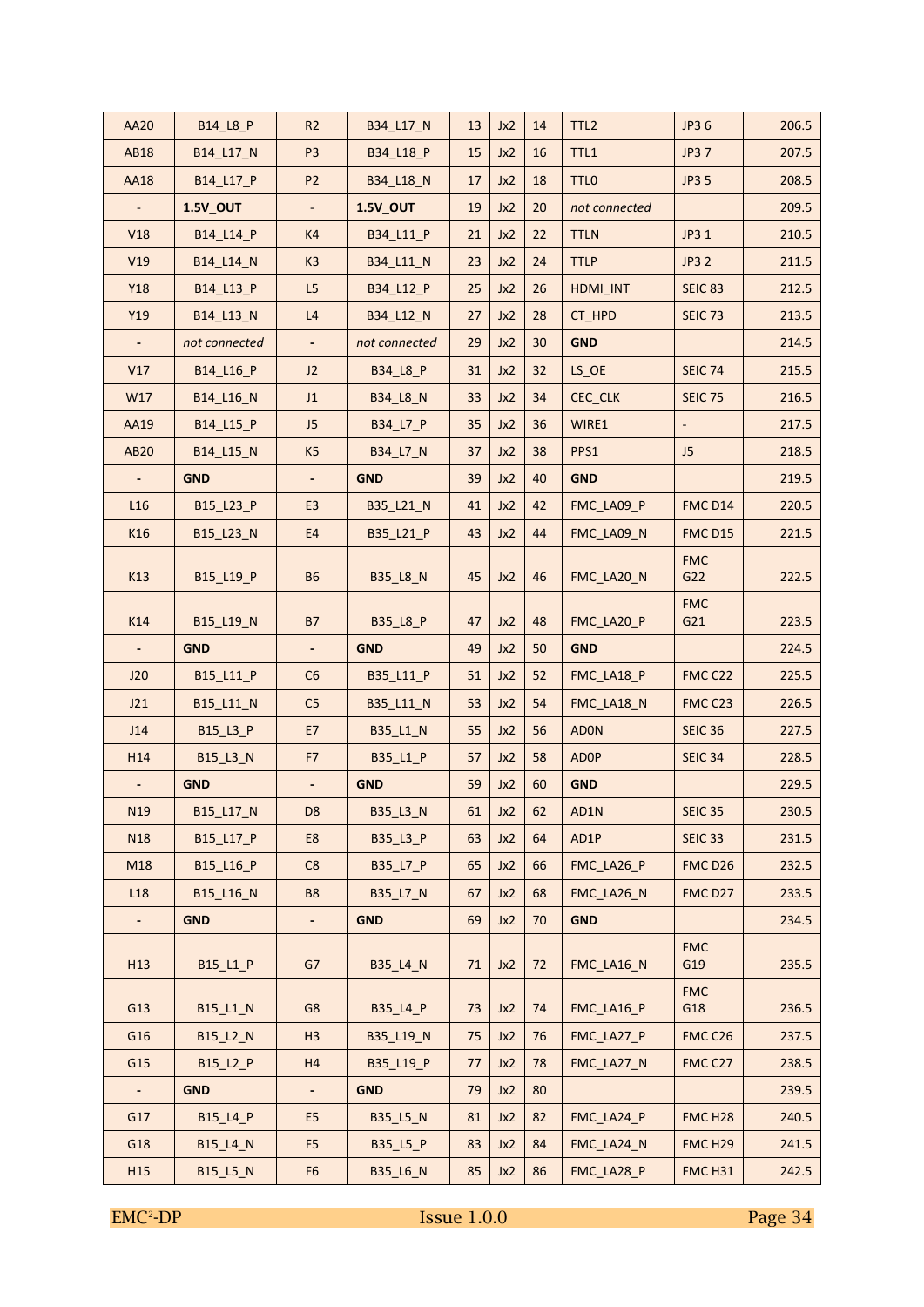| J15                      | B15_L5_P         | G <sub>6</sub>           | B35_L6_P        | 87             | Jx2 | 88             | FMC_LA28_N       | FMC H32                  | 243.5 |
|--------------------------|------------------|--------------------------|-----------------|----------------|-----|----------------|------------------|--------------------------|-------|
| J16                      | B15_IO0          | H <sub>6</sub>           | B35_IO0         | 89             | Jx2 | 90             | FMC_LA32_N       | FMC H38                  | 244.5 |
|                          | <b>JTAG_VREF</b> |                          | JTAG_VREF       | 91             | Jx2 | 92             | <b>VCCJTAG</b>   |                          | 245.5 |
|                          | <b>TMS</b>       |                          | <b>TMS</b>      | 93             | Jx2 | 94             | <b>TMS</b>       |                          | 246.5 |
|                          | <b>TDI</b>       |                          | <b>TDI</b>      | 95             | Jx2 | 96             | <b>TDI</b>       |                          | 247.5 |
|                          | <b>TDO</b>       |                          | <b>TDO</b>      | 97             | Jx2 | 98             | <b>TDO</b>       |                          | 248.5 |
|                          | <b>TCK</b>       |                          | <b>TCK</b>      | 99             | Jx2 | 100            | <b>TCK</b>       |                          | 249.5 |
|                          |                  |                          |                 |                |     |                |                  |                          | 250   |
|                          | <b>VIN_DCDC</b>  |                          | <b>VIN_DCDC</b> | $\overline{2}$ | Jx2 | $\mathbf 1$    | 5.0V             |                          | 301   |
|                          | <b>VIN_DCDC</b>  |                          | <b>VIN_DCDC</b> | $\overline{4}$ | Jx2 | 3              | 5.0V             |                          | 302   |
|                          | <b>VIN_DCDC</b>  | $\blacksquare$           | <b>VIN_DCDC</b> | 6              | Jx2 | 5              | 5.0V             |                          | 303   |
|                          | <b>VIN_DCDC</b>  | $\Box$                   | <b>VIN_DCDC</b> | 8              | Jx2 | $\overline{7}$ | 5.0V             |                          | 304   |
| $\overline{\phantom{a}}$ | 3.3V_OUT         | $\overline{\phantom{a}}$ | 3.3V_OUT        | 10             | Jx2 | $\mathsf g$    | 3.3V_OUT         |                          | 305   |
| $\overline{\phantom{a}}$ | 3.3V_OUT         | $\overline{\phantom{a}}$ | 3.3V_OUT        | 12             | Jx2 | 11             | 3.3V_OUT         |                          | 306   |
| <b>AB22</b>              | B14_L10_N        | M1                       | B34_L15_N       | 14             | Jx2 | 13             | <b>TSPDIFIN</b>  | <b>SEIC 65</b>           | 307   |
| AB21                     | B14_L10_P        | M <sub>2</sub>           | B34 L15 P       | 16             | Jx2 | 15             | <b>TSPDIFOUT</b> | <b>SEIC 67</b>           | 308   |
| $\blacksquare$           | nRST             | $\overline{\phantom{a}}$ | nRST            | 18             | Jx2 | 17             | TrenzRst#        | $\Box$                   | 309   |
|                          | <b>GND</b>       | $\overline{\phantom{a}}$ | <b>GND</b>      | 20             | Jx2 | 19             | <b>GND</b>       |                          | 310   |
| W19                      | B14_L12_P        | J7                       | B34_L2_P        | 22             | Jx2 | 21             | RS232_TX1        | <b>RS12</b>              | 311   |
| W20                      | B14_L12_N        | J6                       | B34_L2_N        | 24             | Jx2 | 23             | RS232_TX2        | <b>RS15</b>              | 312   |
| U20                      | B14_L11_P        | M <sub>7</sub>           | <b>B34_L6_N</b> | 26             | Jx2 | 25             | RS232_TX3        | <b>RS18</b>              | 313   |
| V <sub>20</sub>          | B14_L11_N        | M8                       | B34_L6_P        | 28             | Jx2 | 27             | RS232_RX1        | <b>RS13</b>              | 314   |
| $\overline{\phantom{a}}$ | <b>GND</b>       | $\overline{\phantom{a}}$ | <b>GND</b>      | 30             | Jx2 | 29             | <b>GND</b>       |                          | 315   |
| K22                      | B15_L9_N         | D <sub>1</sub>           | B35_L16_P       | 32             | Jx2 | 31             | RS232_RX2        | <b>RS16</b>              | 316   |
| K21                      | B15_L9_P         | C1                       | B35_L16_N       | 34             | Jx2 | 33             | RS232_RX3        | <b>RS19</b>              | 317   |
| G20                      | $B15_lB_N$       | <b>B1</b>                | B35_L18_N       | 36             | Jx2 | 35             | PCIeRST 18#      | $[JAB1 2]$               | 318   |
| H <sub>20</sub>          | B15_L8_P         | <b>B2</b>                | B35_L18_P       | 38             | Jx2 | 37             |                  |                          | 319   |
| $\sim$                   | <b>GND</b>       | $\blacksquare$           | <b>GND</b>      | 40             | Jx2 | 39             | <b>GND</b>       |                          | 320   |
| H <sub>22</sub>          | <b>B15_L7_N</b>  | A1                       | B35 L15 N       | 42             | Jx2 | 41             | CLK4             | $\overline{\phantom{a}}$ | 321   |
| J22                      | B15_L7_P         | A2                       | B35_L15_P       | 44             | Jx2 | 43             | CLK3             |                          | 322   |
| K18                      | B15_L13_P        | <b>B4</b>                | B35 L13 P       | 46             | Jx2 | 45             | CLK <sub>2</sub> | $\overline{\phantom{a}}$ | 323   |
| K19                      | B15_L13_N        | <b>B3</b>                | B35_L13_N       | 48             | Jx2 | 47             | CLK1             | $\overline{\phantom{a}}$ | 324   |
|                          | <b>GND</b>       | $\blacksquare$           | <b>GND</b>      | 50             | Jx2 | 49             | <b>GND</b>       |                          | 325   |
| L19                      | B15_L14_P        | D <sub>3</sub>           | B35_L14_P       | 52             | Jx2 | 51             | FMC_LA19_P       | FMC H <sub>22</sub>      | 326   |
| L20                      | B15_L14_N        | C <sub>3</sub>           | B35_L14_N       | 54             | Jx2 | 53             | FMC_LA19_N       | FMC H <sub>23</sub>      | 327   |
| J19                      | B15_L12_P        | D <sub>5</sub>           | B35_L12_P       | 56             | Jx2 | 55             | FMC_LA17_P       | <b>FMC D20</b>           | 328   |
| H19                      | B15_L12_N        | C <sub>4</sub>           | B35_L12_N       | 58             | Jx2 | 57             | FMC_LA17_N       | <b>FMC D21</b>           | 329   |
| $\blacksquare$           | <b>GND</b>       | $\blacksquare$           | <b>GND</b>      | 60             | Jx2 | 59             | <b>GND</b>       |                          | 330   |
| L21                      | B15_L10_N        | F <sub>1</sub>           | B35_L23_N       | 62             | Jx2 | 61             | FMC_LA22_P       | <b>FMC</b><br>G24        | 331   |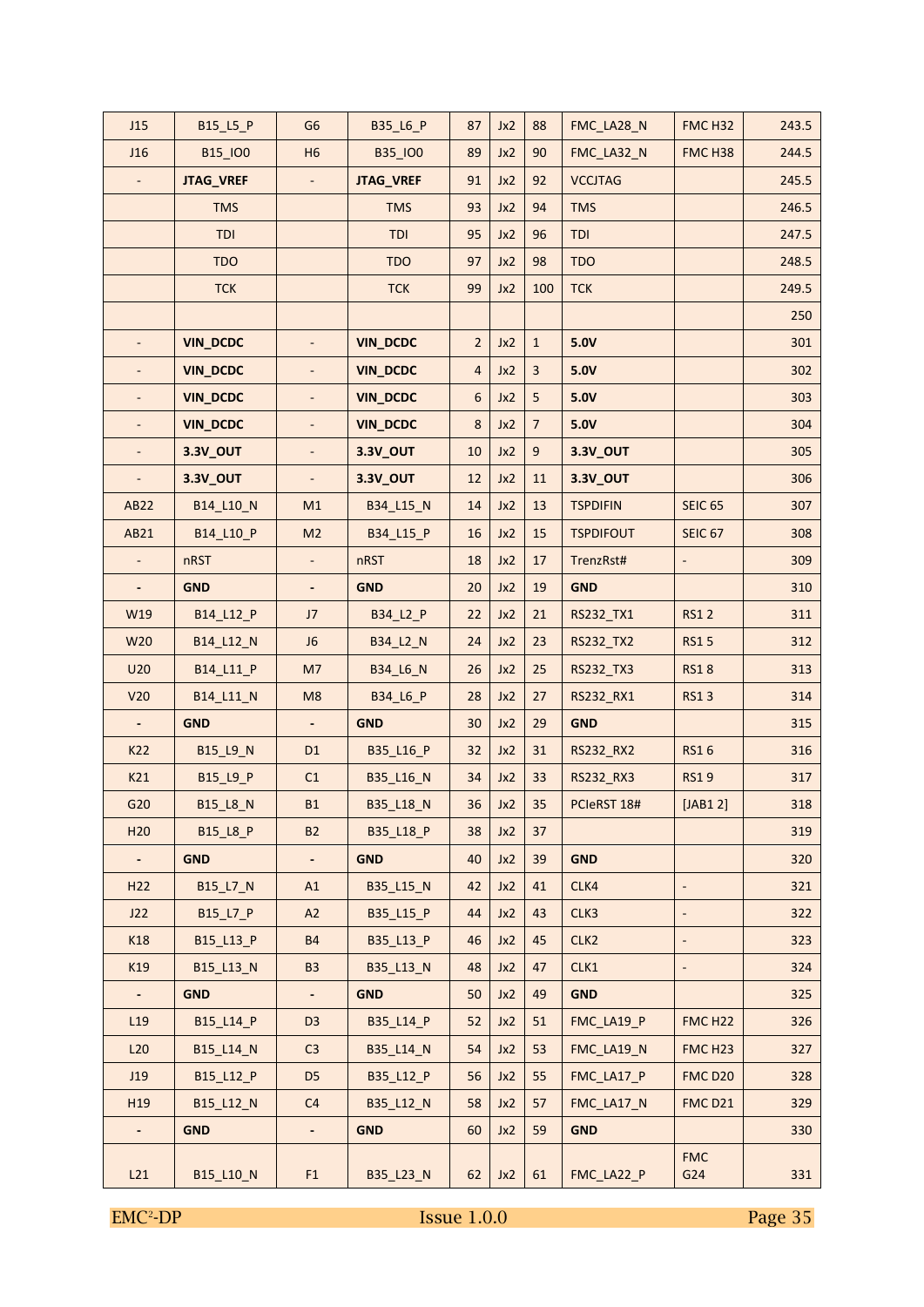| M21                      | B15_L10_P  | F <sub>2</sub>  | B35 L23 P  | 64               | Jx2 | 63               | FMC_LA22_N    | <b>FMC</b><br>G25   | 332   |
|--------------------------|------------|-----------------|------------|------------------|-----|------------------|---------------|---------------------|-------|
| <b>N20</b>               | B15 L18 P  | D <sub>6</sub>  | B35 L2 N   | 66               | Jx2 | 65               | FMC LA21 P    | FMC <sub>H25</sub>  | 333   |
| M20                      | B15_L18_N  | D7              | B35 L2 P   | 68               | Jx2 | 67               | FMC LA21 N    | FMC <sub>H26</sub>  | 334   |
| $\blacksquare$           | <b>GND</b> | $\blacksquare$  | <b>GND</b> | 70               | Jx2 | 69               | <b>GND</b>    |                     | 335   |
| M13                      | B15_L20_P  | E <sub>2</sub>  | B35_L17_P  | 72               | Jx2 | 71               | FMC LA23 P    | FMC D <sub>23</sub> | 336   |
| L13                      | B15_L20_N  | D <sub>2</sub>  | B35_L17_N  | 74               | Jx2 | 73               | FMC LA23 N    | FMC D24             | 337   |
| <b>N22</b>               | B15_L15_P  | H1              | B35_L24_P  | 76               | Jx2 | 75               | FMC_LA25_P    | <b>FMC</b><br>G27   | 338   |
| M22                      | B15 L15 N  | G1              | B35 L24 N  | 78               | Jx2 | 77               | FMC LA25 N    | <b>FMC</b><br>G28   | 339   |
| $\overline{\phantom{a}}$ | <b>GND</b> | $\blacksquare$  | <b>GND</b> | 80               | Jx2 | 79               | <b>GND</b>    |                     | 340   |
| H <sub>18</sub>          | B15_L6_N   | A <sub>6</sub>  | B35_L9_N   | 82               | Jx2 | 81               | FMC LA29 P    | <b>FMC</b><br>G30   | 341   |
| H17                      | B15 L6 P   | A7              | B35_L9_P   | 84               | Jx2 | 83               | FMC_LA29_N    | <b>FMC</b><br>G31   | 342   |
| K17                      | B15_L21_P  | G <sub>2</sub>  | B35_L22_N  | 86               | Jx2 | 85               | FMC_LA31_P    | <b>FMC</b><br>G33   | 343   |
| J17                      | B15_L21_N  | G <sub>3</sub>  | B35_L22_P  | 88               | Jx2 | 87               | FMC_LA31_N    | <b>FMC</b><br>G34   | 344   |
|                          | <b>GND</b> |                 | <b>GND</b> | 90               | Jx2 | 89               | <b>GND</b>    |                     | 345   |
| M16                      | B15_L24_N  | A4              | B35_L10_N  | 92               | Jx2 | 91               | FMC LA30 P    | FMC <sub>H34</sub>  | 346   |
| M15                      | B15 L24 P  | A <sub>5</sub>  | B35 L10 P  | 94               | Jx2 | 93               | FMC LA30 N    | FMC <sub>H35</sub>  | 347   |
| L15                      | B15_L22_N  | F4              | B35_L20_N  | 96               | Jx2 | 95               | FMC_LA33_P    | <b>FMC</b><br>G36   | 348   |
| L14                      | B15_L22_P  | G <sub>4</sub>  | B35_L20_P  | 98               | Jx2 | 97               | FMC_LA33_N    | <b>FMC</b><br>G37   | 349   |
| M17                      | B15_IO25   | H <sub>5</sub>  | B35_IO25   | ##               | Jx2 | 99               | FMC_LA32_P    | FMC H37             | 350   |
|                          |            |                 |            |                  |     |                  |               |                     | 399   |
| <b>T16</b>               | B13_L17_P  | $\blacksquare$  | SGMII_TX_N | $\mathbf{1}$     | Jx3 | $\overline{2}$   | SOUT_N        | SEIC <sub>2</sub>   | 400.5 |
| U16                      | B13 L17 N  | ÷               | SGMII_TX_P | 3                | Jx3 | $\overline{4}$   | SOUT P        | SEIC <sub>4</sub>   | 401.5 |
|                          | <b>GND</b> |                 | <b>GND</b> | 5                | Jx3 | $\boldsymbol{6}$ | <b>GND</b>    |                     | 402.5 |
| A4                       | MGT_TX0_N  | AB <sub>3</sub> | MGT_TX0_N  | $\overline{7}$   | Jx3 | $8\phantom{1}$   | PE1RXNO       | ÷,                  | 403.5 |
| <b>B4</b>                | MGT_TX0_P  | AA3             | MGT TXO P  | $\boldsymbol{9}$ | Jx3 | 10               | PE1RXPO       | -                   | 404.5 |
|                          | <b>GND</b> |                 | <b>GND</b> | 11               | Jx3 | 12               | <b>GND</b>    |                     | 405.5 |
| C <sub>5</sub>           | MGT_TX1_N  | Y4              | MGT_TX1_N  | 13               | Jx3 | 14               | PE1RXN3       | ÷,                  | 406.5 |
| D <sub>5</sub>           | MGT_TX1_P  | W4              | MGT_TX1_P  | 15               | Jx3 | 16               | PE1RXP3       |                     | 407.5 |
| $\overline{\phantom{a}}$ | <b>GND</b> | ٠               | <b>GND</b> | 17               | Jx3 | 18               | <b>GND</b>    |                     | 408.5 |
| A <sub>6</sub>           | MGT_TX2_N  | AB5             | MGT_TX2_N  | 19               | Jx3 | 20               | SATA_TRZ_TX_N | [SEIC 21]           | 409.5 |
| <b>B6</b>                | MGT_TX2_P  | AA5             | MGT_TX2_P  | 21               | Jx3 | 22               | SATA_TRZ_TX_P | [SEIC 23]           | 410.5 |
|                          | <b>GND</b> | ٠               | <b>GND</b> | 23               | Jx3 | 24               |               |                     | 411.5 |
| C7                       | MGT_TX3_N  | <b>Y2</b>       | MGT_TX3_N  | 25               | Jx3 | 26               | FMC_TRZ_TX_N  | FMCC3               | 412.5 |
| D7                       | MGT_TX3_P  | W <sub>2</sub>  | MGT_TX3_P  | 27               | Jx3 | 28               | FMC_TRZ_TX_P  | FMC <sub>C2</sub>   | 413.5 |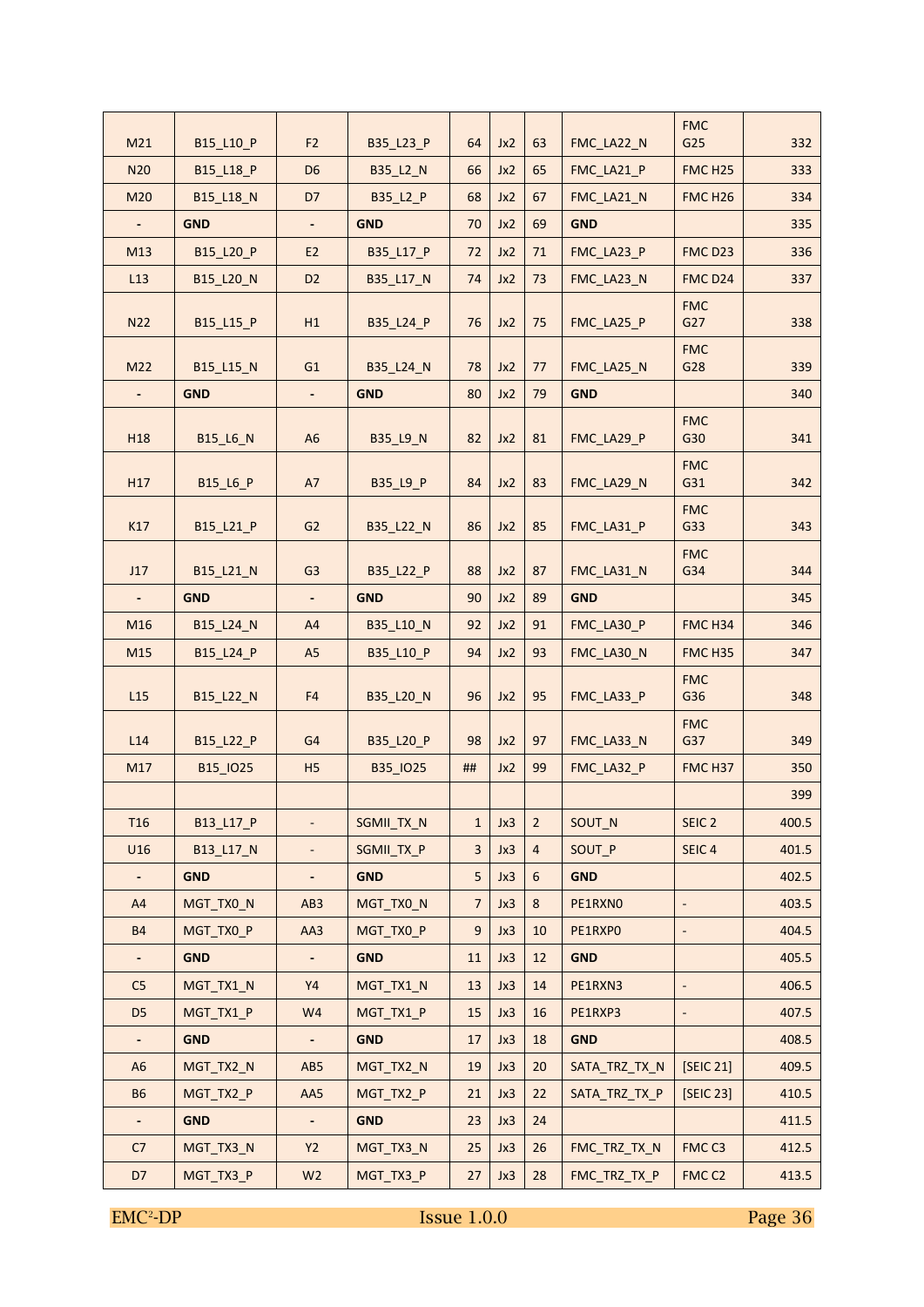|                 | <b>GND</b>    |                          | <b>GND</b> | 29               | Jx3 | 30             | <b>GND</b>    |                   | 414.5 |
|-----------------|---------------|--------------------------|------------|------------------|-----|----------------|---------------|-------------------|-------|
| E10             | MGT_CLK1_N    | V9                       | MGT_CLKO_N | 31               | Jx3 | 32             | <b>PCLKPO</b> |                   | 415.5 |
| F <sub>10</sub> | MGT_CLK1_P    | U9                       | MGT_CLKO_P | 33               | Jx3 | 34             | <b>PCLKNO</b> |                   | 416.5 |
|                 | <b>GND</b>    |                          | <b>GND</b> | 35               | Jx3 | 36             | <b>GND</b>    |                   | 417.5 |
| V10             | B13_L10_P     | P <sub>6</sub>           | B34_L20_P  | 37               | Jx3 | 38             | HDMI_D11      | <b>SEIC 87</b>    | 418.5 |
| W10             | B13_L10_N     | P <sub>5</sub>           | B34_L20_N  | 39               | Jx3 | 40             | HDMI_D9       | <b>SEIC 91</b>    | 419.5 |
| T <sub>14</sub> | B13 L15 P     | N4                       | B34 L21 P  | 41               | Jx3 | 42             | HDMI_D7       | <b>SEIC 95</b>    | 420.5 |
| <b>T15</b>      | B13_L15_N     | N <sub>3</sub>           | B34_L21_N  | 43               | Jx3 | 44             | HDMI_D5       | <b>SEIC 98</b>    | 421.5 |
|                 | <b>GND</b>    |                          | <b>GND</b> | 45               | Jx3 | 46             | <b>GND</b>    |                   | 422.5 |
| P <sub>19</sub> | B14_L5_P      |                          | OTG-D_P    | 47               | Jx3 | 48             | OTG_D_P       | <b>SEIC 13</b>    | 423.5 |
| R <sub>19</sub> | B14_L5_N      |                          | OTG-D_N    | 49               | Jx3 | 50             | OTG_D_N       | <b>SEIC 15</b>    | 424.5 |
| <b>R18</b>      | B14_L20_P     | $\blacksquare$           | OTG-ID     | 51               | Jx3 | 52             | OTG_ID        | <b>SEIC 16</b>    | 425.5 |
| <b>T18</b>      | B14_L20_N     | $\blacksquare$           | VBUS_V_EN  | 53               | Jx3 | 54             | VBUS_V_EN     | <b>SEIC 14</b>    | 426.5 |
|                 | not connected | $\blacksquare$           | USB-VBUS   | 55               | Jx3 | 56             | USB_VBUS      | <b>SEIC 12</b>    | 427.5 |
| V13             | B13_L13_P     | T <sub>2</sub>           | B34 L13 P  | 57               | Jx3 | 58             | HDMI HSYNC    | <b>SEIC 80</b>    | 428.5 |
| V14             | B13 L13 N     | T1                       | B34 L13 N  | 59               | Jx3 | 60             | HDMI VSYNC    | <b>SEIC 78</b>    | 429.5 |
|                 |               |                          |            |                  |     |                |               |                   | 499   |
| U15             | B13_L14_P     |                          | SGMII_RX_N | $\overline{2}$   | Jx3 | $\mathbf{1}$   | SIN_N         | SEIC <sub>1</sub> | 501   |
| V15             | B13_L14_N     |                          | SGMII_RX_P | $\overline{4}$   | Jx3 | $\overline{3}$ | SIN P         | SEIC <sub>3</sub> | 502   |
|                 | <b>GND</b>    |                          | <b>GND</b> | 6                | Jx3 | 5              | <b>GND</b>    |                   | 503   |
| A <sub>8</sub>  | MGT_RX0_N     | AB7                      | MGT_RX0_N  | $\boldsymbol{8}$ | Jx3 | $\overline{7}$ | PE1TXNO       |                   | 504   |
| B8              | MGT_RX0_P     | AA7                      | MGT_RX0_P  | 10               | Jx3 | $\mathsf g$    | PE1TXPO       |                   | 505   |
|                 | <b>GND</b>    |                          | <b>GND</b> | 12               | Jx3 | 11             | <b>GND</b>    |                   | 506   |
| C11             | MGT_RX1_N     | Y8                       | MGT_RX1_N  | 14               | Jx3 | 13             | PE1TXN3       |                   | 507   |
| D11             | MGT_RX1_P     | W8                       | MGT_RX1_P  | 16               | Jx3 | 15             | PE1TXP3       |                   | 508   |
|                 | <b>GND</b>    |                          | <b>GND</b> | 18               | Jx3 | 17             | <b>GND</b>    |                   | 509   |
| A10             | MGT_RX2_N     | AB9                      | MGT_RX2_N  | 20               | Jx3 | 19             | SATA_TRZ_RX_N | [SEIC 22]         | 510   |
| <b>B10</b>      | MGT_RX2_P     | AA9                      | MGT RX2 P  | 22               | Jx3 | 21             | SATA_TRZ_RX_P | [SEIC 24]         | 511   |
| ٠               | <b>GND</b>    | $\overline{\phantom{a}}$ | <b>GND</b> | 24               | Jx3 | 23             | <b>GND</b>    |                   | 512   |
| C9              | MGT_RX3_N     | <b>Y6</b>                | MGT_RX3_N  | 26               | Jx3 | 25             | FMC_TRZ_RX_N  | FMCC7             | 513   |
| D <sub>9</sub>  | MGT_RX3_P     | W <sub>6</sub>           | MGT_RX3_P  | 28               | Jx3 | 27             | FMC_TRZ_RX_P  | FMC <sub>C6</sub> | 514   |
| ٠               | <b>GND</b>    | $\overline{\phantom{a}}$ | <b>GND</b> | 30               | Jx3 | 29             | <b>GND</b>    |                   | 515   |
|                 | CLKIN2_N      |                          | CLKIN2_P   | 32               | Jx3 | 31             | FMC_TRZ_CK_P  | FMC D4            | 516   |
|                 | CLKIN2_P      |                          | CLKIN2_N   | 34               | Jx3 | 33             | FMC_TRZ_CK_N  | FMC D5            | 517   |
|                 | <b>GND</b>    |                          | <b>GND</b> | 36               | Jx3 | 35             | <b>GND</b>    |                   | 518   |
| W15             | B13_L16_P     | R <sub>5</sub>           | B34_L23_P  | 38               | Jx3 | 37             | HDMI_D10      | <b>SEIC 89</b>    | 519   |
| W16             | B13_L16_N     | R4                       | B34_L23_N  | 40               | Jx3 | 39             | HDMI_D8       | <b>SEIC 93</b>    | 520   |
| Y16             | B13_L1_P      | N1                       | B34_L16_P  | 42               | Jx3 | 41             | HDMI_D6       | <b>SEIC 97</b>    | 521   |
| AA16            | B13_L1_N      | P1                       | B34_L16_N  | 44               | Jx3 | 43             | HDMI_D4       | <b>SEIC 96</b>    | 522   |